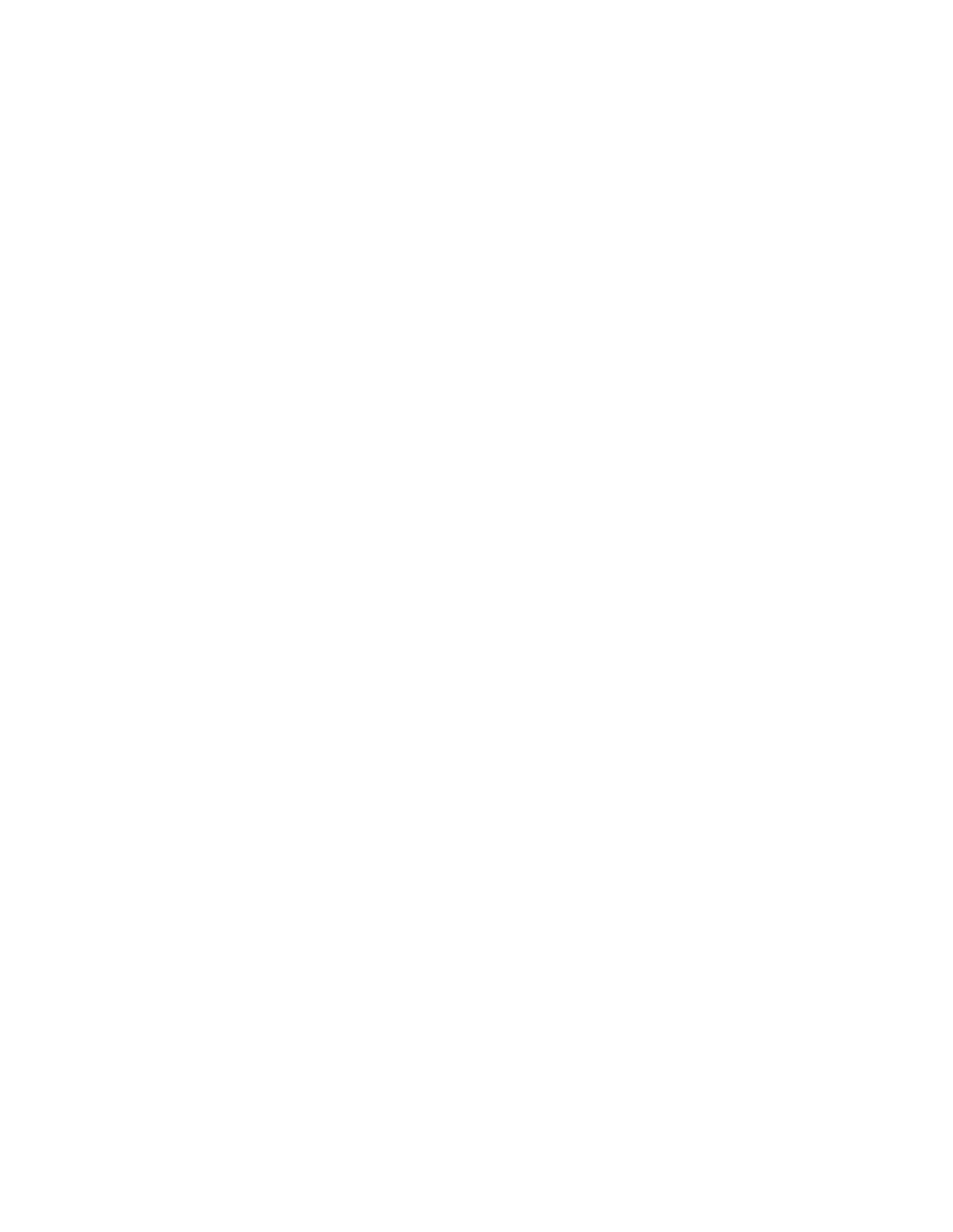### **RECORD OF DECISION**

| Applicant:                                                                  | Cameco Corporation                                                                                        |
|-----------------------------------------------------------------------------|-----------------------------------------------------------------------------------------------------------|
| Address/Location:                                                           | 2121 – 11 <sup>th</sup> Street West, Saskatoon, Saskatchewan, S7M 1J3                                     |
| Purpose:                                                                    | Application to renew the Nuclear Fuel Facility Operating Licence<br>for the Port Hope Conversion Facility |
| Application received:                                                       | November 20, 2015 and August 4, 2016                                                                      |
| Date of public hearing:                                                     | November 8 and 9, 2016                                                                                    |
| Location:                                                                   | Town Park Recreation Centre, 62 McCaul Street, Port Hope,<br>Ontario                                      |
| Members present:                                                            | M. Binder, Chair<br>S. McEwan<br>D. D. Tolgyesi<br>R. Velshi                                              |
| Secretary:<br><b>Recording Secretary:</b><br><b>Senior General Counsel:</b> | M.A. Leblanc<br>S. Dimitrijevic<br>L. Thiele                                                              |

| <b>Applicant Represented By</b>                                       | <b>Document Number</b> |
|-----------------------------------------------------------------------|------------------------|
| D. Clark, Vice President, Cameco Fuel Services Division               |                        |
| D. Ingalls, General Manager, Port Hope Conversion Facility            | <b>CMD 16-H8.1</b>     |
| L. Mooney, Vice President, Safety, Health, Environment & Quality      | <b>CMD 16-H8.1A</b>    |
| and Regulatory Relations                                              |                        |
| S. Watson, Program Manager, Vision in Motion                          |                        |
| R. Peters, Superintendent, Special Projects                           |                        |
| <b>CNSC</b> staff                                                     | <b>Document Number</b> |
| R. Jammal, H. Tadros, K. Murthy, J. Thelen, M. Rinker, J. Burtt,      | <b>CMD 16-H8</b>       |
| P. Thompson, B. Prieur, M. Jones, A. Bouchard, C. Gélinas, P. Burton, | <b>CMD 16-H8.A</b>     |
| M. Jones, C. Ducros, A. Rupert, A. McAllister, K. Sauvé, K. Glenn,    |                        |
| C. Dodkin, A. Levine and C. Purvis                                    |                        |
| <b>Intervenors</b>                                                    | <b>Document Number</b> |
| See appendix A                                                        |                        |
| <b>Others</b>                                                         |                        |
| Environment Canada, represented by D. Kim and N. Ali                  |                        |
| Ministry of Environment and Climate Change, represented by D. Bradley |                        |

**Licence:** Renewed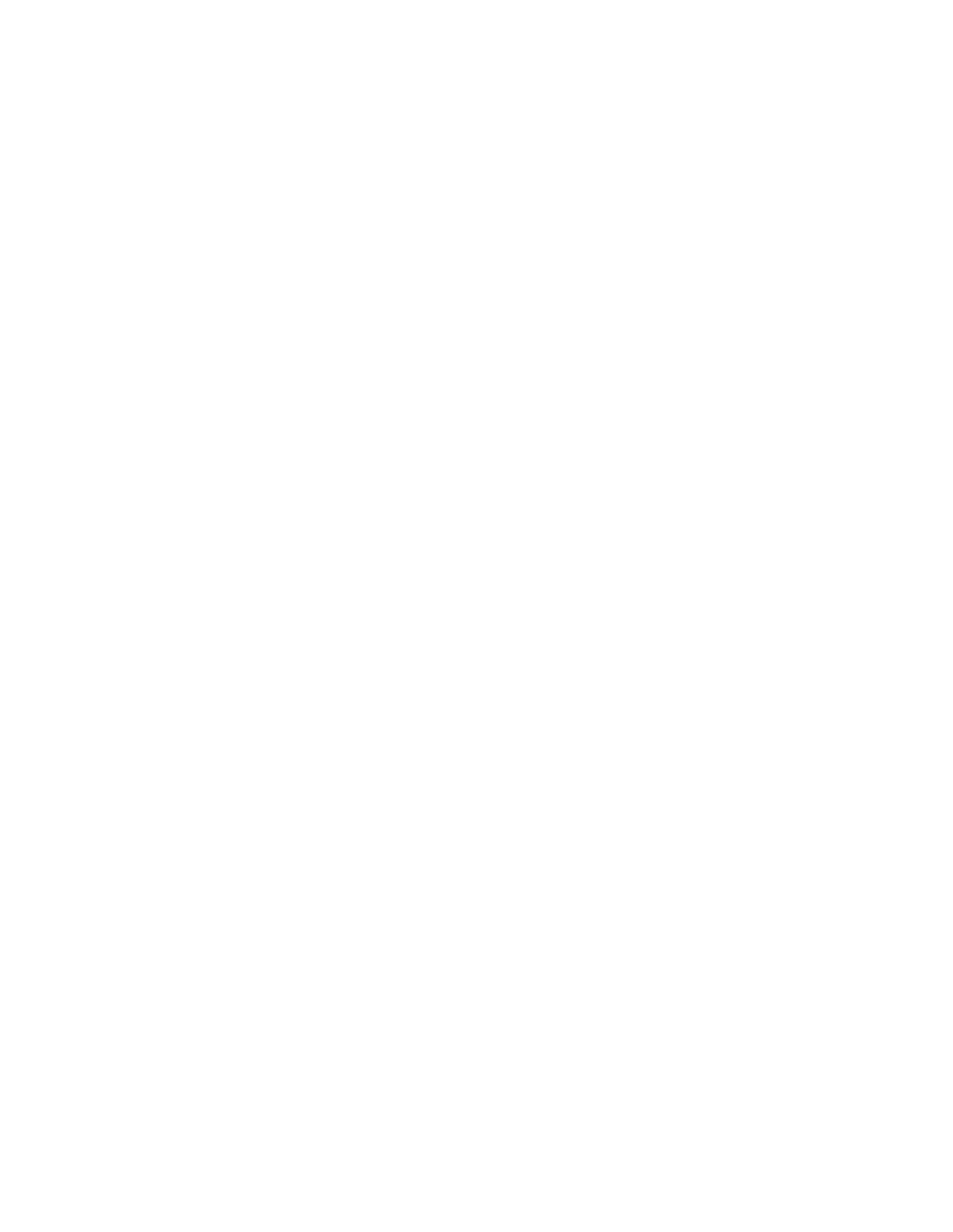## **Table of Contents**

| <b>1.0</b> |                  |  |
|------------|------------------|--|
| 2.0        | <b>DECISION.</b> |  |
| 3.0        |                  |  |
| 3.1        |                  |  |
| 3.1.1      |                  |  |
| 3.1.2      |                  |  |
| 3.1.3      |                  |  |
| 3.1.4      |                  |  |
| 3.1.5      |                  |  |
| 3.1.6      |                  |  |
| 3.2        |                  |  |
| 3.2.1      |                  |  |
| 3.2.2      |                  |  |
| 3.2.3      |                  |  |
| 3.3        |                  |  |
| 3.3.1      |                  |  |
| 3.3.2      |                  |  |
| 3.3.3      |                  |  |
| 3.3.4      |                  |  |
| 3.4        |                  |  |
| 3.4.1      |                  |  |
| 3.4.2      |                  |  |
| 3.4.3      |                  |  |
| 3.5        |                  |  |
| 3.6        |                  |  |
| 3.7        |                  |  |
| 3.7.1      |                  |  |
| 3.7.2      |                  |  |
| 3.7.3      |                  |  |
| 3.8        |                  |  |
| <b>3.9</b> |                  |  |
| 3.9.1      |                  |  |
|            | 3.9.2            |  |
| 3.9.3      |                  |  |
| 3.9.4      |                  |  |
| 3.9.5      |                  |  |
| 3.10       |                  |  |
|            | 3.10.1           |  |
|            | 3.10.2           |  |
|            | 3.10.3           |  |
| 3.11       |                  |  |
| 3.12       |                  |  |
| 3.13       |                  |  |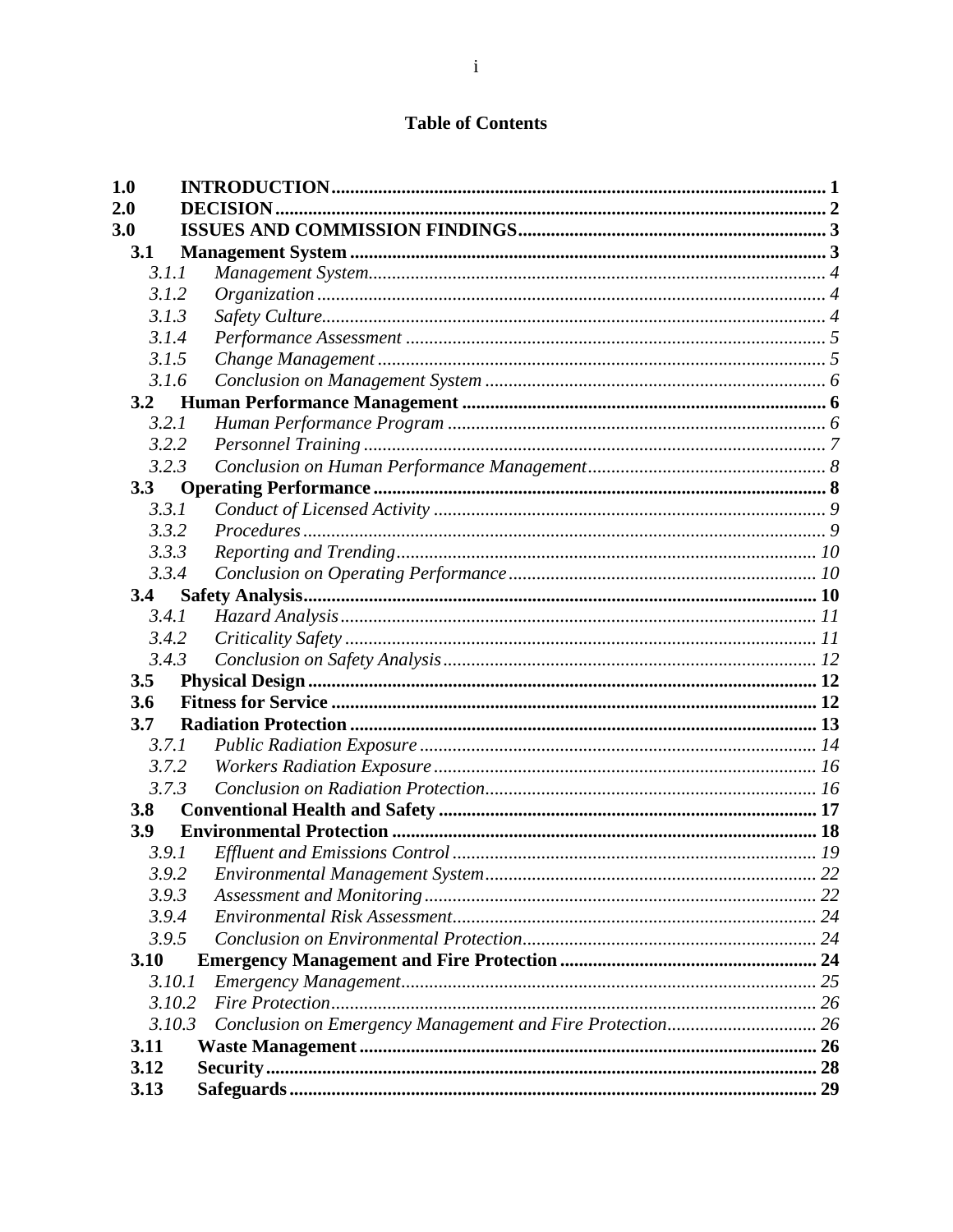| 3.14 |  |
|------|--|
| 3.15 |  |
| 3.16 |  |
| 3.17 |  |
| 3.18 |  |
|      |  |
|      |  |
| 3.19 |  |
| 3.20 |  |
| 3.21 |  |
| 3.22 |  |
| 4.0  |  |
|      |  |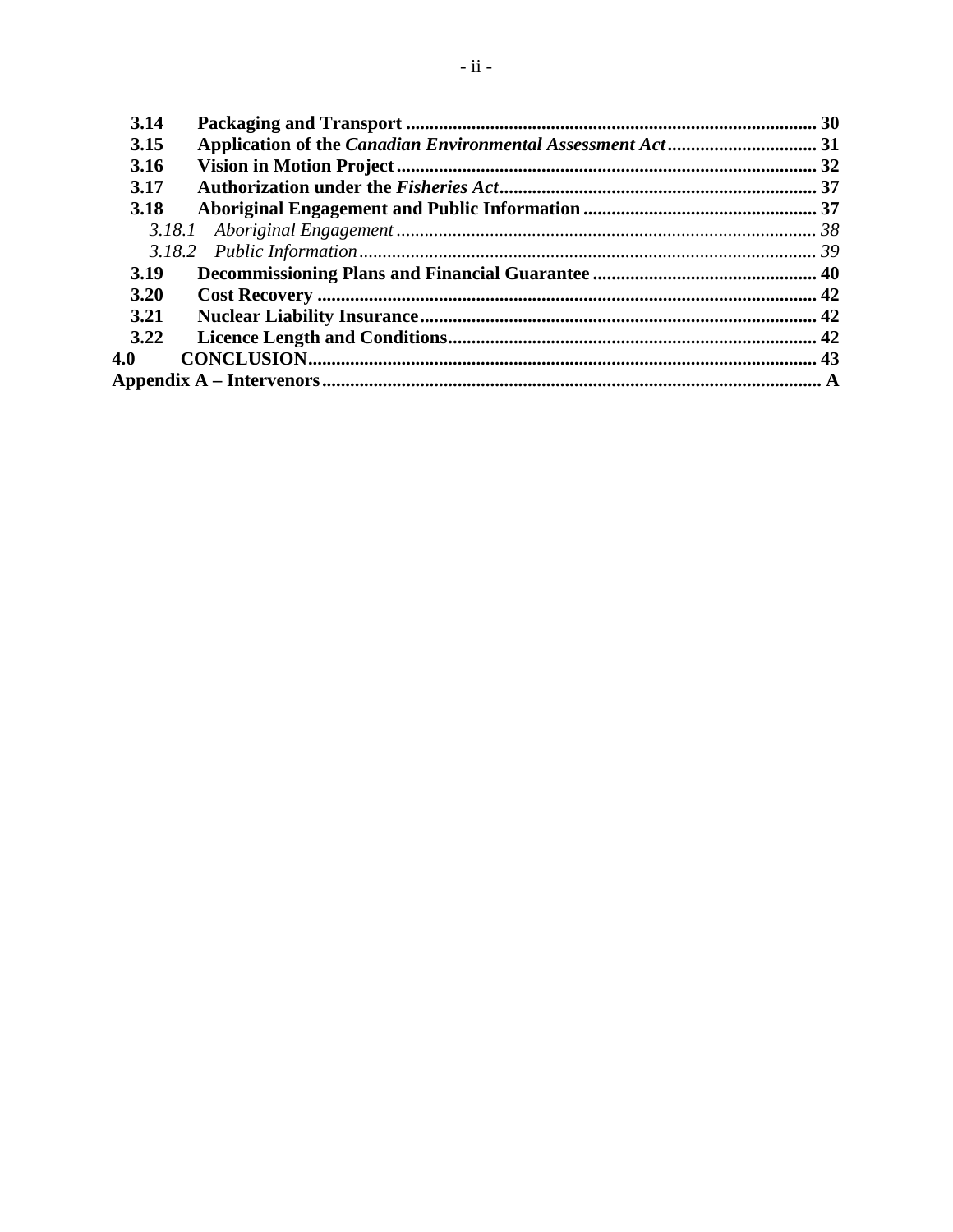<span id="page-6-0"></span>

|    | <b>1.0 INTRODUCTION</b>                                                                                                                                                                                                                                                                                                                                                                                                                                                                                                                                                                                                                                                                                                                                           |
|----|-------------------------------------------------------------------------------------------------------------------------------------------------------------------------------------------------------------------------------------------------------------------------------------------------------------------------------------------------------------------------------------------------------------------------------------------------------------------------------------------------------------------------------------------------------------------------------------------------------------------------------------------------------------------------------------------------------------------------------------------------------------------|
|    |                                                                                                                                                                                                                                                                                                                                                                                                                                                                                                                                                                                                                                                                                                                                                                   |
| 1. | Cameco Corporation (Cameco) has applied to the Canadian Nuclear Safety<br>Commission <sup>1</sup> for a 10-year renewal of the Nuclear Fuel Facility Operating Licence for<br>its Port Hope Conversion Facility (PHCF). The current operating licence,<br>FFOL-3631.0/2017, expires on February 28, 2017.                                                                                                                                                                                                                                                                                                                                                                                                                                                         |
| 2. | The PHCF is located within the Municipality of Port Hope, Ontario (the Municipality),<br>situated on the north shore of Lake Ontario, approximately 100 km east of the City of<br>Toronto, Ontario. The facility comprises two sites. Site 1 consists of two properties: the<br>main site property for operations and storage and the Centre Pier property. The Centre<br>Pier property includes buildings used for the storage of contaminated solid waste<br>materials and outside temporary storage for contaminated soils excavated from the<br>municipal water treatment plant located to the west of Site 1. Site 2 consists of a single<br>property for storage facilities and contains two buildings used to store contaminated<br>solid waste materials. |
| 3. | The PHCF processes and stores various natural, depleted and enriched uranium<br>compounds. The facility converts uranium trioxide $(UO3)$ powder to uranium dioxide<br>$(UO2)$ and uranium hexafluoride (UF <sub>6</sub> ). The PHCF also includes facilities to support<br>uranium processing, including maintenance, waste management, laboratory services,<br>utilities and materials handling.                                                                                                                                                                                                                                                                                                                                                                |
| 4. | With its application, Cameco informed the Commission about its plans to implement<br>the Vision in Motion (VIM) project during the upcoming licensing period. This is a<br>project to carry out the clean-up, remediation and renewal work at the PHCF and is<br>planned to be carried out under Cameco's existing clean-up program.                                                                                                                                                                                                                                                                                                                                                                                                                              |
| 5. | Cameco's request for the renewal of the operating licence included the following:                                                                                                                                                                                                                                                                                                                                                                                                                                                                                                                                                                                                                                                                                 |
|    | No change to the current annual production limits of uranium as $UO2$ from the<br>$UO2$ plant<br>Continued authorization to process and store various natural, enriched and                                                                                                                                                                                                                                                                                                                                                                                                                                                                                                                                                                                       |
|    | depleted uranium compounds<br>Removal of references to the north $UO_2$ plant as a $UO_2$ production facility                                                                                                                                                                                                                                                                                                                                                                                                                                                                                                                                                                                                                                                     |
|    |                                                                                                                                                                                                                                                                                                                                                                                                                                                                                                                                                                                                                                                                                                                                                                   |
|    | Cameco further requested that the operating licence specifically describe the<br>authorization for the PHCF to engage in clean-up, decontamination, demolition and<br>remediation activities, including the VIM project, that are within the current licensing<br>basis.                                                                                                                                                                                                                                                                                                                                                                                                                                                                                          |
| 6. | Cameco also requested the Commission's approval of the revised financial guarantee,<br>based on the 2016 update to the Preliminary Decommissioning Plan (PDP).                                                                                                                                                                                                                                                                                                                                                                                                                                                                                                                                                                                                    |

<span id="page-6-1"></span> $\overline{a}$ <sup>1</sup> The *Canadian Nuclear Safety Commission* is referred to as the "CNSC" when referring to the organization and its staff in general, and as the "Commission" when referring to the tribunal component.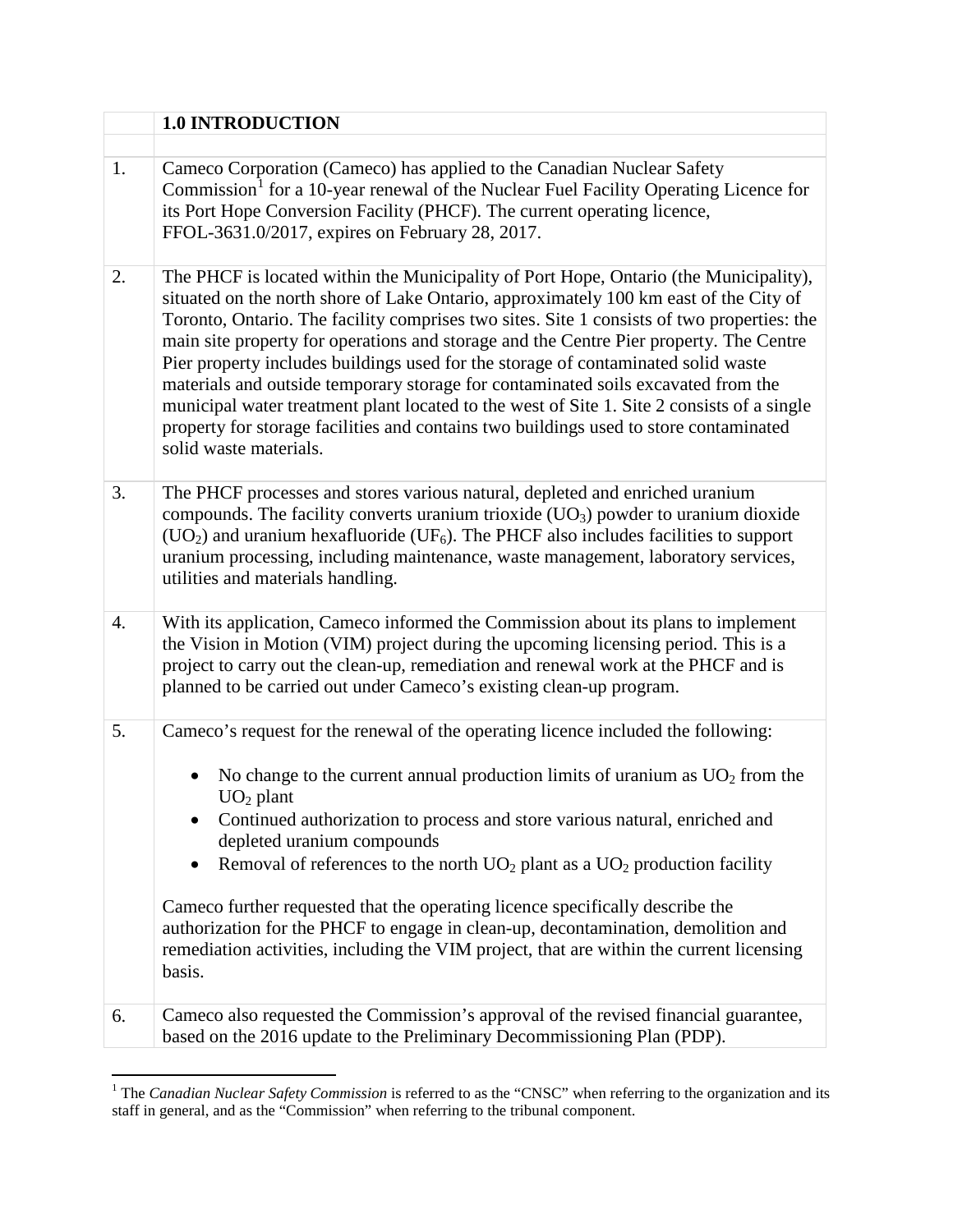|    | <u>Issue</u>                                                                                                                                                                                                                                                                                                                                                                                                                                                                                                                                                                                                                                                                                                                                                                            |
|----|-----------------------------------------------------------------------------------------------------------------------------------------------------------------------------------------------------------------------------------------------------------------------------------------------------------------------------------------------------------------------------------------------------------------------------------------------------------------------------------------------------------------------------------------------------------------------------------------------------------------------------------------------------------------------------------------------------------------------------------------------------------------------------------------|
| 7. | In considering the application, the Commission was required to decide:<br>a) what environmental assessment review process to apply in relation to this<br>application<br>b) if Cameco is qualified to carry on the activity that the licence would authorize<br>c) if, in carrying on that activity, Cameco will make adequate provision for the<br>protection of the environment, the health and safety of persons and the<br>maintenance of national security and measures required to implement<br>international obligations to which Canada has agreed                                                                                                                                                                                                                              |
|    |                                                                                                                                                                                                                                                                                                                                                                                                                                                                                                                                                                                                                                                                                                                                                                                         |
|    |                                                                                                                                                                                                                                                                                                                                                                                                                                                                                                                                                                                                                                                                                                                                                                                         |
|    | <b>Public Hearing</b>                                                                                                                                                                                                                                                                                                                                                                                                                                                                                                                                                                                                                                                                                                                                                                   |
| 8. | The Commission, in making its decision, considered information presented for a public<br>hearing held on November 8 and 9, 2016 in Port Hope, Ontario. The public hearing<br>was conducted in accordance with the Canadian Nuclear Safety Commission Rules of<br><i>Procedure</i> <sup>2</sup> . During the public hearing, the Commission considered written<br>submissions and heard oral presentations from Cameco (CMD 16-H8.1 and CMD 16-<br>H8.1A) and CNSC staff (CMD 16-H8 and CMD 16-H8A). The Commission also<br>considered oral and written submissions from 44 intervenors (see Appendix A for a<br>detailed list of interventions). The hearing was webcast live via the CNSC website, and<br>video archives are available for a three-month period following the hearing. |
|    | 2.0 DECISION                                                                                                                                                                                                                                                                                                                                                                                                                                                                                                                                                                                                                                                                                                                                                                            |
| 9. | Based on its consideration of the matter, as described in more detail in the following<br>sections of this <i>Record of Decision</i> , the Commission concludes that Cameco is<br>qualified to carry on the activity that the licence will authorize. The Commission is of<br>the opinion that Cameco, in carrying on that activity, will make adequate provision for<br>the protection of the environment, the health and safety of persons and the maintenance<br>of national security and measures required to implement international obligations to<br>which Canada has agreed. Therefore,                                                                                                                                                                                         |
|    | the Commission, pursuant to section 24 of the Nuclear Safety and Control Act <sup>3</sup> ,<br>renews the Nuclear Fuel Facility Operating Licence issued to Cameco<br>Corporation for its Port Hope Conversion Facility located in Port Hope, Ontario.<br>The renewed licence, FFOL-3631.00/2027, is valid from March 1, 2017, until<br>February 28, 2027, unless suspended, amended, revoked or replaced.                                                                                                                                                                                                                                                                                                                                                                              |

<span id="page-7-1"></span><sup>&</sup>lt;sup>2</sup> Statutory Orders and Regulations (S.O.R.)/2000-211.<br><sup>3</sup> Statutes of Canada (S.C.) 1997, chapter (c.) 9.

<span id="page-7-0"></span> $\overline{a}$ 

<span id="page-7-2"></span>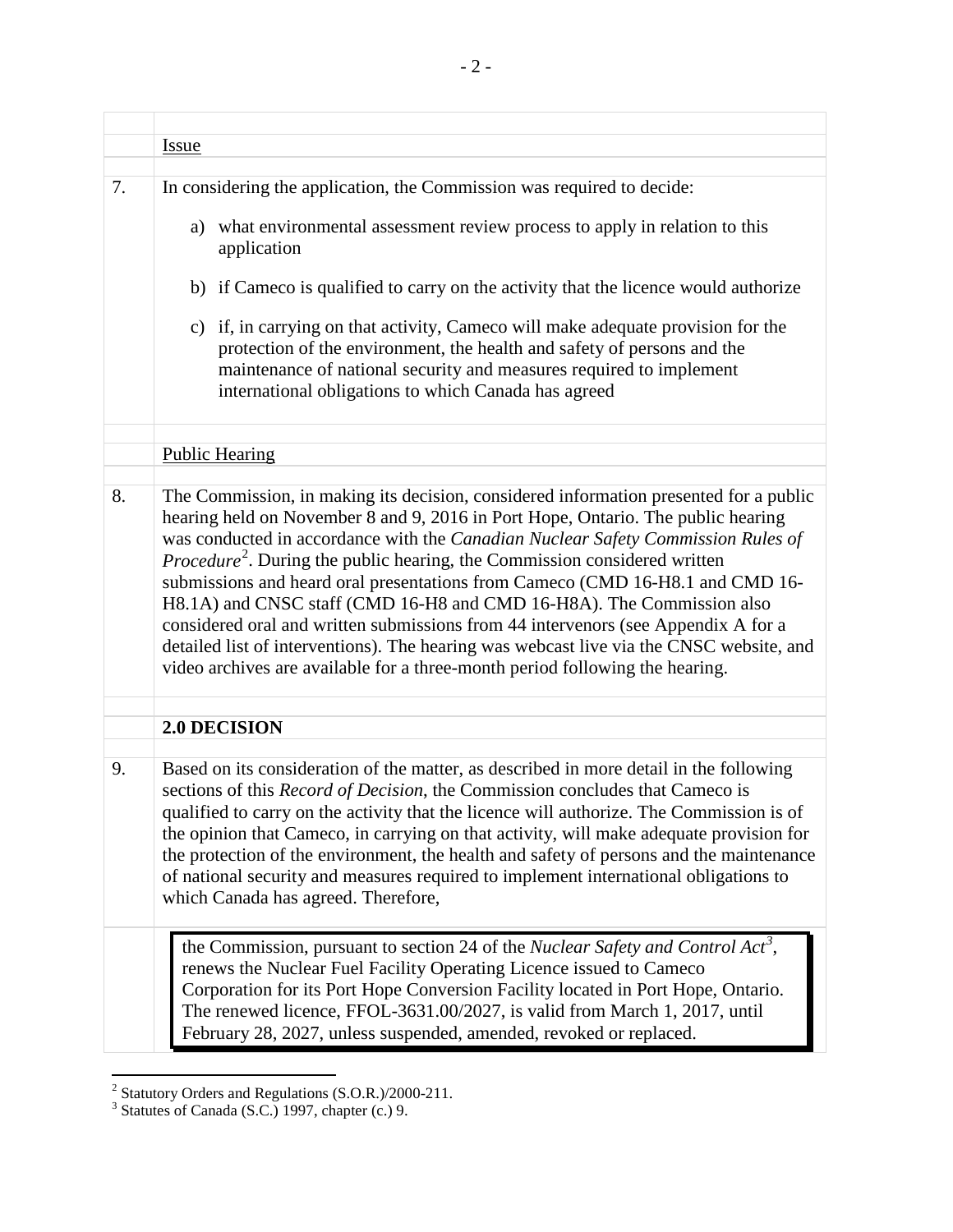<span id="page-8-1"></span><span id="page-8-0"></span>

| The Commission includes in the licence the conditions as recommended by CNSC staff<br>10.<br>in CMD 16-H8.                                                                                                                                                                                                                                                                                                                                  |  |
|---------------------------------------------------------------------------------------------------------------------------------------------------------------------------------------------------------------------------------------------------------------------------------------------------------------------------------------------------------------------------------------------------------------------------------------------|--|
| 11.<br>The Commission considers the environmental review that was conducted by CNSC<br>staff to be acceptable and thorough.                                                                                                                                                                                                                                                                                                                 |  |
| The Commission notes that CNSC staff can bring any matter to the Commission as<br>12.<br>applicable. The Commission directs CNSC staff to inform the Commission on an<br>annual basis of any changes made to the LCH.                                                                                                                                                                                                                       |  |
| With this decision, the Commission directs CNSC staff to report annually on the<br>13.<br>performance of the PHCF, as part of an annual Regulatory Oversight Report. CNSC<br>staff shall present this report at a public proceeding of the Commission, where<br>members of the public will be able to participate.                                                                                                                          |  |
| The Commission encourages Cameco to make available to the public data on<br>14.<br>contaminants of primary concern and requests that CNSC staff report on the status of<br>public disclosure by Cameco as part of the annual Regulatory Oversight Reports.                                                                                                                                                                                  |  |
| 15.<br>The Commission requests that Cameco Corporation present a report regarding the<br>progress of the VIM project activities approximately two years after the first shipment<br>of Cameco's waste materials to the Canadian Nuclear Laboratories (CNL) waste<br>storage site. This report will be presented to the Commission at a public proceeding<br>with public participation.                                                      |  |
| The Commission accepts the revised financial guarantee proposed by Cameco<br>16.<br>Corporation, provided that the financial instruments remain unchanged except for the<br>increase in amount to \$128.6 M.                                                                                                                                                                                                                                |  |
| The Commission removes the production limits and references associated with the<br>17.<br>north $UO2$ plant, as Cameco no longer produces uranium metals at this facility.                                                                                                                                                                                                                                                                  |  |
| <b>3.0 ISSUES AND COMMISSION FINDINGS</b>                                                                                                                                                                                                                                                                                                                                                                                                   |  |
|                                                                                                                                                                                                                                                                                                                                                                                                                                             |  |
| 18.<br>In making its licensing decision, the Commission considered a number of issues<br>relating to Cameco's qualification to carry out the proposed activities and the adequacy<br>of the proposed measures for protecting the environment, the health and safety of<br>persons, national security and international obligations to which Canada has agreed.<br>These issues encompassed all 14 relevant Safety and Control Areas (SCAs). |  |
|                                                                                                                                                                                                                                                                                                                                                                                                                                             |  |
| 3.1 Management System                                                                                                                                                                                                                                                                                                                                                                                                                       |  |
| The Commission examined Cameco's management system, which provides the<br>19.                                                                                                                                                                                                                                                                                                                                                               |  |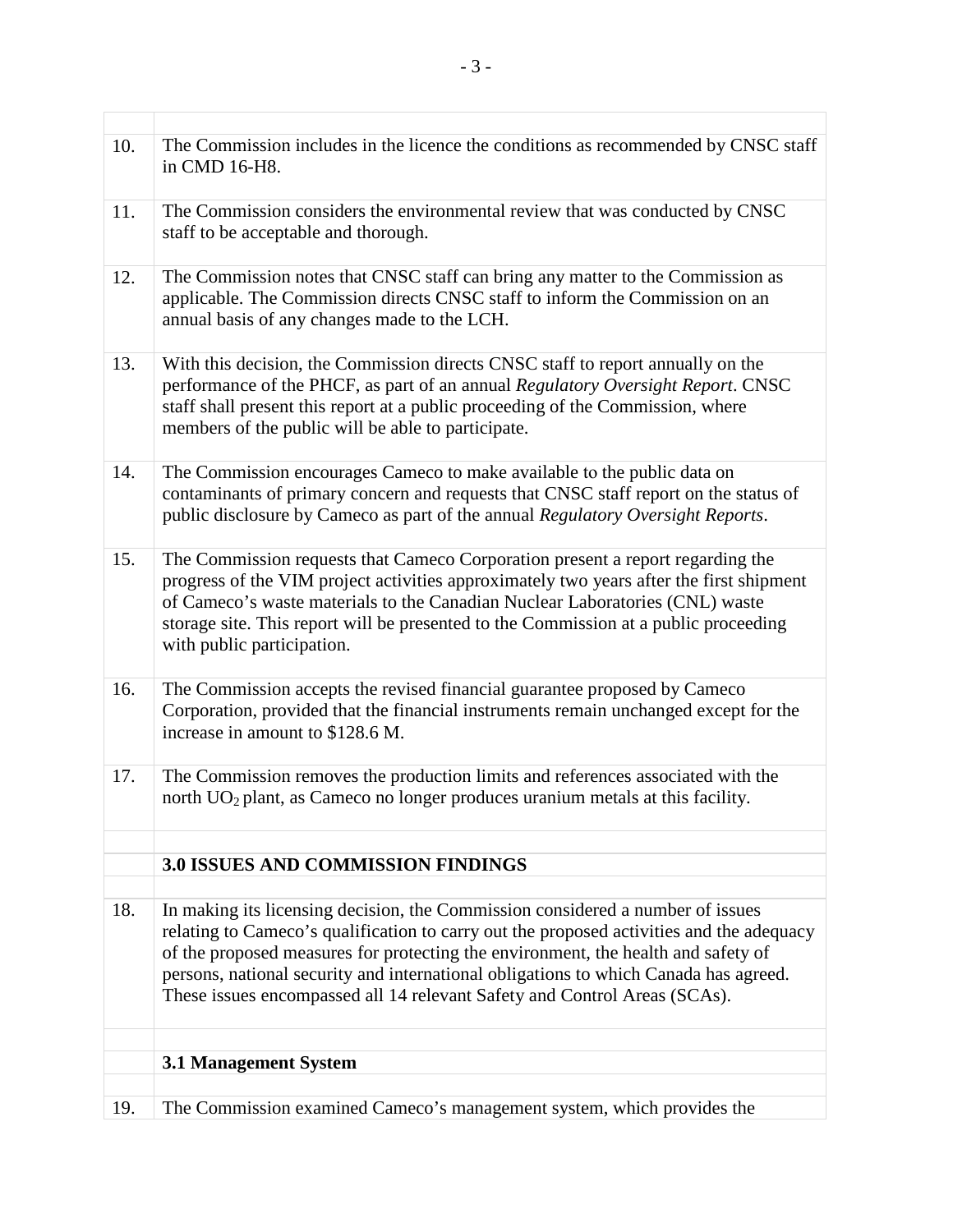<span id="page-9-2"></span><span id="page-9-1"></span><span id="page-9-0"></span>

|     | framework that establishes the processes and programs required to ensure that the<br>PHCF achieves its safety objectives and continuously monitors its performance against<br>these objectives, as well as fostering a healthy safety culture. Based on information<br>submitted by Cameco and CNSC staff, the Commission considered the following<br>specific areas of this safety and control area (SCA):<br>Management system<br>Organization<br>Safety culture<br>Performance assessment, improvement and management review<br>Change management<br>CNSC staff rated the PHCF performance in this SCA for the period 2012 -2016 as<br>satisfactory.                                                                                                                                                                                                                                                                                                                                                       |
|-----|---------------------------------------------------------------------------------------------------------------------------------------------------------------------------------------------------------------------------------------------------------------------------------------------------------------------------------------------------------------------------------------------------------------------------------------------------------------------------------------------------------------------------------------------------------------------------------------------------------------------------------------------------------------------------------------------------------------------------------------------------------------------------------------------------------------------------------------------------------------------------------------------------------------------------------------------------------------------------------------------------------------|
|     | 3.1.1<br><b>Management System</b>                                                                                                                                                                                                                                                                                                                                                                                                                                                                                                                                                                                                                                                                                                                                                                                                                                                                                                                                                                             |
|     |                                                                                                                                                                                                                                                                                                                                                                                                                                                                                                                                                                                                                                                                                                                                                                                                                                                                                                                                                                                                               |
| 20. | The Commission considered Cameco's management system documents and CNSC<br>staff's verification of whether Cameco's management system is implemented in<br>accordance with CNSC regulatory requirements. Cameco informed the Commission<br>that the PHCF conducts annual management reviews of the site management system<br>and all associated programs and performance to evaluate the effectiveness of the<br>system and to identify opportunities for improvement. Cameco added that the PHCF's<br>management system had been developed to meet the CNSC quality assurance<br>elements, the current LCH and to incorporate aspects of CSA standard N286-12,<br>Management system requirements for nuclear facilities. CNSC staff informed the<br>Commission about its desktop reviews and inspections conducted during the current<br>licence period, and reported that Cameco had addressed inspection findings in a timely<br>and satisfactory manner and had taken all appropriate corrective actions. |
|     | 3.1.2<br>Organization                                                                                                                                                                                                                                                                                                                                                                                                                                                                                                                                                                                                                                                                                                                                                                                                                                                                                                                                                                                         |
|     |                                                                                                                                                                                                                                                                                                                                                                                                                                                                                                                                                                                                                                                                                                                                                                                                                                                                                                                                                                                                               |
| 21. | The Commission assessed the information submitted by Cameco and CNSC staff in<br>regards to the organizational structure at the PHCF, including roles and responsibilities,<br>as documented in the Quality Management Program Manual and Facility Licensing<br>Manual and lower tier documentation and procedures. CNSC staff reported that they<br>had reviewed the PHCF's organizational structure that underwent a major<br>reorganization conducted in May 2013. CNSC staff stated that the organizational<br>changes have not impacted the safe conduct of licensed activities.                                                                                                                                                                                                                                                                                                                                                                                                                         |
|     | <b>Safety Culture</b><br>3.1.3                                                                                                                                                                                                                                                                                                                                                                                                                                                                                                                                                                                                                                                                                                                                                                                                                                                                                                                                                                                |
|     |                                                                                                                                                                                                                                                                                                                                                                                                                                                                                                                                                                                                                                                                                                                                                                                                                                                                                                                                                                                                               |
| 22. | The Commission considered information regarding the safety culture at the PHCF.<br>Cameco informed the Commission about the safety culture assessments conducted<br>approximately every five years at all sites within Cameco's Fuel Services Division, and<br>about the action plans that were developed in areas where opportunities for continual                                                                                                                                                                                                                                                                                                                                                                                                                                                                                                                                                                                                                                                          |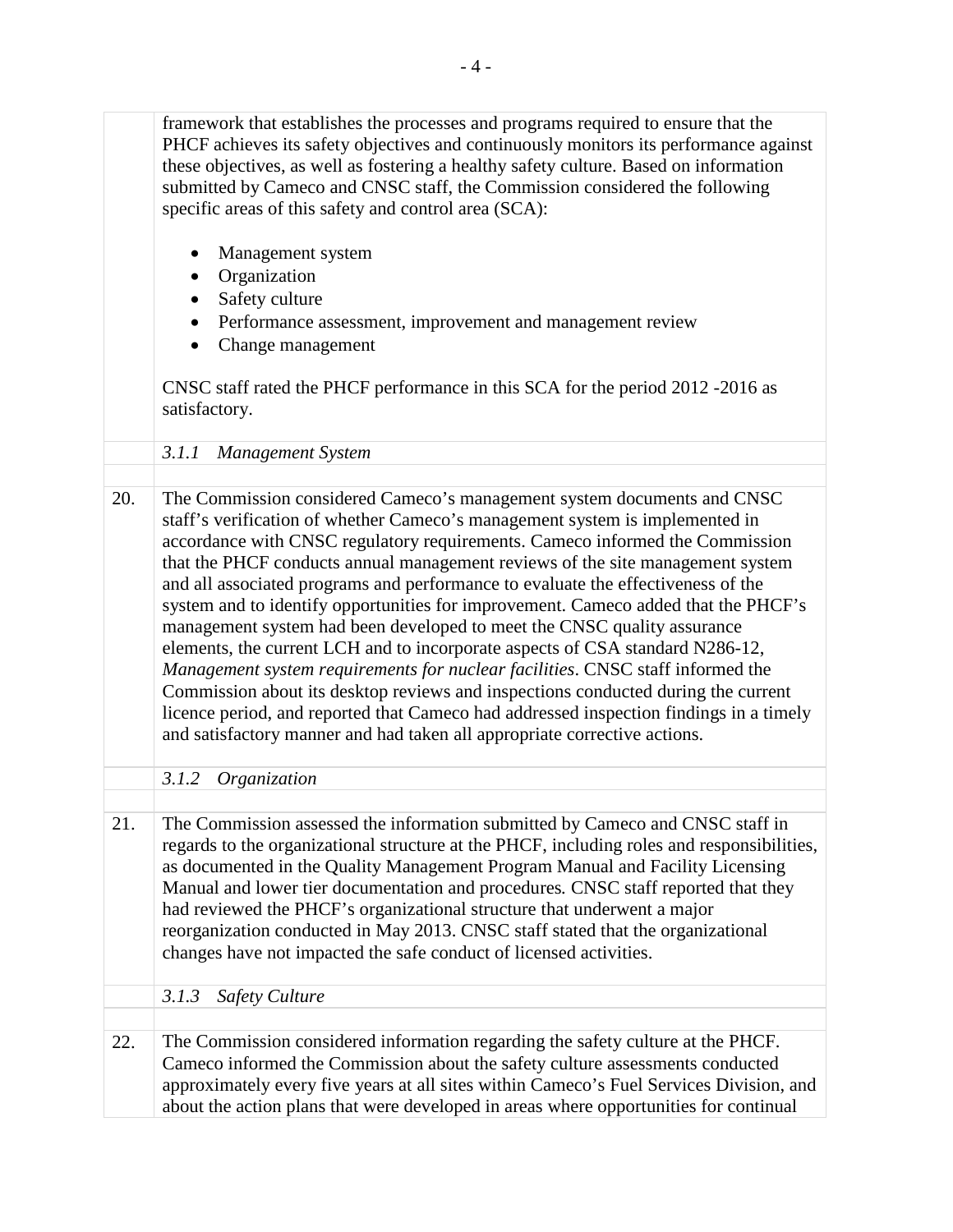<span id="page-10-0"></span> CNSC staff reported that Cameco conducts audits of the elements of its licensed improvement had been identified. CNSC staff reported that they had monitored, and were satisfied with, corrective and preventive actions resulting from the most recent safety culture assessment conducted in 2015. The Commission enquired about potential improvements in this specific area. CNSC staff responded that this is a relatively new SCA and noted that Cameco had conducted a safety culture assessment that had been reviewed by CNSC staff. CNSC staff added that, during their evaluation of this self-assessment, some opportunities for improvement had been identified and will be discussed with Cameco within the CNSC activities for the preparation of a CNSC regulatory document on safety culture. 23. *3.1.4 Performance Assessment*  The Commission considered the methods used by Cameco to assess the PHCF's performance. These methods include an annual management review, an audit program, and a self-assessment program. Annual management reviews of the site management system and associated programs are conducted to evaluate the effectiveness of the system, to identify opportunities for improvement, and incorporate health and safety as an integral part of good management. 24. The Commission also considered information on CNSC staff's review of Cameco's annual audit summary reports as part of the CNSC regulatory oversight activities. programs in three-year cycles. Cameco also collects information from inspections conducted by the CNSC, the Ontario Ministry of the Environment and Climate Change (MOECC) and Environment and Climate Change Canada (ECCC), as well as third parties. Results of all audits are reported in Cameco's Incident Reporting System (CIRS) and tracked until the successful implementation of associated corrective actions. During the current licence period, there were no significant issues identified in internal or external audits. CNSC staff further reported that they continue to verify Cameco's activities related to self-assessments at the PHCF, and that the PHCF's selfassessment program will be updated as Cameco transitions to meet the specifications of CSA N286-12, *Management System Requirements for Nuclear Facilities*. 25. *3.1.5 Change Management*  Cameco informed the Commission about the PHCF's change control program that encompasses process layouts, material design, regulatory personnel, training and document change. CNSC staff submitted that Cameco's change and design control program aligns with CNSC regulatory requirements and ensures that adequate mitigation measures are in place prior to any modifications to PHCF systems, structures and components. CNSC staff reported that Cameco had taken appropriate corrective measures to adequately implement improvements to its change and design control program. 26.

<span id="page-10-1"></span>27. The Commission asked for examples on corrective measures to adequately implement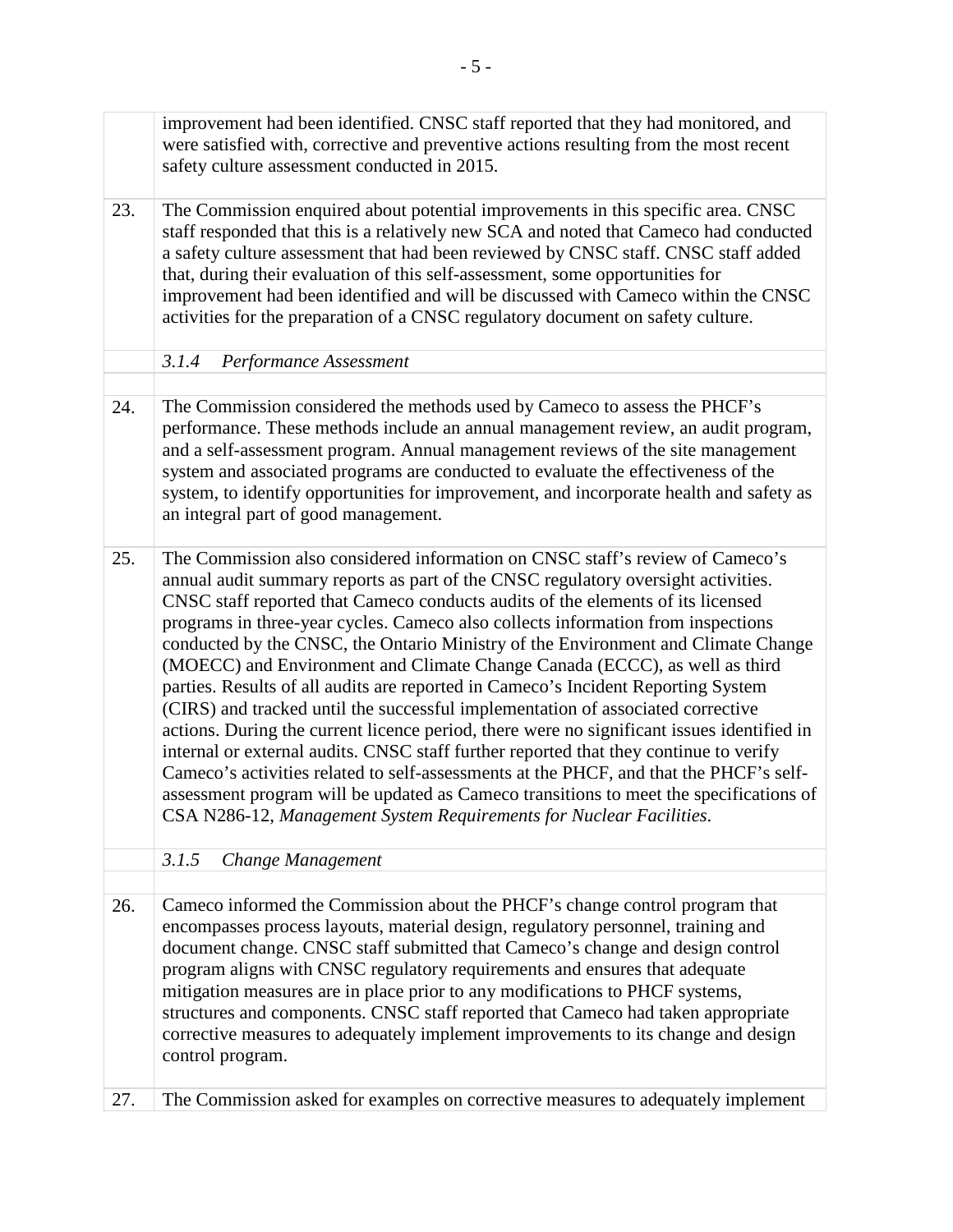<span id="page-11-2"></span><span id="page-11-1"></span><span id="page-11-0"></span>improvements. CNSC staff responded that they had reviewed Cameco's design control program document which showed positive changes in that program document. CNSC staff added that improvements had been made with respect to better linkages to other site programs in Cameco's document, for example updating titles and responsibilities based on organizational changes at the facility. *3.1.6 Conclusion on Management System*  28. Based on its consideration of the presented information, the Commission concludes that Cameco has appropriate organization and management structures in place and that the operating performance at the PHCF during the current licence period provides a positive indication of Cameco's ability to adequately carry out the activities under the proposed renewed licence. **3.2 Human Performance Management**  29. Human performance management encompasses activities that enable effective human performance through the development and implementation of processes that ensure licensee staff is sufficient in number in all relevant job areas and have the necessary knowledge, skills, procedures and tools in place to safely carry out their duties. The Commission's consideration of this SCA includes the following specific areas: • Human performance program • Personnel training CNSC staff evaluated the PHCF's performance related to this SCA and rated it as satisfactory for the period 2012-2016. *3.2.1 Human Performance Program*  30. The Commission considered the tools that Cameco developed to support and improve human performance and the influence of human factors on the development and continuous improvement of site management system programs, processes and activities in the PHCF. Cameco stated that these tools are intended to engage employees, promote awareness of operational status, correct issues, improve communication within and between crews, and drive consistent performance and behaviours. Cameco presented to the Commission information about the principles of human performance management and explained the work control tools used to support these principles. CNSC staff reported that Cameco had conducted a common cause analysis investigation for several events that occurred during the current licence period. As a result, Cameco had to establish a prioritization process for procedure revision and identified the need to improve the clarity of its work instructions. CNSC staff was satisfied with Cameco's actions and improvements to procedures. 31. The Commission considered interventions from a number of Cameco employees and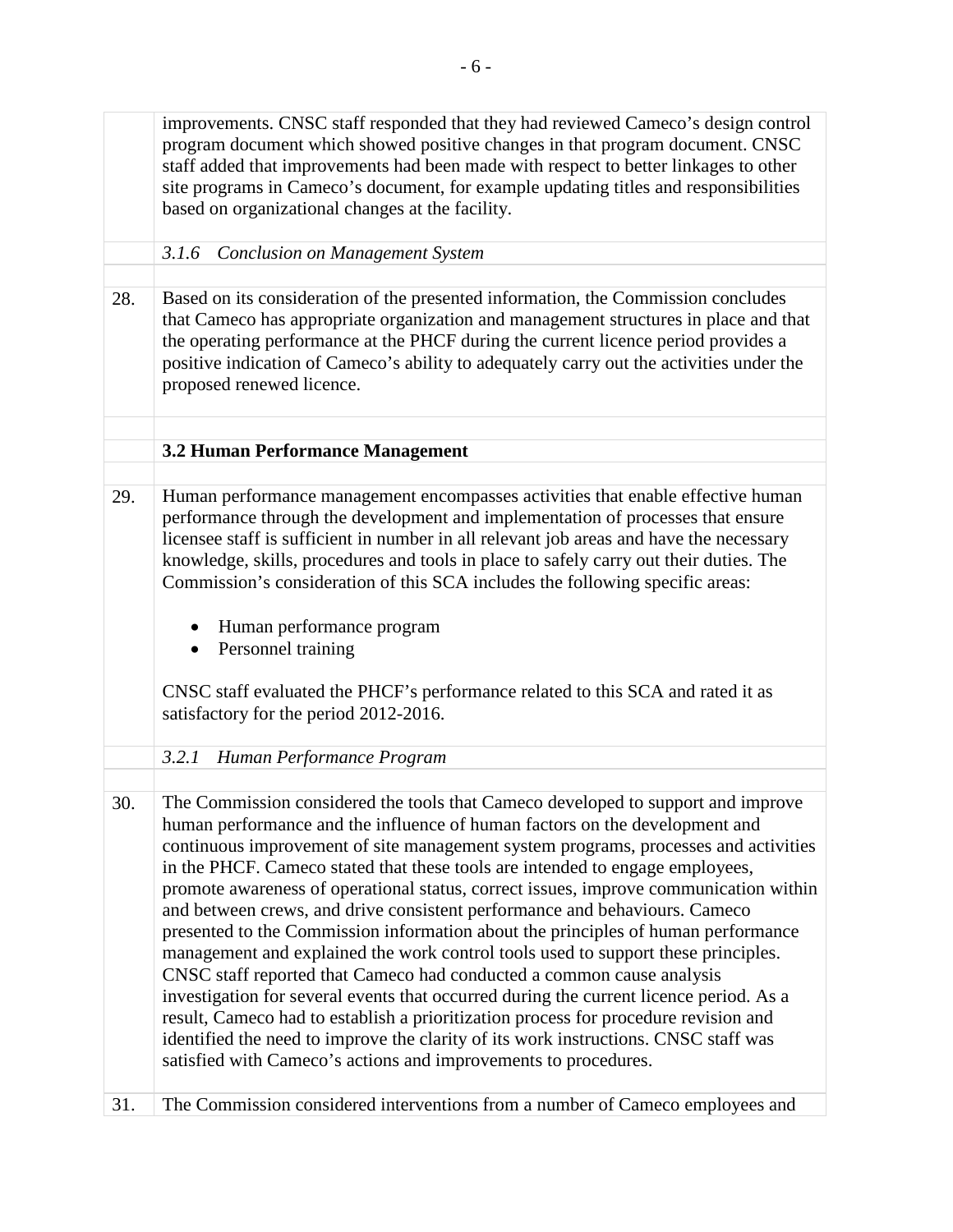heard their experience regarding different aspects of human performance management experienced that kind of pressure or being rushed into less safe solutions, and added at the PHCF, working conditions, radiation protection, occupational health and safety, security and safety culture in general. This group of intervenors, as well as the North American Young Generation in Nuclear – Durham Chapter, highlighted their positive experience. The Commission enquired about work-related pressure the workers might have experienced from management, as well as about the recognition and compensation for good performance. The intervenors submitted that they had not that the company recognizes its employees' achievements and shares this information between sites. A Cameco representative described some recognition practices, including small prizes and compensation as part of a program where the employee can be compensated for the cost savings associated with work-related improvements.

- The Commission further enquired about the sources for recruiting new employees and the migration of the workforce between Cameco's sites. One of the intervenors, a training coordinator for the PHCF, responded that, depending on the work requirements, new employees are recruited from different production plants and from a network of schools in Ontario with which Cameco already has an established collaboration. The intervenor also submitted that there were a number of employees who had transferred between the Cameco sites located in Port Hope and Cobourg and have work experience from multiple sites. A representative from Cameco pointed out that the turnover of employees through the organization was low, and that the bulk of the turnover was represented by retirees that have had 35 to 40 years of experience at the PHCF. 32.
- The Commission noted the high level of professionalism, engagement and commitment (especially to safety) demonstrated through the interventions submitted by Cameco's employees, which reflected positively on the workplace culture. 33.

<span id="page-12-0"></span>*3.2.2 Personnel Training* 

The Commission examined whether Cameco meets the requirement to maintain sufficient qualified personnel in attendance at the PHCF to ensure at all times the safe conduct of activities authorized by the licence. Cameco informed the Commission that the company uses a systematic approach to training and a computerized learning management system, which were updated to meet all the requirements of CNSC regulatory document REGDOC-2.2.2, *Personnel Training,* published by the CNSC in 2014. CNSC staff reported that they had reviewed the latest revision of the PHCF training plan and found that it meets the requirements of REGDOC-2.2.2. CNSC staff informed the Commission about the compliance inspections related to personnel training at the PHCF conducted between January 2012 and January 2015, and noted that Cameco had addressed all inspection findings in a satisfactory manner and had taken all appropriate corrective actions. CNSC staff further reported that Cameco had continued to maintain acceptable staffing levels that account for the safe operation of the  $UO<sub>2</sub>$  and  $UF<sub>6</sub>$  plants, emergency response and security. 34.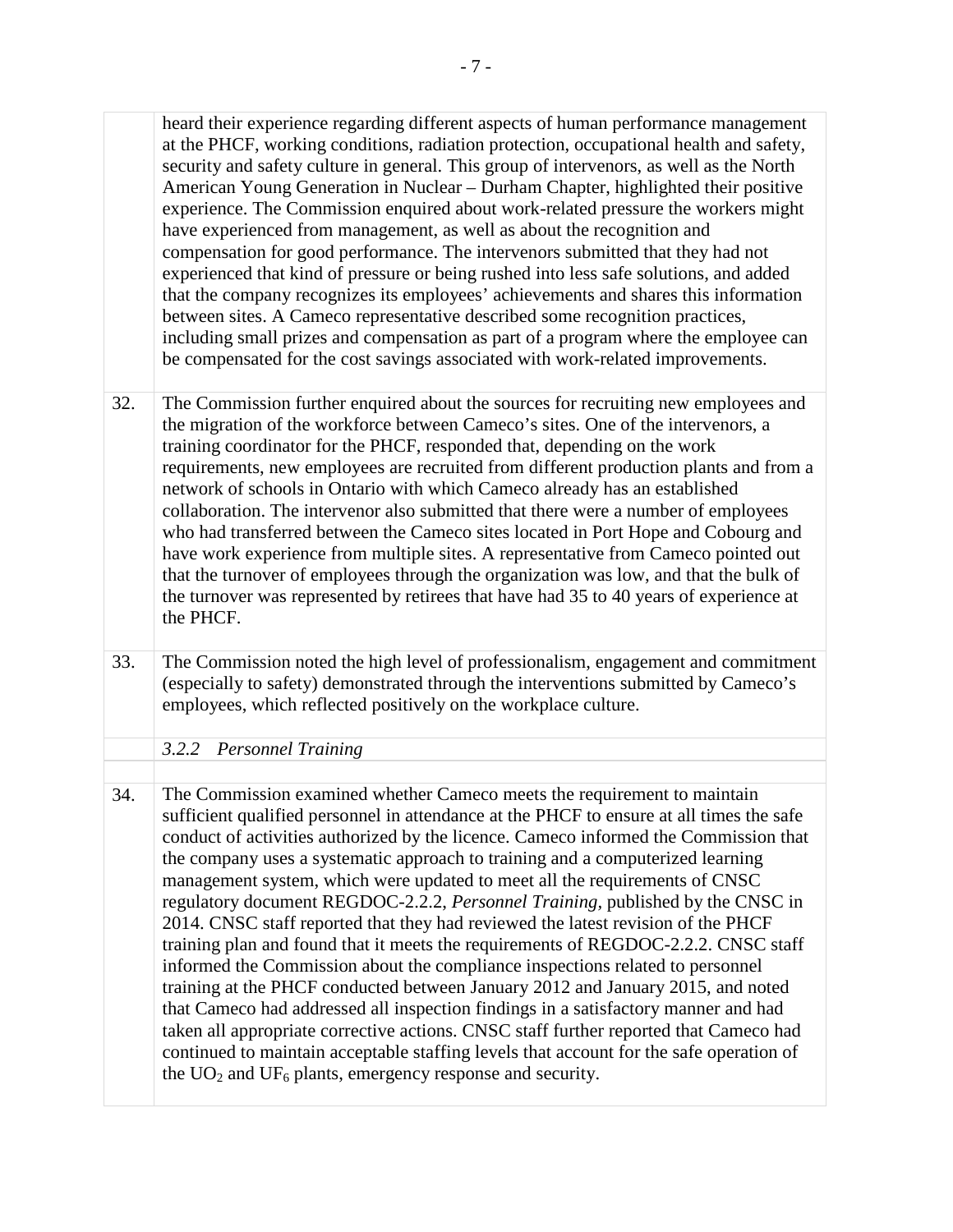- 35. The Commission enquired about the average time spent on training, requalification and refreshing at the PHCF. A training coordinator for the PHCF, who appeared before the Commission as an intervenor, responded that the average time is role-specific, and could be in excess of 500 hours for training of a brand new operator to a fully qualified operator.
- 36. The Commission further enquired about the degree of compliance with the training requirements and the consequences for non-compliant candidates. The training coordinator for the PHCF submitted that they had 95% compliance with the training requirements, and that the individuals who were not compliant, for different reasons, were accommodated where appropriate to make sure that they obtain their required qualification.
- 37. The Commission, referring to the intervention by United Steelworkers Local 13173 which stated that the union promotes, trains and supports all aspects of health and safety in the workplace, enquired about the involvement of the union in the definition of the objectives for training programs and their underpinning philosophy. The union representative confirmed that the union has been involved and has been helping with the training processes.
- 38. The Commission enquired about the level of training offered to contracted workers at the PHCF. The Cameco representative explained that the contracted workers do not receive an equal level of training compared to Cameco employees. However, Cameco makes sure that all contracted workers receive the safety training required for the job that they have to perform at the site.
	- *3.2.3 Conclusion on Human Performance Management*
- <span id="page-13-0"></span>39. Based on its consideration of the presented information, the Commission concludes that Cameco has appropriate programs in place and that the current efforts related to human performance management provide a positive indication of Cameco's ability to adequately carry out the activities under the proposed licence.

### <span id="page-13-1"></span>**3.3 Operating Performance**

- 40. The Commission considered the operating performance of the PHCF, including CNSC staff's review of the conduct of the licensed activities and the activities that enable effective performance, as well as improvement plans and significant future activities at the PHCF. CNSC staff reviewed the following specific areas encompassed by this SCA:
	- Conduct of licensed activity
	- Procedures
	- Reporting and trending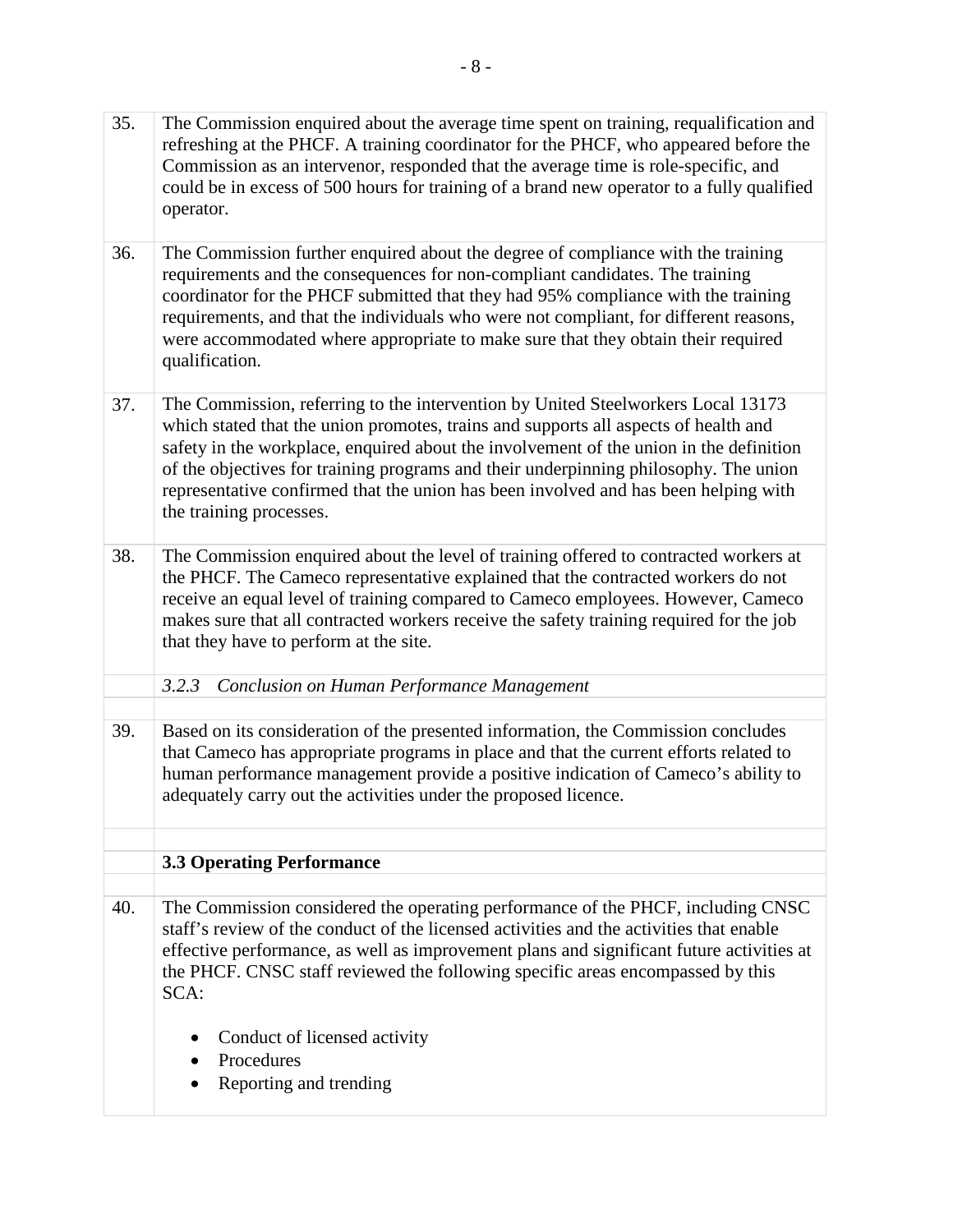<span id="page-14-1"></span><span id="page-14-0"></span>

|     | After evaluating the PHCF's performance in this SCA, CNSC rated it as satisfactory<br>for the period $2012-2016$ .                                                                                                                                                                                                                                                                                                                                                                                                                                                                                                                                                                                                                                                                                                                                                                                                                                                                                                     |
|-----|------------------------------------------------------------------------------------------------------------------------------------------------------------------------------------------------------------------------------------------------------------------------------------------------------------------------------------------------------------------------------------------------------------------------------------------------------------------------------------------------------------------------------------------------------------------------------------------------------------------------------------------------------------------------------------------------------------------------------------------------------------------------------------------------------------------------------------------------------------------------------------------------------------------------------------------------------------------------------------------------------------------------|
|     | <b>Conduct of Licensed Activity</b><br>3.3.1                                                                                                                                                                                                                                                                                                                                                                                                                                                                                                                                                                                                                                                                                                                                                                                                                                                                                                                                                                           |
|     |                                                                                                                                                                                                                                                                                                                                                                                                                                                                                                                                                                                                                                                                                                                                                                                                                                                                                                                                                                                                                        |
| 41. | The Commission considered the operating practices in the PHCF, as described in the<br>Facility Licensing Manual and associated programs, and how the facility operated<br>within its licensing basis. Cameco informed the Commission about accomplishments<br>during the current licence period, and presented future plans for the operational<br>improvements and remediation of the site and Port Hope harbour. CNSC staff reported<br>that Cameco operates the PHCF in compliance with CNSC regulatory requirements<br>and remained well below its production limits for the current licence period. With<br>respect to Cameco's request regarding the removal of production limits for the metal<br>plants and references to the north UO <sub>2</sub> plant, CNSC staff recommended removing the<br>production limits and references associated with the north $UO2$ plant, since uranium<br>metals are not produced at the PHCF anymore and Cameco dismantled the PHCF's<br>uranium metal production equipment. |
| 42. | The Commission sought more information about customer audits conducted by<br>Vattenfall Nuclear Fuel AB, a customer of Cameco that had submitted an intervention<br>to support Cameco's licence renewal application. The Cameco representative submitted<br>that the PHCF has a very large number of customer audits that take place throughout<br>the year, and that Vattenfall Nuclear Fuel AB is conducting audits every few years. The<br>findings from those audits are recorded in Cameco's CIRS to ensure that corrective<br>actions are implemented for any findings. CNSC staff added that their inspections<br>include the verification of third-parties' audit reports.                                                                                                                                                                                                                                                                                                                                     |
| 43. | The Commission considered the proposed PHCF licensed activities and enquired<br>whether Cameco would continue to process depleted uranium. The Commission noted<br>that several intervenors submitted that the limits for the processing of depleted uranium<br>were not specified. The Cameco representative explained that the facility continues to<br>produce depleted uranium in the form of $UO2$ that is required for CANDU reactors, and<br>that this licensed activity would not change. The amount of this depleted uranium<br>containing $UO_2$ is included in the total limit for $UO_2$ production.                                                                                                                                                                                                                                                                                                                                                                                                       |
|     | 3.3.2<br>Procedures                                                                                                                                                                                                                                                                                                                                                                                                                                                                                                                                                                                                                                                                                                                                                                                                                                                                                                                                                                                                    |
|     |                                                                                                                                                                                                                                                                                                                                                                                                                                                                                                                                                                                                                                                                                                                                                                                                                                                                                                                                                                                                                        |
| 44. | CNSC staff reported on their inspection of the implementation of error-reduction<br>processes and associated training modules that had been developed, enhanced and<br>implemented in the PHCF. These processes included job hazard analysis, hazards and<br>operability and the CIRS.                                                                                                                                                                                                                                                                                                                                                                                                                                                                                                                                                                                                                                                                                                                                 |
| 45. | The Commission enquired about the functioning and accessibility of the CIRS. CNSC<br>staff explained that the CIRS is part of the management system's audit, and that CNSC<br>staff's site inspections include a routine verification of the functioning of the CIRS to<br>make sure that events are reported in the CIRS, are captured and tracked, and followed                                                                                                                                                                                                                                                                                                                                                                                                                                                                                                                                                                                                                                                      |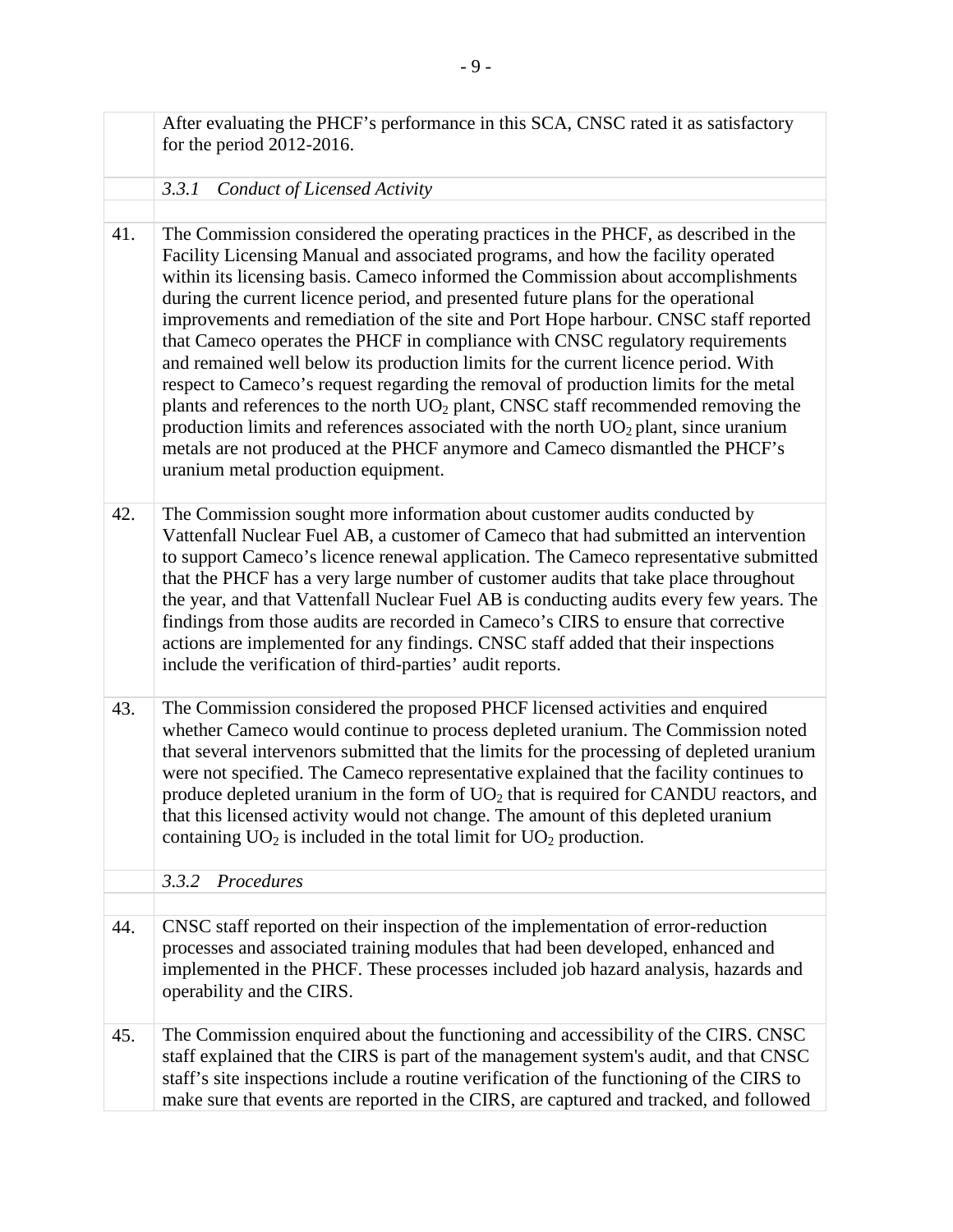<span id="page-15-2"></span><span id="page-15-1"></span><span id="page-15-0"></span>

|     | by necessary actions. The CIRS is available to CNSC staff, which regularly accesses<br>and checks it.                                                                                                                                                                                                                                                                                                                                                                                                                                                                                                                                                                                                                                                                                                                                                                                                                                                                                                                                                                                                                                              |
|-----|----------------------------------------------------------------------------------------------------------------------------------------------------------------------------------------------------------------------------------------------------------------------------------------------------------------------------------------------------------------------------------------------------------------------------------------------------------------------------------------------------------------------------------------------------------------------------------------------------------------------------------------------------------------------------------------------------------------------------------------------------------------------------------------------------------------------------------------------------------------------------------------------------------------------------------------------------------------------------------------------------------------------------------------------------------------------------------------------------------------------------------------------------|
|     | Reporting and Trending<br>3.3.3                                                                                                                                                                                                                                                                                                                                                                                                                                                                                                                                                                                                                                                                                                                                                                                                                                                                                                                                                                                                                                                                                                                    |
|     |                                                                                                                                                                                                                                                                                                                                                                                                                                                                                                                                                                                                                                                                                                                                                                                                                                                                                                                                                                                                                                                                                                                                                    |
| 46. | CNSC staff informed the Commission that incidents related to plant operations, lost<br>time injuries and action levels for environmental releases were reported to the CNSC<br>and other relevant regulators including the MOECC and ECCC. CNSC staff noted that<br>Cameco reported 42 events during the current licence period. CNSC staff is satisfied<br>with Cameco's event detection, reporting, investigation process, and timely<br>implementation of corrective actions and lessons learned. Cameco provided more<br>details about three of the events that were reported to the Commission during public<br>proceedings. Two of them involving internal releases of hydrogen and fluoride gases<br>occurred in 2014 and were presented to the Commission as Event Initial Reports<br>(EIRs). The corrective actions have been reviewed and accepted by CNSC staff. The<br>third event, a release of diluted nitric acid into secondary containment within the plant<br>in April 2016, was presented to the Commission twice as a status update. The<br>corrective actions are in progress and CNSC staff will track their implementation. |
|     | 3.3.4<br><b>Conclusion on Operating Performance</b>                                                                                                                                                                                                                                                                                                                                                                                                                                                                                                                                                                                                                                                                                                                                                                                                                                                                                                                                                                                                                                                                                                |
|     |                                                                                                                                                                                                                                                                                                                                                                                                                                                                                                                                                                                                                                                                                                                                                                                                                                                                                                                                                                                                                                                                                                                                                    |
| 47. | Based on the above information, the Commission concludes that the operating<br>performance at the facility during the current licence period provides a positive<br>indication of Cameco's ability to carry out the activities under the proposed licence.                                                                                                                                                                                                                                                                                                                                                                                                                                                                                                                                                                                                                                                                                                                                                                                                                                                                                         |
| 48. | The Commission removes the production limits and references associated with the<br>north UO <sub>2</sub> plant, as Cameco no longer produces uranium metals at this facility.                                                                                                                                                                                                                                                                                                                                                                                                                                                                                                                                                                                                                                                                                                                                                                                                                                                                                                                                                                      |
|     |                                                                                                                                                                                                                                                                                                                                                                                                                                                                                                                                                                                                                                                                                                                                                                                                                                                                                                                                                                                                                                                                                                                                                    |
|     | <b>3.4 Safety Analysis</b>                                                                                                                                                                                                                                                                                                                                                                                                                                                                                                                                                                                                                                                                                                                                                                                                                                                                                                                                                                                                                                                                                                                         |
|     |                                                                                                                                                                                                                                                                                                                                                                                                                                                                                                                                                                                                                                                                                                                                                                                                                                                                                                                                                                                                                                                                                                                                                    |
| 49. | Safety analysis is a systematic evaluation of the potential hazards associated with the<br>conduct of a proposed activity or the operation of a facility, and considers the<br>effectiveness of preventive measures and strategies in reducing the effects of such<br>hazards. It supports the overall safety case for the facility. The Commission considered<br>CNSC staff's review of the specific areas of this SCA, as well as Cameco's submission<br>regarding the site safety report that summarizes the systematic review of the PHCF<br>operations, to identify and assess hazards and potential risks to the public and<br>environment. The Commission also considered Cameco's hazards and operability<br>(HAZOP) approach used to assess new processes or equipment, human actions and<br>other factors that may affect the safety case for the facility.                                                                                                                                                                                                                                                                              |
| 50. | CNSC staff reviewed the following specific areas encompassed by this SCA:                                                                                                                                                                                                                                                                                                                                                                                                                                                                                                                                                                                                                                                                                                                                                                                                                                                                                                                                                                                                                                                                          |
|     | Hazard analysis<br>Criticality safety                                                                                                                                                                                                                                                                                                                                                                                                                                                                                                                                                                                                                                                                                                                                                                                                                                                                                                                                                                                                                                                                                                              |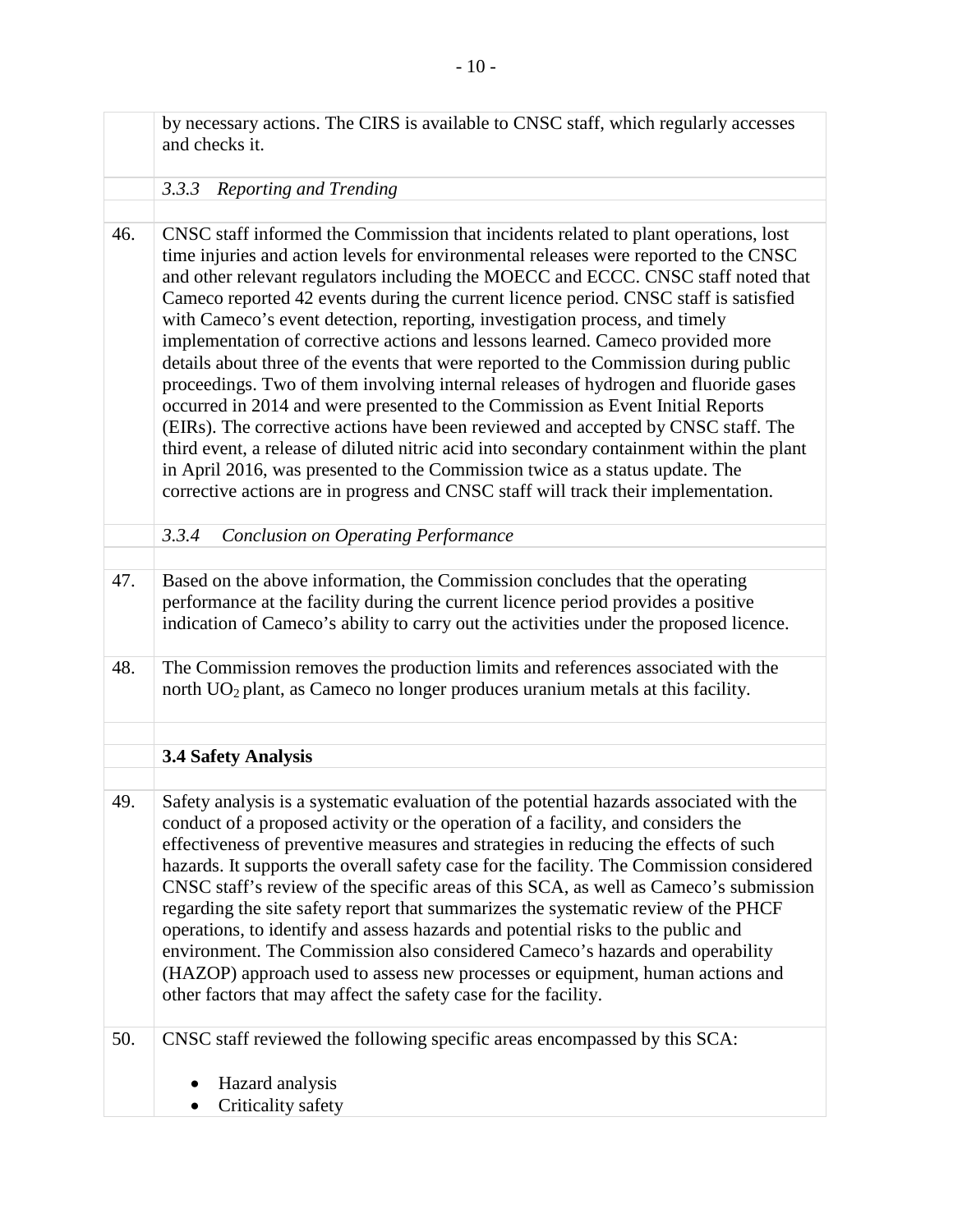<span id="page-16-1"></span><span id="page-16-0"></span>

|     | After evaluating the PHCF's performance in this SCA, CNSC rated it as satisfactory<br>for the period $2012-2016$ .                                                                                                                                                                                                                                                                                                                                                                                                                                                                                                                                                                                                                                                                                                                                                                                                                                                                                                                                                                                                                                                           |
|-----|------------------------------------------------------------------------------------------------------------------------------------------------------------------------------------------------------------------------------------------------------------------------------------------------------------------------------------------------------------------------------------------------------------------------------------------------------------------------------------------------------------------------------------------------------------------------------------------------------------------------------------------------------------------------------------------------------------------------------------------------------------------------------------------------------------------------------------------------------------------------------------------------------------------------------------------------------------------------------------------------------------------------------------------------------------------------------------------------------------------------------------------------------------------------------|
|     | 3.4.1<br>Hazard Analysis                                                                                                                                                                                                                                                                                                                                                                                                                                                                                                                                                                                                                                                                                                                                                                                                                                                                                                                                                                                                                                                                                                                                                     |
| 51. | The Commission considered CNSC staff's evaluation of Cameco's safety report and<br>fire hazard analysis for the PHCF. CNSC staff submitted that Cameco's assessments<br>have included an environmental risk assessment (ERA), a flood study, a harbour wall<br>study, and screening level risk assessments for the $UF_6$ process and anhydrous<br>hydrogen fluoride service. CNSC staff is satisfied with the most recent revision to the<br>safety report that was made in 2015. This report is reviewed for accuracy and updated<br>every five years. CNSC staff also submitted that the PHCF has an acceptable fire<br>hazard analysis, compliant with the requirements of the National Fire Protection<br>Association NFPA-801, Fire Protection for Facilities Handling Radioactive Materials.<br>CNSC staff reported that its inspection of emergency management and fire safety<br>conducted in February 2016 resulted in the finding of minor deficiencies, some of<br>which had been addressed immediately by Cameco, while the others had been included<br>in a corrective action plan which CNSC staff will monitor as a part of regular oversight<br>activities. |
| 52. | Cameco informed the Commission about the conclusions of the updated safety report,<br>which concludes that the risk to the public and the environment arising from an<br>unplanned release of hazardous materials stored, processed and transported to and from<br>the PHCF has been mitigated. Cameco further informed the Commission that the ERA<br>and the derived release limit (DRL) assessment for the PHCF had been submitted to<br>CNSC staff and accepted. These assessments have been completed in accordance with<br>CSA standards N288.6-12: Environmental Risk Assessment and N288.1-14: Derived<br>Release Limit. The PHCF has committed to the full implementation of CSA standard<br>N393-13: Fire Protection for Facilities that Process, Handle, or Store Nuclear<br>Substances by December 2017.                                                                                                                                                                                                                                                                                                                                                         |
|     | 3.4.2 Criticality Safety                                                                                                                                                                                                                                                                                                                                                                                                                                                                                                                                                                                                                                                                                                                                                                                                                                                                                                                                                                                                                                                                                                                                                     |
|     |                                                                                                                                                                                                                                                                                                                                                                                                                                                                                                                                                                                                                                                                                                                                                                                                                                                                                                                                                                                                                                                                                                                                                                              |
| 53. | CNSC staff reported that operations with uranium enriched material stored at the<br>PHCF from past operations were controlled by a criticality control committee, and that<br>the procedures were documented. CNSC staff conducted a focused inspection of<br>Cameco's implementation of its nuclear criticality program in May 2014. All findings<br>were minor in nature and have been adequately addressed by Cameco.                                                                                                                                                                                                                                                                                                                                                                                                                                                                                                                                                                                                                                                                                                                                                     |
| 54. | The Commission enquired about the PHCF's activities related to enriched uranium and<br>potential criticality issues. The Cameco representative responded that the inventory of<br>uranium enriched material that exists at the site represents contaminated historical<br>waste, and that the PHCF currently does not have any projects or research involving<br>enriched material. The PHCF has a criticality control plan in place. CNSC staff<br>confirmed that, at the PHCF site, there is not enough material for a critical mass, which                                                                                                                                                                                                                                                                                                                                                                                                                                                                                                                                                                                                                                |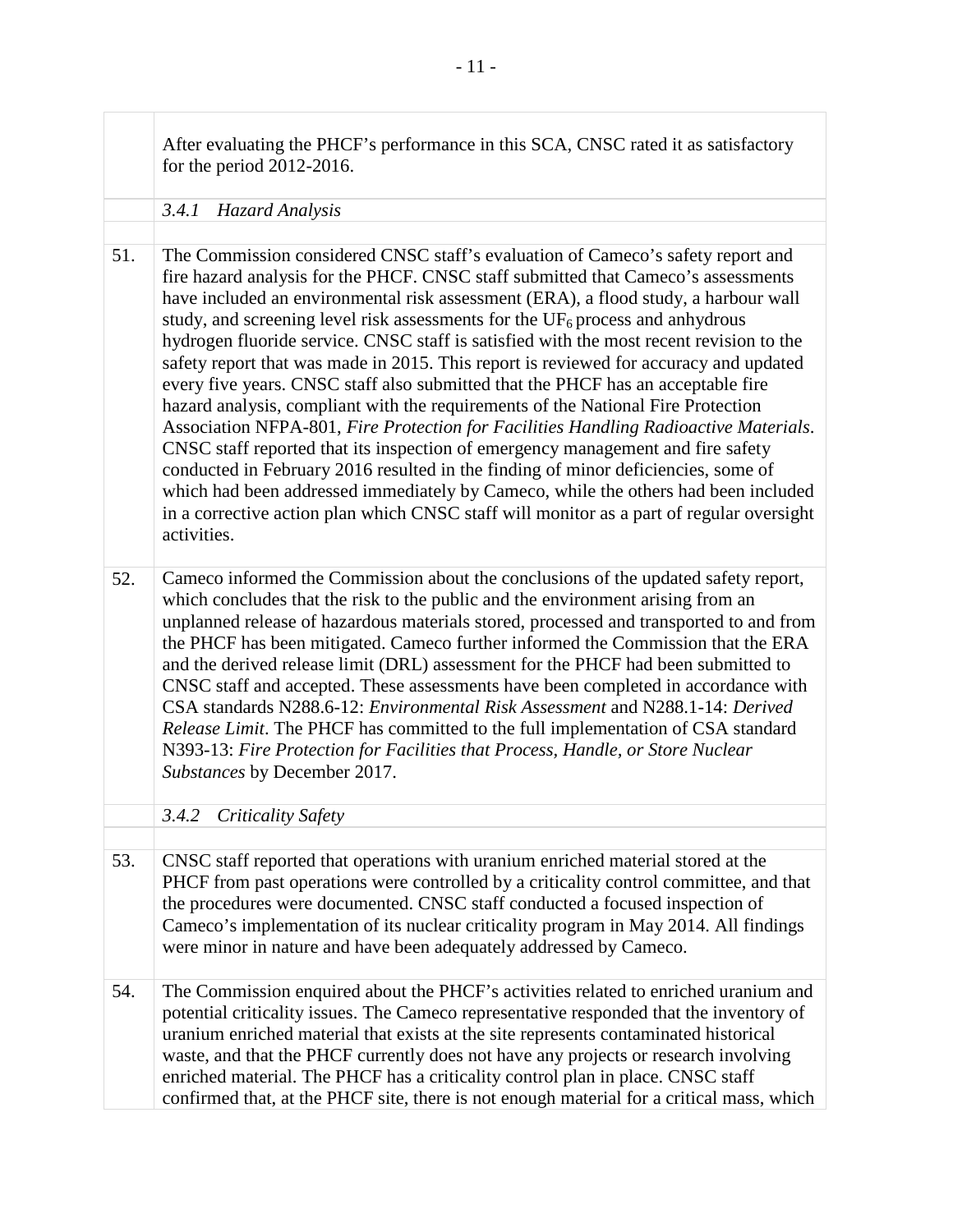<span id="page-17-2"></span><span id="page-17-1"></span><span id="page-17-0"></span>

|     | means that the operations are inherently safe and there is no potential for an inadvertent<br>criticality accident.                                                                                                                                                                                                                                                                                                                                                                                                                                               |
|-----|-------------------------------------------------------------------------------------------------------------------------------------------------------------------------------------------------------------------------------------------------------------------------------------------------------------------------------------------------------------------------------------------------------------------------------------------------------------------------------------------------------------------------------------------------------------------|
|     | 3.4.3<br><b>Conclusion on Safety Analysis</b>                                                                                                                                                                                                                                                                                                                                                                                                                                                                                                                     |
|     |                                                                                                                                                                                                                                                                                                                                                                                                                                                                                                                                                                   |
| 55. | On the basis of the information presented, the Commission concludes that the<br>systematic evaluation of the potential hazards and the preparedness for reducing the<br>effects of such hazards are adequate for the operation of the facility and the activities<br>under the proposed licence.                                                                                                                                                                                                                                                                  |
|     |                                                                                                                                                                                                                                                                                                                                                                                                                                                                                                                                                                   |
|     | <b>3.5 Physical Design</b>                                                                                                                                                                                                                                                                                                                                                                                                                                                                                                                                        |
|     |                                                                                                                                                                                                                                                                                                                                                                                                                                                                                                                                                                   |
| 56. | Physical design includes activities to design the systems, structures and components to<br>meet and maintain the design basis of the facility. The design basis is the range of<br>conditions, according to established criteria, that the facility must withstand without<br>exceeding authorized limits for the planned operation of safety systems. CNSC staff<br>reviewed this SCA and rated it as satisfactory for the period 2012-2016.                                                                                                                     |
| 57. | Cameco informed the Commission that its program for physical design is described in<br>the Facility Licensing Manual and covers numerous types of conventional industrial<br>equipment at the PHCF. Cameco described different aspects of the physical design<br>program, and identified and prioritized plant improvements related to physical design.<br>Cameco further informed the Commission about the improvements made during the<br>current licence period and the quality control related to the PHCF pressure systems and<br>pressure boundary program. |
| 58. | CNSC staff reported that Cameco's implementation of the physical design SCA<br>requirements continues to meet CNSC regulatory requirements and that Cameco<br>continues to maintain a pressure boundary program, including a formal agreement with<br>an external party to perform all inspections as required by CSA standard B51-09,<br>Boiler, pressure vessel, and pressure piping code. CNSC staff added that Cameco<br>would provide to CNSC staff, by December 2016, its plan to fully implement the 2014<br>edition of CSA B51.                           |
| 59. | On the basis of the information presented, the Commission concludes that the design of<br>the facility is adequate for the operation period included in the proposed licence.                                                                                                                                                                                                                                                                                                                                                                                     |
|     |                                                                                                                                                                                                                                                                                                                                                                                                                                                                                                                                                                   |
|     | <b>3.6 Fitness for Service</b>                                                                                                                                                                                                                                                                                                                                                                                                                                                                                                                                    |
| 60. | Fitness for Service covers activities performed to ensure the systems, components and<br>structures at the PHCF continue to effectively fulfill their intended purpose. CNSC<br>staff reviewed this SCA and rated it as satisfactory for the period 2012-2016. The<br>Commission considered Cameco's submission related to the PHCF's preventive<br>maintenance program, in-service inspection program, operational reliability program,                                                                                                                          |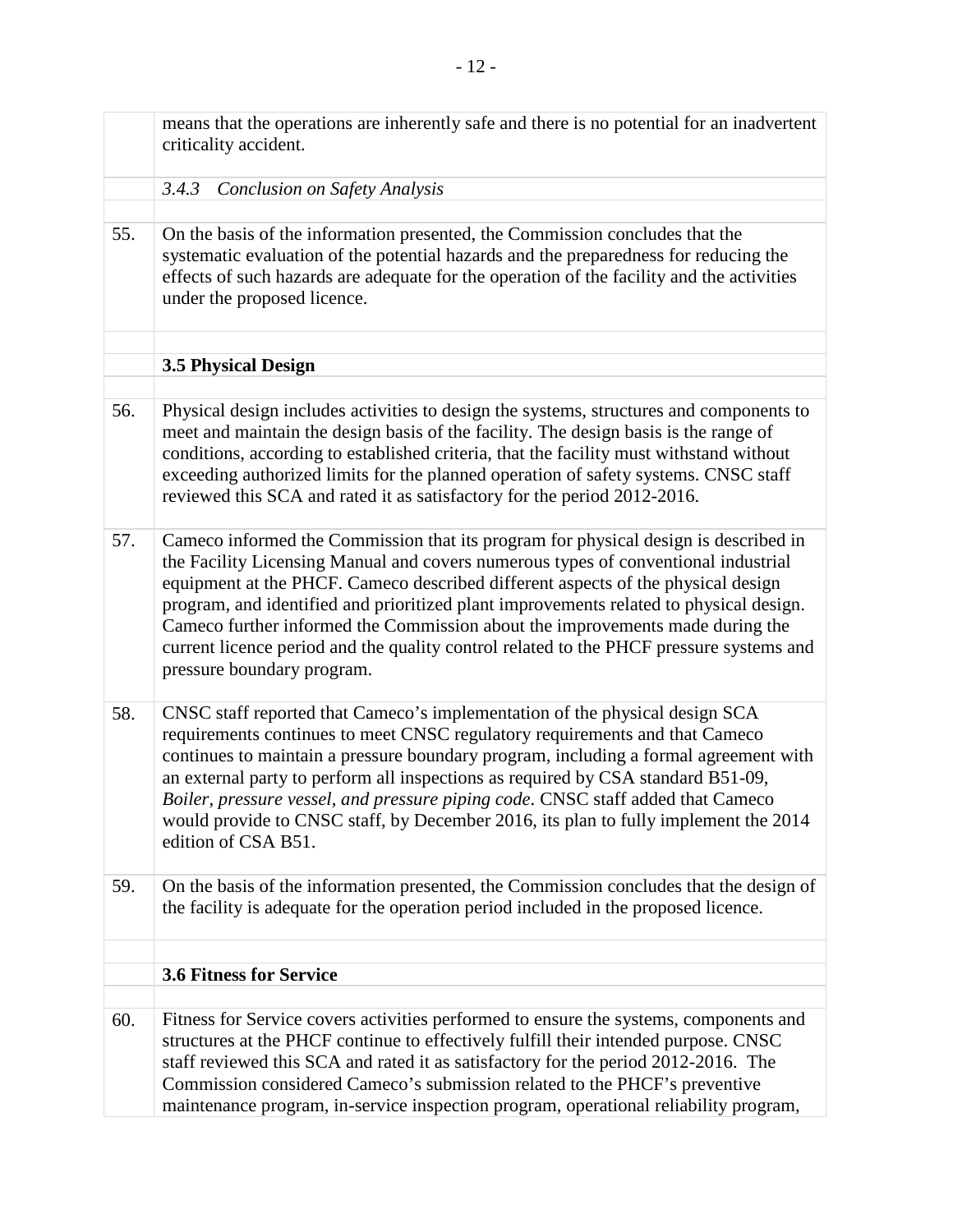and other testing and review systems. CNSC staff confirmed that Cameco had identified safety-significant structures, systems and components at the PHCF and had implemented preventive maintenance, inspection and testing programs. CNSC staff reported that the results of inspections and desktop reviews demonstrate that Cameco maintains its  $UF_6$  plant,  $UO_2$  plant and supporting infrastructure in compliance with regulatory requirements. CNSC staff further reported that the routine inspections of the maintenance records associated with the preventive maintenance program had demonstrated that Cameco was conducting the required maintenance at the required frequency.

- 61. The Commission sought more information regarding the operational reliability at the PHCF, referring to a concern related to this issue expressed by an intervenor. The Cameco representative described the multifaceted programs at the PHCF that improve operational reliability and involve planning, scheduling, asset management plans and improvements of the maintenance practices. Cameco stated that the effectiveness of these programs is measured and demonstrated by the very high percentage of operational time for the facility.
- 62. The Commission enquired about maintenance backlog at the PHCF. The Cameco representative responded that maintenance backlogs are maintained for planning, prioritizing and scheduling, and noted that the amount of emergency work orders is also tracked. The Cameco representative added that the PHCF maintains a steady amount of backlog.
- The Commission is satisfied with Cameco's programs for the inspection and lifecycle management of key safety systems. The Commission encourages Cameco to continue to address maintenance backlog as was explained during the hearing. Based on the above information, the Commission concludes that the equipment as installed at the PHCF is fit for service. 63.

### <span id="page-18-0"></span>**3.7 Radiation Protection**

- As part of its evaluation of the adequacy of the measures for protecting the health and safety of persons, the Commission considered the past performance of Cameco in the area of radiation protection. The Commission also considered the radiation program at the PHCF to ensure that both radiation doses to persons and contamination are monitored, controlled and kept as low as reasonably achievable (ALARA), with social and economic factors taken into consideration. CNSC staff provided information on the following specific areas encompassed by this SCA: 64.
	- Application of ALARA
	- Worker dose control
	- Radiation protection program performance
	- Radiological hazard control
	- Estimated dose to the public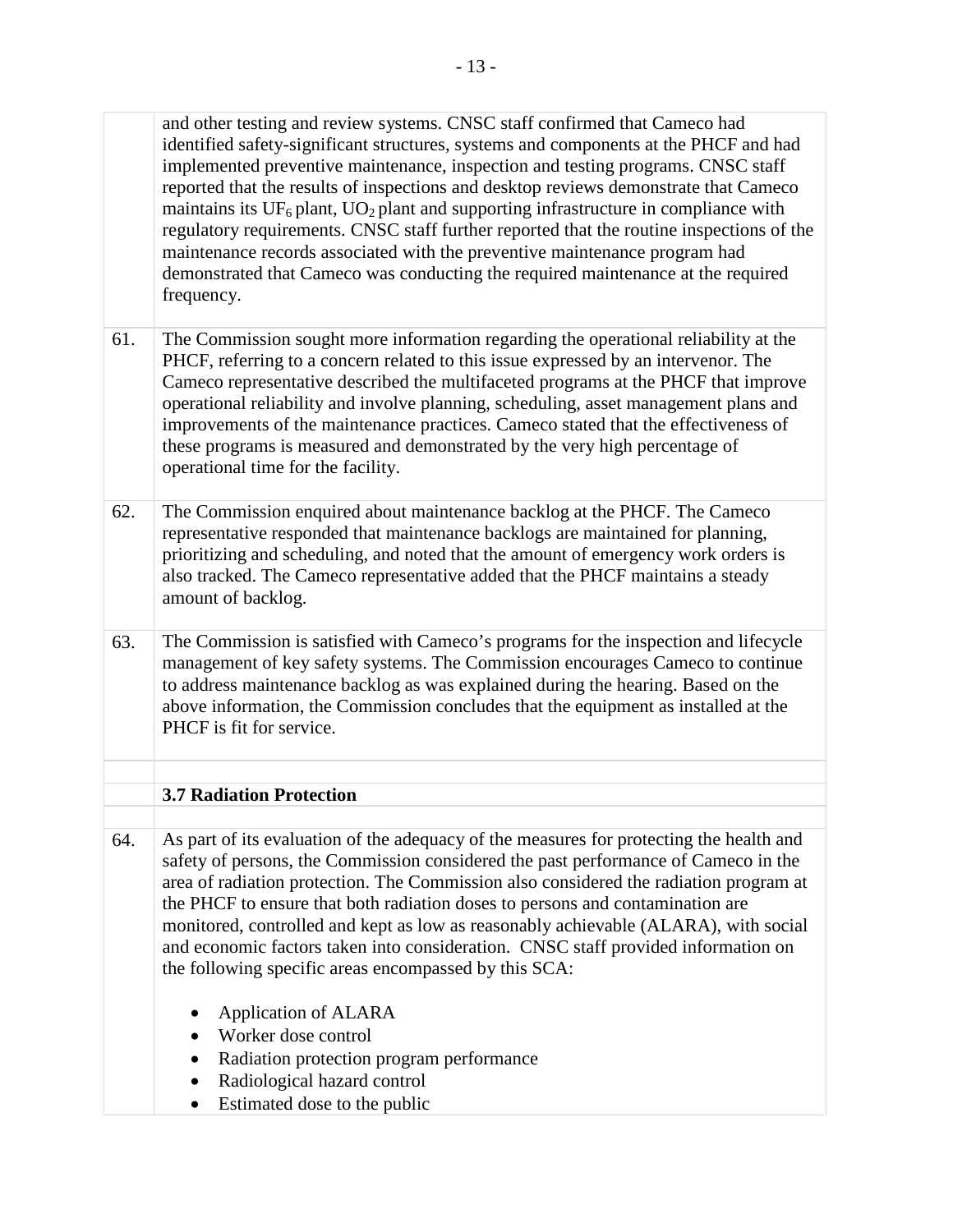by the *Radiation Protection Regulations[4](#page-19-1)* , and that no worker or member of the public activities conducted at the PHCF. After evaluating the PHCF's performance in this SCA, CNSC staff rated it as satisfactory for the period 2012-2016. CNSC staff added that Cameco had implemented and maintained an effective radiation protection (RP) program as required had received a radiation dose in excess of regulatory limits as a result of the licensed

- inspections. In response to the findings from these activities, Cameco implemented CNSC staff reported on its assessment of Cameco's RP program performance conducted through various CNSC staff compliance verification activities, including desktop reviews of quarterly and annual compliance reports, as well as numerous enhancements to the RP program and established appropriate corrective actions to address areas requiring improvement. CNSC staff also informed the Commission about its assessment of Cameco's radiological hazard control, which includes the measures to control and prevent unnecessary radioactive releases and radiation exposures at the PHCF through monitoring. CNSC staff described the assessed radiation zoning scheme at the PHCF and monitoring of radiation within the zones, and stated that radiological hazards have been adequately controlled at the PHCF. 65.
	- *3.7.1 Public Radiation Exposure*
- <span id="page-19-0"></span>Cameco informed the Commission about the potential sources for radiation doses to the public from the PHCF, about methods applied to estimate doses to the members of the public based on the PHCF operating release limits (ORL), and presented the estimated results for the current licence period. The highest annual effective dose calculated over the current licence period was 0.029 mSv/y (milliSieverts per year) in 2012. This value is 2.9% of the regulatory dose limit for members of the public of 1 mSv/y. CNSC staff submitted that sources for potential public radiation exposure are controlled and monitored in accordance with the PHCF's environmental and RP programs, and confirmed the estimation of the doses presented by Cameco. 66.

 fully decommission all of its sites and conclude their operation by 2021, including the 67. Some intervenors, including the Port Hope Community Health Concerns Committee, expressed concerns regarding the impact of the PHCF operation on public health, given the history of uranium processing at the facility, and requested a shorter licence duration, typically two years with the condition that, within this period, Cameco prepare a plan for approval by the Commission, the Municipality, and the public to clean-up and waste removal. The intervenors also requested independent and federally funded updated morbidity, mortality, and cancer studies of the Port Hope residents and Port Hope nuclear workers.

The Commission asked for submissions regarding the studies on the effects of the operation of the PHCF on the health of the population of Port Hope and available 68.

<span id="page-19-1"></span> $4$  S.O.R. 2000-203.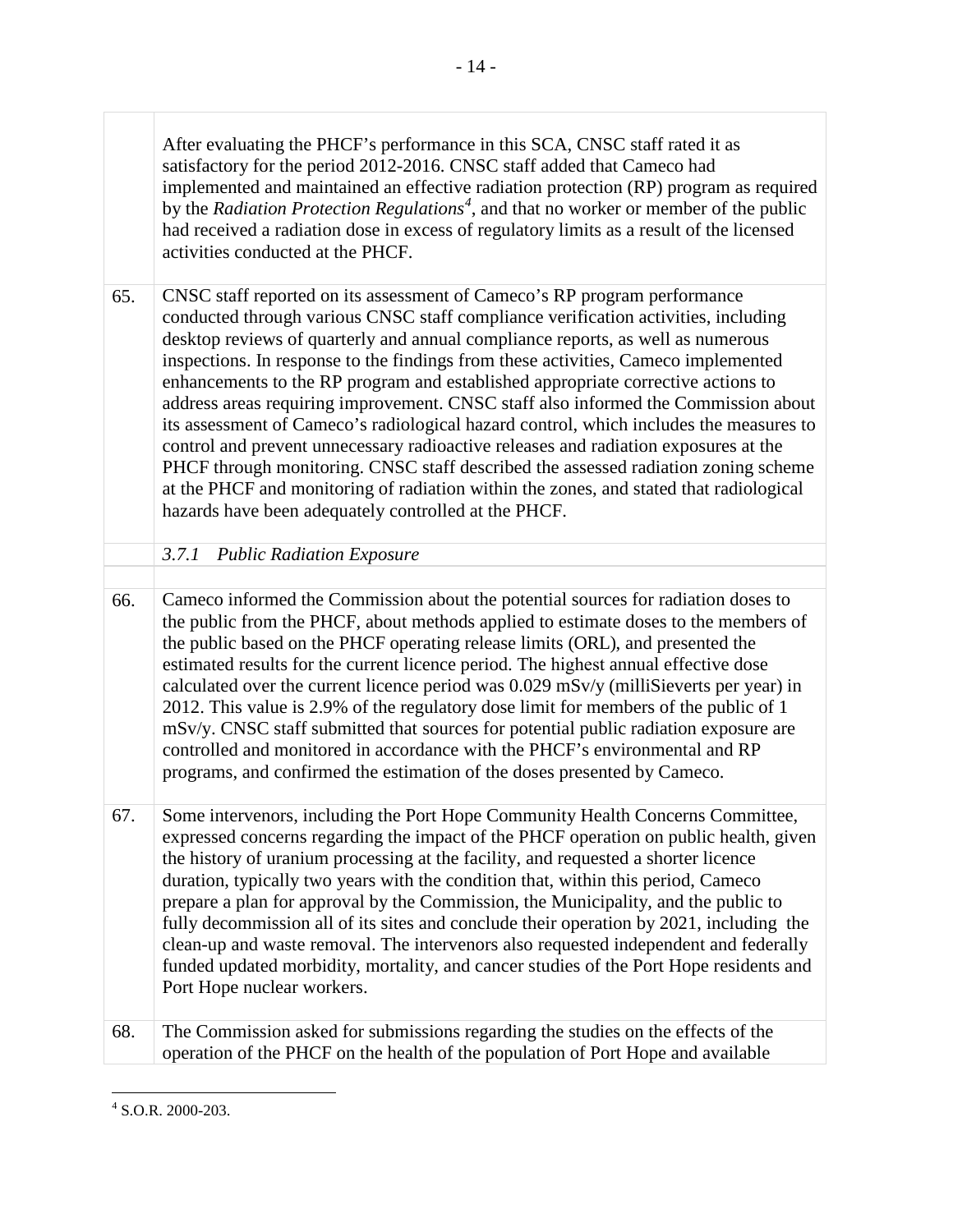studied extensively and that epidemiological studies have looked at cancer incidents, as evidence of any excess cancers, mortality, different kinds of cancers in different age provided a description of the time-scale fluctuations of epidemiological data on cancer provinces, and academic institutions. epidemiological data. CNSC staff responded that the population of Port Hope had been well as cancer mortality and a range of different birth defects. The overall results of these studies complement each other and demonstrate that there is no solid scientific groups and different sexes, caused by radiation coming from this facility. CNSC staff appearance in communities across Canada, studied by the CNSC, Health Canada, the

- Commission was available. CNSC staff summarized recent results that had not been presented earlier and stated that the conclusion of a study of the cancer incidence in incidence of different cancers in different groups of people or over different time periods that could be linked to radiation exposures. The Commission pointed out that all of the presented information had already been considered by the Commission during previous public proceedings held in the Port Hope area, and asked if any new information that has not been considered by the Port Hope from 1992 to 2007 had the same conclusions: there were no elevations in the 69.
- epidemiological studies, the intervenors were not able to cite results that would counter Asked by the Commission to substantiate their rejection of the presented results of the the results of the studies presented by CNSC staff, but reiterated that some types of cancer that can be associated with radiation exposure are above the national average. 70.
- The Commission considered concerns raised by the intervenors regarding a potential increase of public radiation exposure caused by the clean-up activities. Asked for an opinion on this issue, CNSC staff submitted that, under the EA assessment that was Centre Pier or the Port Hope Area Initiative (PHAI), would have to have a dust conducted, any excavation work to be done, either as a part of the remediation of the mitigation strategy, and this was made a part of the licence requirements. 71.
- The Commission enquired about Cameco's monitoring of gamma radiation emitted from the stored legacy radioactive material, which might represent a risk to members of the public. The Cameco representative responded that stationary environmental dosimeters are used at the fences of the PHCF to measure the emissions, including gamma, and demonstrate that the doses to the public remain a small fraction of the regulatory limit. The Cameco representatives stated that the cylinders stored close to the PHCF fence (for future decommissioning), which were singled out by the intervenors as increasing risks, are empty and clean, and do not contain any uranium residues in them. The Cameco representatives added that the detected radiation at the fence originates from the buildings containing radioactive materials and not from the stored cylinders. CNSC staff submitted that its inspection of the site conducted in 2015 demonstrated that the radiation levels at the fence were between 0.02% and 0.03% of the regulatory limit for the public, and confirmed that the cylinders in question were clean. The Commission acknowledged that the evidence demonstrates that the radiation levels at the fences of PHCF are a small fraction of the regulatory limits. The 72.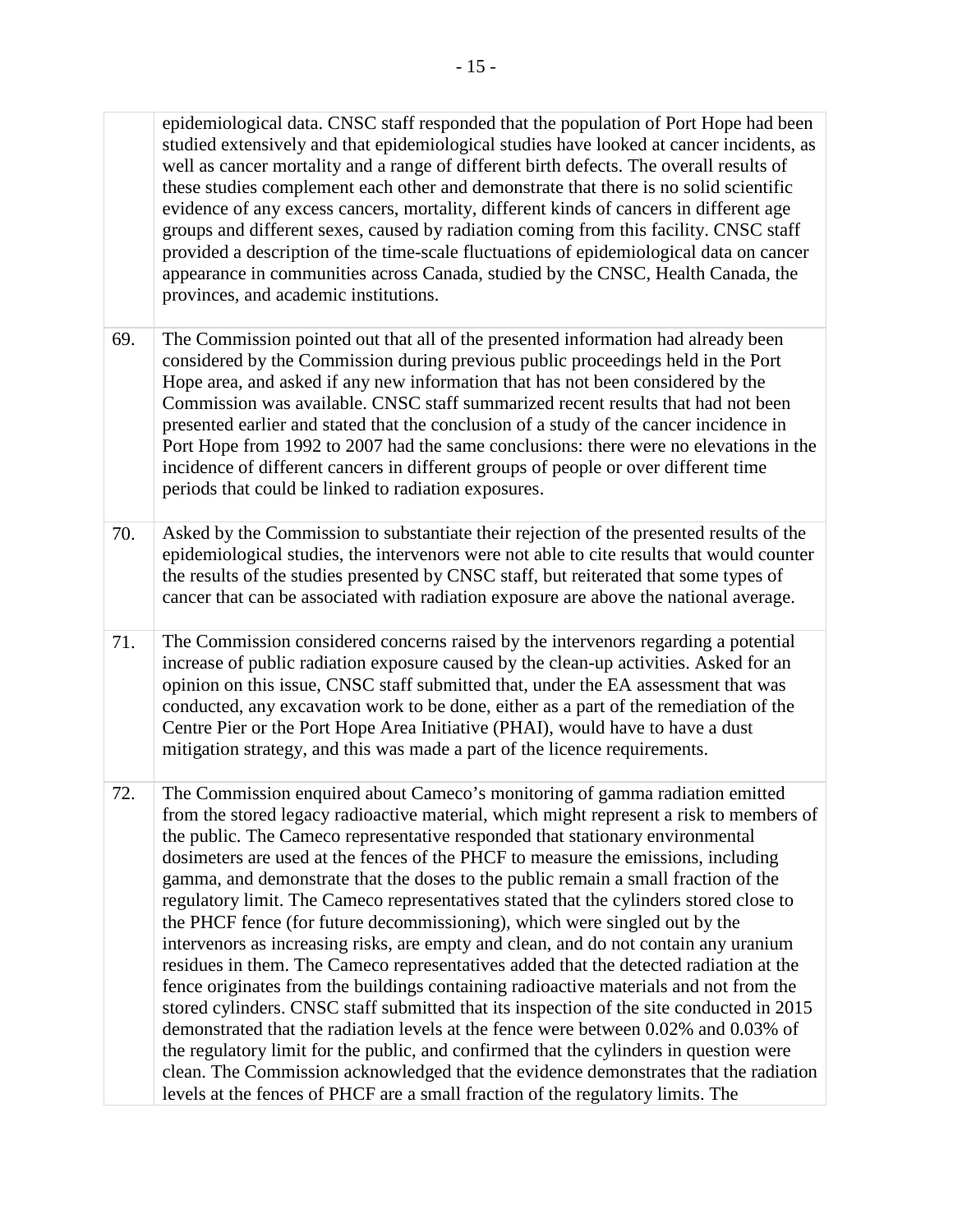<span id="page-21-1"></span><span id="page-21-0"></span>

|     | Commission notes the dissatisfaction expressed by the intervenors regarding this<br>explanation; however, the Commission does not intend at this instance to reopen a<br>discussion about the existence or non-existence of safe levels for low radiation doses,<br>being satisfied that the current regulatory levels are safe.                                                                                                                                                                                                                                                                                                                                                                                                                                                                          |
|-----|-----------------------------------------------------------------------------------------------------------------------------------------------------------------------------------------------------------------------------------------------------------------------------------------------------------------------------------------------------------------------------------------------------------------------------------------------------------------------------------------------------------------------------------------------------------------------------------------------------------------------------------------------------------------------------------------------------------------------------------------------------------------------------------------------------------|
|     | <b>Workers Radiation Exposure</b><br>3.7.2                                                                                                                                                                                                                                                                                                                                                                                                                                                                                                                                                                                                                                                                                                                                                                |
| 73. | The Commission considered dosimetry data including annual external, specific internal<br>and effective doses to workers, as well as doses to the public for the current licence<br>period. All presented results have demonstrated that all doses were well below<br>regulatory limits. The doses have also been compared to established ALARA targets<br>set at about 10% of the regulatory limits. All average doses were well below the<br>ALARA targets throughout the licence period except on a few occasions, but the<br>recorded values were still below regulatory limits.                                                                                                                                                                                                                       |
| 74. | CNSC staff submitted that the RP program implemented at the PHCF was developed in<br>line with CNSC Regulatory Guide G-129, Keeping Radiation Exposures and Doses<br>"As Low As Reasonably Achievable" (ALARA) and added that Cameco establishes<br>ALARA targets focused on worker dose reduction initiatives. CNSC staff also<br>informed the Commission about Cameco's 2016 comprehensive review of the current<br>radiological action levels for workers and that they had accepted Cameco's review.<br>CNSC staff included the revised radiological action levels in the verification criteria for<br>the proposed licence.                                                                                                                                                                          |
| 75. | After considering interventions from a number of Cameco employees regarding<br>working conditions, radiation protection and safety measures, the Commission<br>enquired about these intervenors' observations related to epidemiological studies. An<br>intervenor, currently an occupational health physician for Cameco, responded that<br>studies conducted in 1984 and 2006 have demonstrated that there were no indications<br>that PHCF employees were at higher risk from radiation-related diseases and death.<br>The intervenor pointed out that he systematically checks all employees at the PHCF<br>and was able to conduct, with Cameco's support, additional tests that include a larger<br>list of diseases, with results that support the conclusions of previously mentioned<br>studies. |
| 76. | The Commission enquired about Cameco's dosimetry program for internal uptakes and<br>the frequency of urine sampling and lung dose counting. The Cameco representative<br>explained that Cameco's dosimetry program was outlined in its internal dosimetry<br>licence and that the frequency of sampling varies by work group. The most exposed<br>work group has a lung count done twice per year, and members of this work group<br>have to submit urine samples every time they change their shift cycle, which means at<br>least once a week.                                                                                                                                                                                                                                                         |
|     | <b>Conclusion on Radiation Protection</b><br>3.7.3                                                                                                                                                                                                                                                                                                                                                                                                                                                                                                                                                                                                                                                                                                                                                        |
| 77. | The Commission is of the opinion that, given the mitigation measures and safety                                                                                                                                                                                                                                                                                                                                                                                                                                                                                                                                                                                                                                                                                                                           |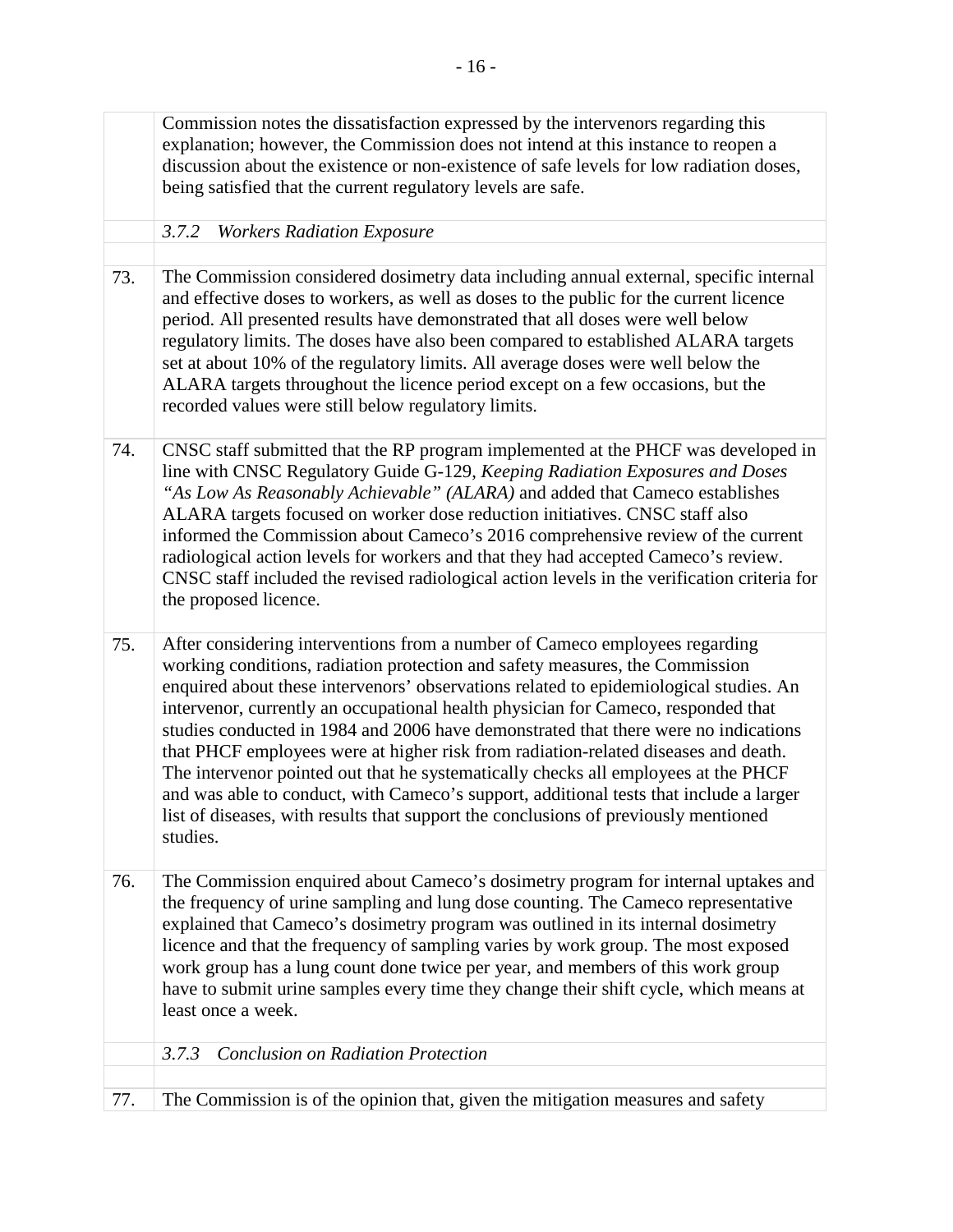<span id="page-22-0"></span>

| programs that are in place or will be in place to control radiation hazards, Cameco<br>provides adequate protection to the health and safety of persons and the environment.<br>78.<br>The Commission has heard the concerns expressed by some intervenors regarding the<br>impact of the PHCF operations on the health of the surrounding population. The<br>not significantly adversely affected by the PHCF operations.<br>3.8 Conventional Health and Safety<br>Conventional health and safety covers the implementation of a program to manage<br>79.<br>the workplace. This program includes compliance with Part II of the Canada Labour<br>$Code5$ and conventional safety training. The Commission considered the past<br>performance of Cameco in the area of conventional health and safety. CNSC staff<br>Performance<br>$\bullet$<br>Practices<br>Awareness<br>$\bullet$<br>After evaluating the PHCF performance in this SCA, CNSC staff rated it as<br>satisfactory for the period 2012-2016. CNSC staff noted that routine inspections had<br>not identified major findings in this area, and that the PHCF continues to demonstrate<br>activities.<br>Cameco informed the Commission about the purpose, role and structure of the PHCF<br>80.<br>workplace health and safety committee and its subcommittees. Cameco informed the<br>safety program. No significant issues were identified during these audits, and all<br>appropriate actions were completed and documented in the CIRS. Cameco also<br>time injuries for the current licence period. Cameco noted that the PHCF had the two<br>injury rates of 1.05 and 1.84, and lost time injuries of zero and one, respectively. |                                                                                                                                                                                                                                                                                                                                                                         |
|--------------------------------------------------------------------------------------------------------------------------------------------------------------------------------------------------------------------------------------------------------------------------------------------------------------------------------------------------------------------------------------------------------------------------------------------------------------------------------------------------------------------------------------------------------------------------------------------------------------------------------------------------------------------------------------------------------------------------------------------------------------------------------------------------------------------------------------------------------------------------------------------------------------------------------------------------------------------------------------------------------------------------------------------------------------------------------------------------------------------------------------------------------------------------------------------------------------------------------------------------------------------------------------------------------------------------------------------------------------------------------------------------------------------------------------------------------------------------------------------------------------------------------------------------------------------------------------------------------------------------------------------------------------------------------------------------------|-------------------------------------------------------------------------------------------------------------------------------------------------------------------------------------------------------------------------------------------------------------------------------------------------------------------------------------------------------------------------|
|                                                                                                                                                                                                                                                                                                                                                                                                                                                                                                                                                                                                                                                                                                                                                                                                                                                                                                                                                                                                                                                                                                                                                                                                                                                                                                                                                                                                                                                                                                                                                                                                                                                                                                        |                                                                                                                                                                                                                                                                                                                                                                         |
|                                                                                                                                                                                                                                                                                                                                                                                                                                                                                                                                                                                                                                                                                                                                                                                                                                                                                                                                                                                                                                                                                                                                                                                                                                                                                                                                                                                                                                                                                                                                                                                                                                                                                                        | Commission considers that the numerous studies made in this area, as presented on the<br>record for this hearing, are sufficient to demonstrate that the health of the population is                                                                                                                                                                                    |
|                                                                                                                                                                                                                                                                                                                                                                                                                                                                                                                                                                                                                                                                                                                                                                                                                                                                                                                                                                                                                                                                                                                                                                                                                                                                                                                                                                                                                                                                                                                                                                                                                                                                                                        |                                                                                                                                                                                                                                                                                                                                                                         |
|                                                                                                                                                                                                                                                                                                                                                                                                                                                                                                                                                                                                                                                                                                                                                                                                                                                                                                                                                                                                                                                                                                                                                                                                                                                                                                                                                                                                                                                                                                                                                                                                                                                                                                        |                                                                                                                                                                                                                                                                                                                                                                         |
|                                                                                                                                                                                                                                                                                                                                                                                                                                                                                                                                                                                                                                                                                                                                                                                                                                                                                                                                                                                                                                                                                                                                                                                                                                                                                                                                                                                                                                                                                                                                                                                                                                                                                                        | workplace safety hazards. This program is mandatory for all employers and employees<br>in order to reduce the risks associated with conventional (non-radiological) hazards in<br>evaluated Cameco's performance in this SCA focusing on the following specific areas:                                                                                                  |
|                                                                                                                                                                                                                                                                                                                                                                                                                                                                                                                                                                                                                                                                                                                                                                                                                                                                                                                                                                                                                                                                                                                                                                                                                                                                                                                                                                                                                                                                                                                                                                                                                                                                                                        | its ability to keep workers safe from occupational injuries while conducting its licensed                                                                                                                                                                                                                                                                               |
|                                                                                                                                                                                                                                                                                                                                                                                                                                                                                                                                                                                                                                                                                                                                                                                                                                                                                                                                                                                                                                                                                                                                                                                                                                                                                                                                                                                                                                                                                                                                                                                                                                                                                                        | Commission about the PHCF's audit program and noted that, during the current licence<br>period, 18 audits included the assessment of components of the occupational health and<br>provided information on the total recordable injury rate and the annual numbers of lost<br>safest years of operation recorded at the facility in 2013 and 2015, with total recordable |
| CNSC staff informed the Commission about the results of regulatory oversight of the<br>81.<br>activities of the PHCF health and safety committee and its subcommittees, as well as<br>its evaluation of Cameco's job hazard analysis program. CNSC staff is of the opinion                                                                                                                                                                                                                                                                                                                                                                                                                                                                                                                                                                                                                                                                                                                                                                                                                                                                                                                                                                                                                                                                                                                                                                                                                                                                                                                                                                                                                             |                                                                                                                                                                                                                                                                                                                                                                         |

<span id="page-22-1"></span> $\overline{a}$  $5$  R.S.C., 1985, c. L-2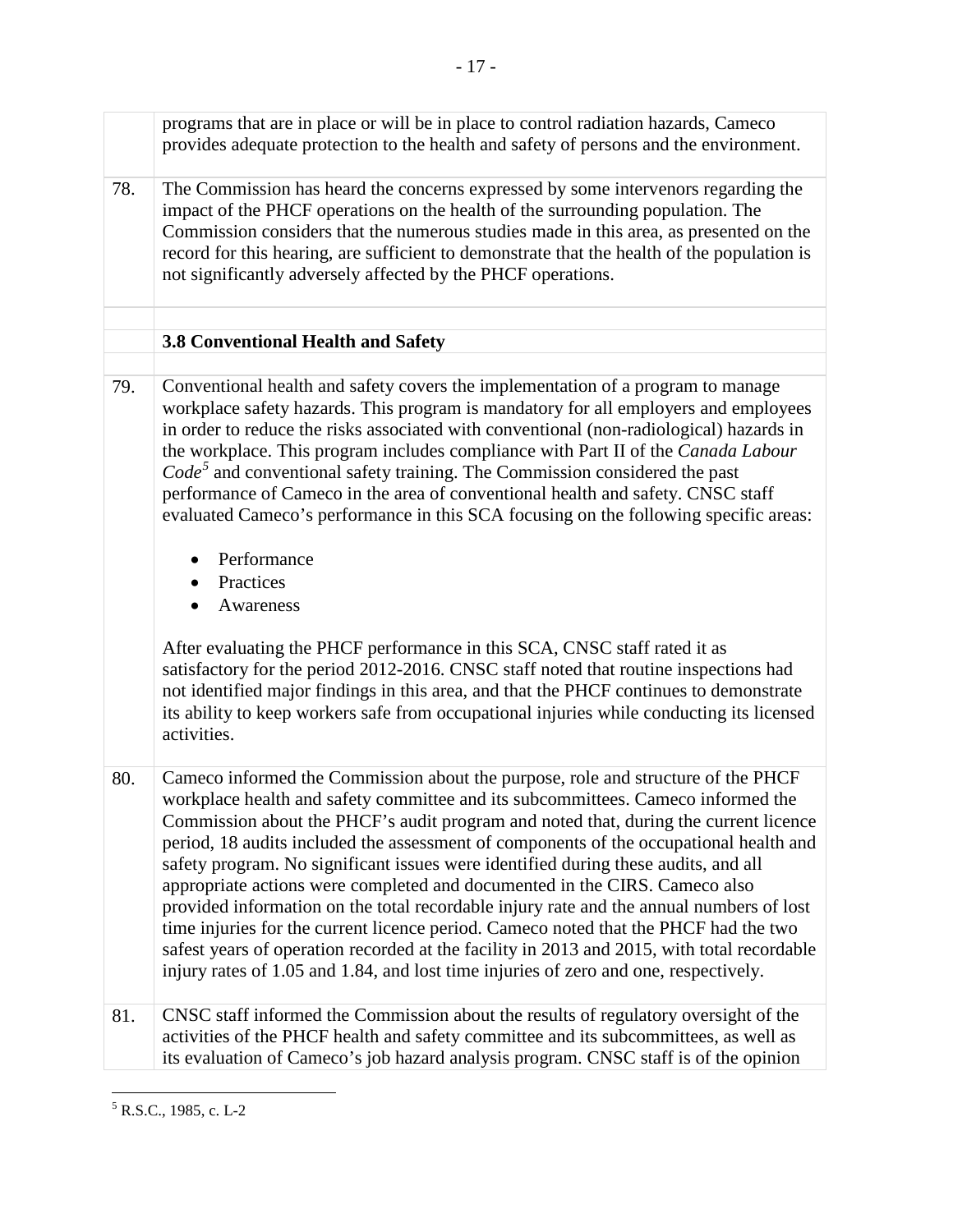<span id="page-23-0"></span>

|     | that Cameco continues to maintain an effective conventional health and safety<br>management program, which has resulted in the ability to keep its workers safe from<br>occupational injuries.                                                                                                                                                                                                                                                                                                                                                                                                                                                         |
|-----|--------------------------------------------------------------------------------------------------------------------------------------------------------------------------------------------------------------------------------------------------------------------------------------------------------------------------------------------------------------------------------------------------------------------------------------------------------------------------------------------------------------------------------------------------------------------------------------------------------------------------------------------------------|
| 82. | The Commission asked about the role of the Conversion Safety Steering Committee<br>(CSSC). The Cameco representative responded that the formation of the CSSC was<br>part of the safety improvement plan conducted during the current licence period and is<br>a replacement of the original joint health and safety committees that are required under<br>the Canada Labour Code. By forming the CSSC and its specialized subcommittees,<br>Cameco wanted the employees to become involved in setting Cameco's safety<br>programs. CNSC staff noted that, as part of the inspections, they review minutes of the<br>CSSC and subcommittees' meetings. |
| 83. | Members of the United Steelworkers Local 13173, in their interventions, provided a<br>detailed description of the workers' involvement and the functioning, through a<br>proactive approach, of the CSSC and its subcommittees, emphasizing their daily<br>engagement in safety issues. The intervenors explained the focal points and structure of<br>the eight subcommittees and highlighted the benefits of the implementation of the<br>CSSC at the PHCF.                                                                                                                                                                                          |
| 84. | Based on the information presented, the Commission is of the opinion that the health<br>and safety of workers was adequately protected during the operation of the facility for<br>the current licence period, and that the health and safety of workers will also be<br>adequately protected during the continued operation of the facility.                                                                                                                                                                                                                                                                                                          |
|     | <b>3.9 Environmental Protection</b>                                                                                                                                                                                                                                                                                                                                                                                                                                                                                                                                                                                                                    |
|     |                                                                                                                                                                                                                                                                                                                                                                                                                                                                                                                                                                                                                                                        |
| 85. | Environmental protection covers Cameco's programs that identify, control and monitor<br>all releases of radioactive and hazardous substances, and to minimize the effects on the<br>environment which may result from the licensed activities. It includes effluent and<br>emissions control, environmental monitoring and estimated doses to the public. The<br>Commission considered submissions from Cameco and CNSC staff that encompass the<br>following specific safety areas:                                                                                                                                                                   |
|     | Effluent and emissions control<br>$\bullet$                                                                                                                                                                                                                                                                                                                                                                                                                                                                                                                                                                                                            |
|     | Environmental management system (EMS)<br>$\bullet$                                                                                                                                                                                                                                                                                                                                                                                                                                                                                                                                                                                                     |
|     | Assessment and monitoring<br>٠<br>Protection of the public                                                                                                                                                                                                                                                                                                                                                                                                                                                                                                                                                                                             |
|     | Environmental risk assessment (ERA)<br>$\bullet$                                                                                                                                                                                                                                                                                                                                                                                                                                                                                                                                                                                                       |
|     | CNSC staff verified Cameco's performance with respect to environmental protection<br>through the review of Cameco's reports, submissions and routine compliance<br>inspections. The findings of the conducted inspections were minor in nature and have<br>been adequately addressed by Cameco. CNSC staff rated the PHCF's performance in<br>this SCA as satisfactory for the period 2012-2016.                                                                                                                                                                                                                                                       |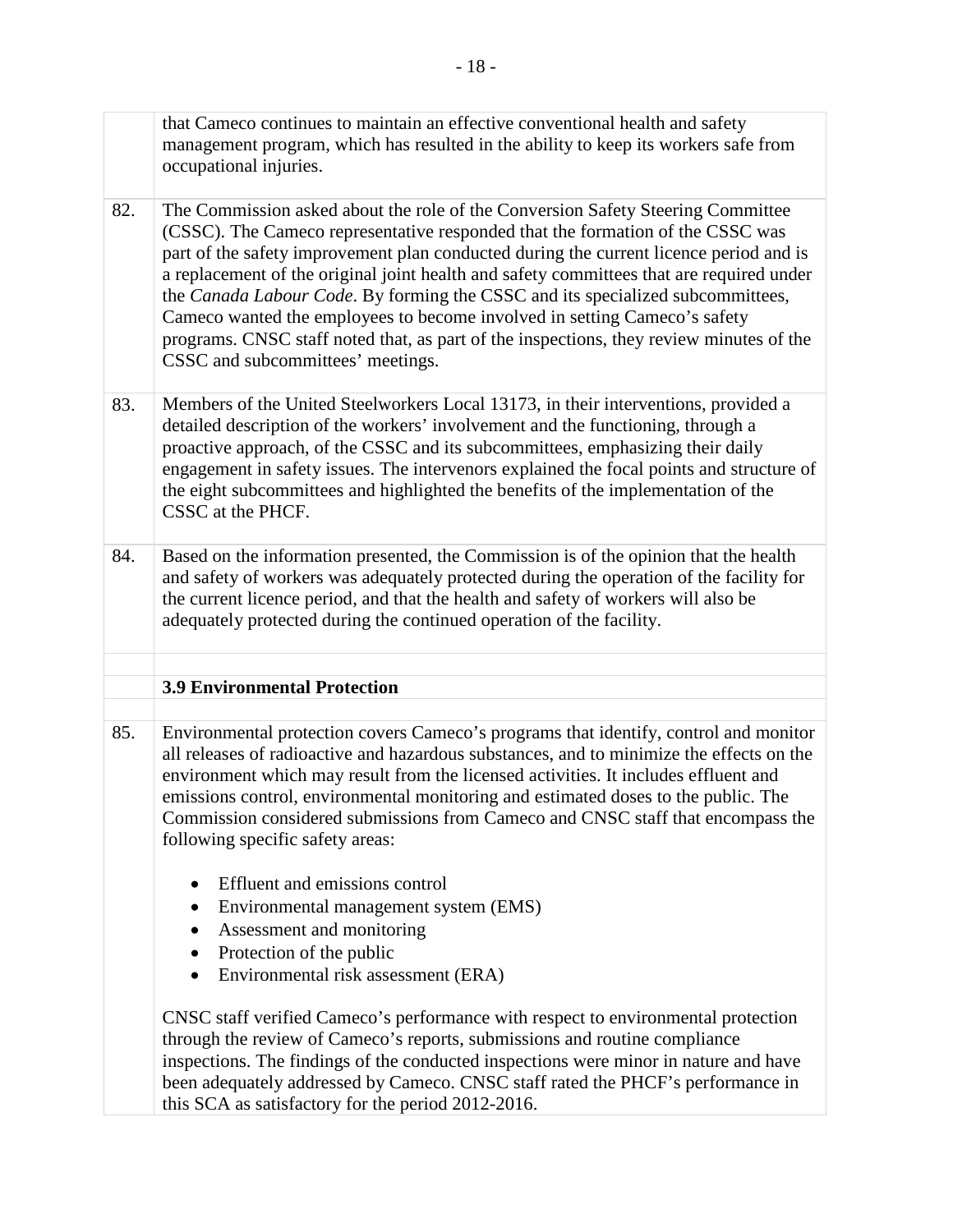<span id="page-24-0"></span>

|     | 3.9.1<br><b>Effluent and Emissions Control</b>                                                                                                                                                                                                                                                                                                                                                                                                                                                                                                                                                                                                                                                                                                                                                                                                                                                                                                                                                                                                                                                                                                                                                                                                                                              |
|-----|---------------------------------------------------------------------------------------------------------------------------------------------------------------------------------------------------------------------------------------------------------------------------------------------------------------------------------------------------------------------------------------------------------------------------------------------------------------------------------------------------------------------------------------------------------------------------------------------------------------------------------------------------------------------------------------------------------------------------------------------------------------------------------------------------------------------------------------------------------------------------------------------------------------------------------------------------------------------------------------------------------------------------------------------------------------------------------------------------------------------------------------------------------------------------------------------------------------------------------------------------------------------------------------------|
| 86. | The Commission considered Cameco's information regarding liquid and airborne<br>releases resulting from the impact of the PHCF licensed activities to the environment<br>and Cameco's control and monitoring of these releases. The data submitted for<br>uranium, fluoride and ammonia have demonstrated that, during the current licence<br>period, releases to the environment were well below the release limits specified in the<br><b>CNSC</b> licence.                                                                                                                                                                                                                                                                                                                                                                                                                                                                                                                                                                                                                                                                                                                                                                                                                               |
| 87. | The Commission considered Cameco's monitoring data of the PHCF's atmospheric<br>emissions and liquid effluent discharges. These discharges were monitored and in<br>compliance with CNSC regulatory requirements as well as applicable requirements of<br>other regulators. CNSC staff confirmed the monitoring results, considered the levels to<br>be consistently low and acceptable, and noted that the licence requirement prohibiting<br>the discharge of the process waste water effluent has been met.                                                                                                                                                                                                                                                                                                                                                                                                                                                                                                                                                                                                                                                                                                                                                                              |
| 88. | CNSC staff reported that they monitor Cameco's implementation of the environmental<br>protection program through compliance verification activities. CNSC staff provided<br>information about the release limits and the proposed changes to these limits based on<br>the ORLs established for the PHCF. CNSC staff also explained the role of the<br>established action levels that provide an early indication of a potential loss of control.<br>They are set to correspond to between 5% and 30% of the public dose limit of 1 mSv/y.<br>The uranium action level for the $UO_2$ main plant stack emissions was exceeded only<br>once, in 2012, due to maintenance activities on the pollution control equipment. There<br>was no impact on the environment or the health of workers or the public as a result of<br>this action level exceedance. Cameco provided the CNSC with an acceptable corrective<br>action plan. CNSC staff informed the Commission about Cameco's update of its ORL<br>and DRL reports to reflect changes to the PHCF operations and to follow the guidance<br>of CSA standard N288.1-14, Guideline for Calculating Derived Release Limits for<br>Radioactive Material in Airborne and Liquid Effluents for Normal Operation of<br><b>Nuclear Facilities.</b> |
| 89. | Lake Ontario Waterkeeper (LOW), in its intervention, objected to the renewal of the<br>PHCF operating licence, particularly to a 10-year licence term, and stated that there<br>were several major information gaps that needed to be filled before the Commission<br>can render its decision. These alleged information gaps concern the following issues:<br>Lack of information and lack of CNSC staff's conclusion regarding Cameco's<br>$\bullet$<br>recent self-assessment of the impact of its facility's cooling water intakes on<br>local aquatic biota, and whether it would require a permit from the Department<br>of Fisheries and Oceans<br>More information is needed about Cameco's wastewater treatment plans related<br>٠<br>to the VIM project<br>Cameco must provide more complete information regarding the management of<br>$\bullet$<br>all contaminants of primary concern at the PHCF                                                                                                                                                                                                                                                                                                                                                                              |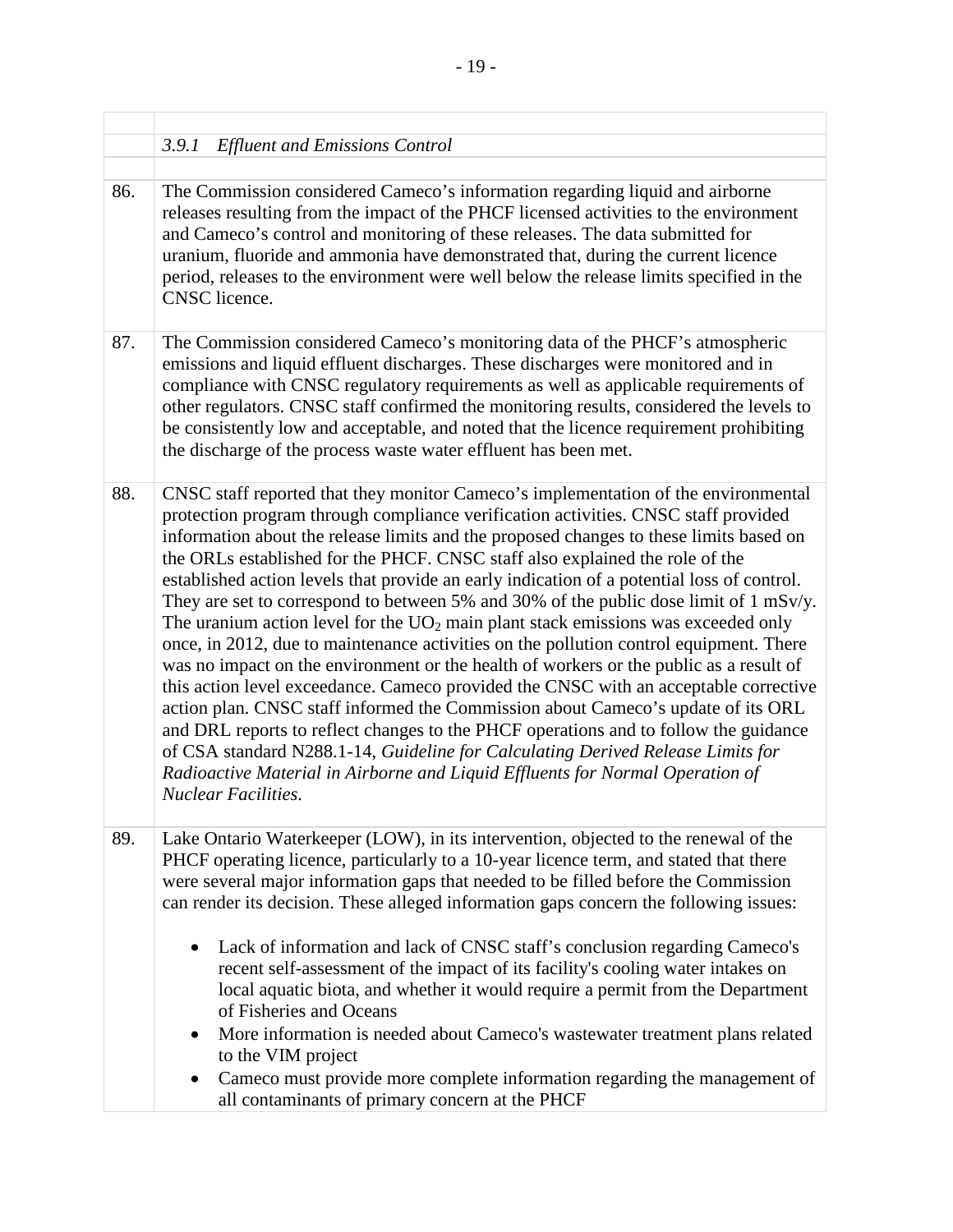• Cameco has refused to release its public information program on the grounds that it's an internal policy document and there is a blanket prohibition on releasing any internal policies to the public

 LOW submitted that the unavailable information had prevented it from performing a effluent discharges and effluent monitoring programs, PHCF's compliance with the concerns expressed by LOW included effluent releases and monitoring, notably the discharge of contaminated storm water going into the harbour via the storm sewer proposed revision to the release limits for uranium in the sewer. Similar concerns comprehensive review of the application. However, LOW reviewed several aspects of the application and informed the Commission about its concerns. Based on this review, LOW submitted to the Commission 11 recommendations related to the PHCF's *Fisheries Act[6](#page-25-0)* , and the PHCF's public information and disclosure programs. Key network, water discharged to the sanitary sewer system, and contaminated groundwater from the site that is also discharging into the harbour. In addition, multiple intervenors, including the Canadian Association of Nuclear Host Communities and the Municipality of Clarington, in their interventions, requested clarification regarding the regarding ORLs and DRLs have been expressed in the intervention by the Mohawks of the Bay of Quinte (MBQ).

 there is no direct discharge of uranium to the sanitary sewer and the sewer discharge is The sewer discharge is also continuously monitored using an auto-sampler at the final to Lake Ontario. 90. The Commission considered the concerns expressed in these interventions and pursued information on the impacts of the releases from the PHCF operation on the quality of harbour water and potential contamination of Lake Ontario. CNSC staff explained that not treated at the PHCF. Cameco analyzes daily uranium discharge from the PHCF. point before being introduced into the municipal sewer. After being treated in the municipality's sewage treatment plant, the treated sanitary sewer effluent is discharged

 staff also agreed with LOW that the point of control should be at the facility, at a much 91. The Commission enquired about the release limits and action levels and sought clarification regarding the proposed changes to uranium discharge levels. CNSC staff recognized that the protective limits based on the toxicity of uranium are more stringent than the limits based on radiological doses. Consequently, CNSC staff changed its recommendation for the uranium release limit from the originally proposed 1 825 kg/y, to a more conservative, toxicity based interim value of 275 µg/L (micrograms per litre). This limit at the release point from the facility, taking into account the dilution that would occur before the water reaches the lake, would meet the Canadian federal water quality limit for the protection of aquatic life of 15  $\mu$ g/L. CNSC tighter limit, rather than relying on the wastewater treatment plant as a point of control. CNSC staff added that the CNSC independent environmental monitoring of water flowing into and out of the wastewater treatment plant had demonstrated that the releases from the PHCF were within the more conservative limit of 275 µg/L during

<span id="page-25-0"></span> $\overline{a}$  $6$  R.S.C., 1985, c. F-14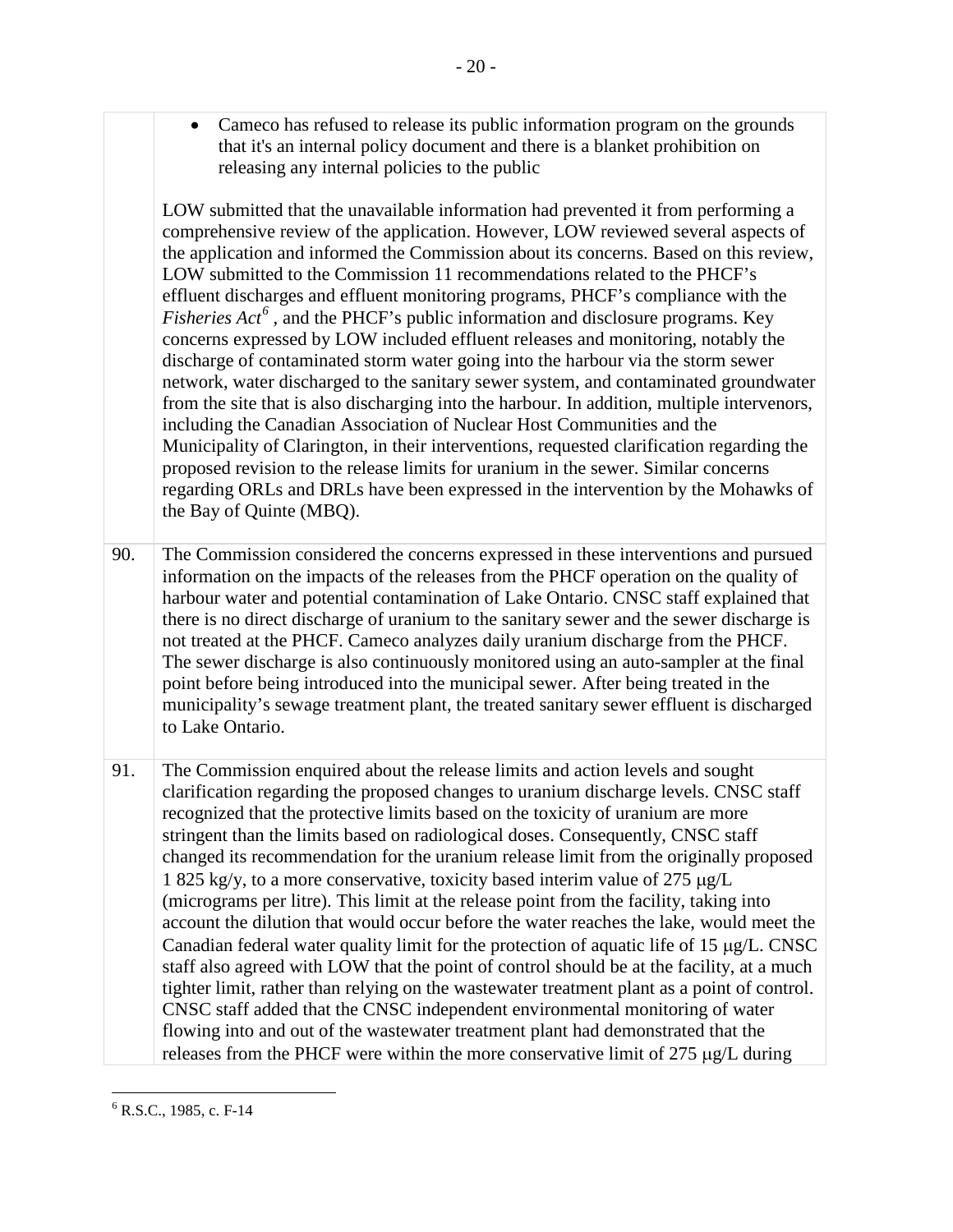the course of this licence term. Asked by the Commission about the measured value of the release, the Cameco representative responded that the routinely collected samples typically contained about 20 µg/L. Asked by the Commission for a comment, LOW submitted that the change was made in a good direction, but could have been set at an even lower value.

- contributions from the facility showering facilities. CNSC staff added that, during the 2012 to 6.5 kg/y in 2014. The Commission noted the concerns expressed by LOW that discharges, and enquired about storm sewer discharges and groundwater discharges to comprehensive environmental monitoring program at the PHCF and that the site was very well modelled for groundwater flow. The Cameco representative noted that a risk performs semi-annual monitoring of the PHCF storm water discharges and submits the effects related to storm water through the ERA, analyses of the water quality in the 92. With respect to groundwater concerns, CNSC staff submitted that no processed effluent groundwater or storm water is discharged to the sanitary sewer. The main sources to the sanitary sewer are effluent discharges from the powerhouse and current licensing period, the sanitary sewer uranium loadings ranged from  $2.4 \text{ kg/y}$  in the information on effluent management had been focused on the sanitary sewer the harbour. The Cameco representative explained that Cameco has a very assessment had demonstrated that, even without treatment, there was no risk to the aquatic environment or the public. The Cameco representative added that Cameco summary reports to CNSC staff. Cameco intends to substantially improve this storm water system through the VIM project. CNSC staff submitted that they were observing turning basin and the soil, and through inspections and compliance monitoring. CNSC staff is of the opinion that there were adequate measures for the protection of the environment at the PHCF.
- measured discharged amounts, and asked what value would be set as an action level. CNSC staff responded that the establishment of action levels is considered in light of levels in order to deal with any discharges leaving the site and to keep them lower than 93. The Commission noted that there was a great difference between the release limits and the draft CSA standard N288.8-16, *Establishing and Implementing Action Levels for Releases to the Environment from Nuclear Facilities*. CNSC staff added that the action levels would be established by the end of 2016 with the value set to considerably lower than the release limit. In addition, the PHCF would have its site-specific administrative the release limits.
- proposed for approval and as appropriate. The Commission also suggests that CNSC staff include action levels in their reports, even though these are not regulatory 94. The Commission directs CNSC staff to provide, in all CNSC staff documentation, a clear, understandable to lay persons, explanation of release limits and action levels, basis for the accepted values and rationales and justifications for changes to those, if requirements, but rather as a demonstration of the "defence in depth".
- 95. The Commission invited the MOECC to present its views and position with respect to the releases from the PHCF. A representative from the MOECC provided information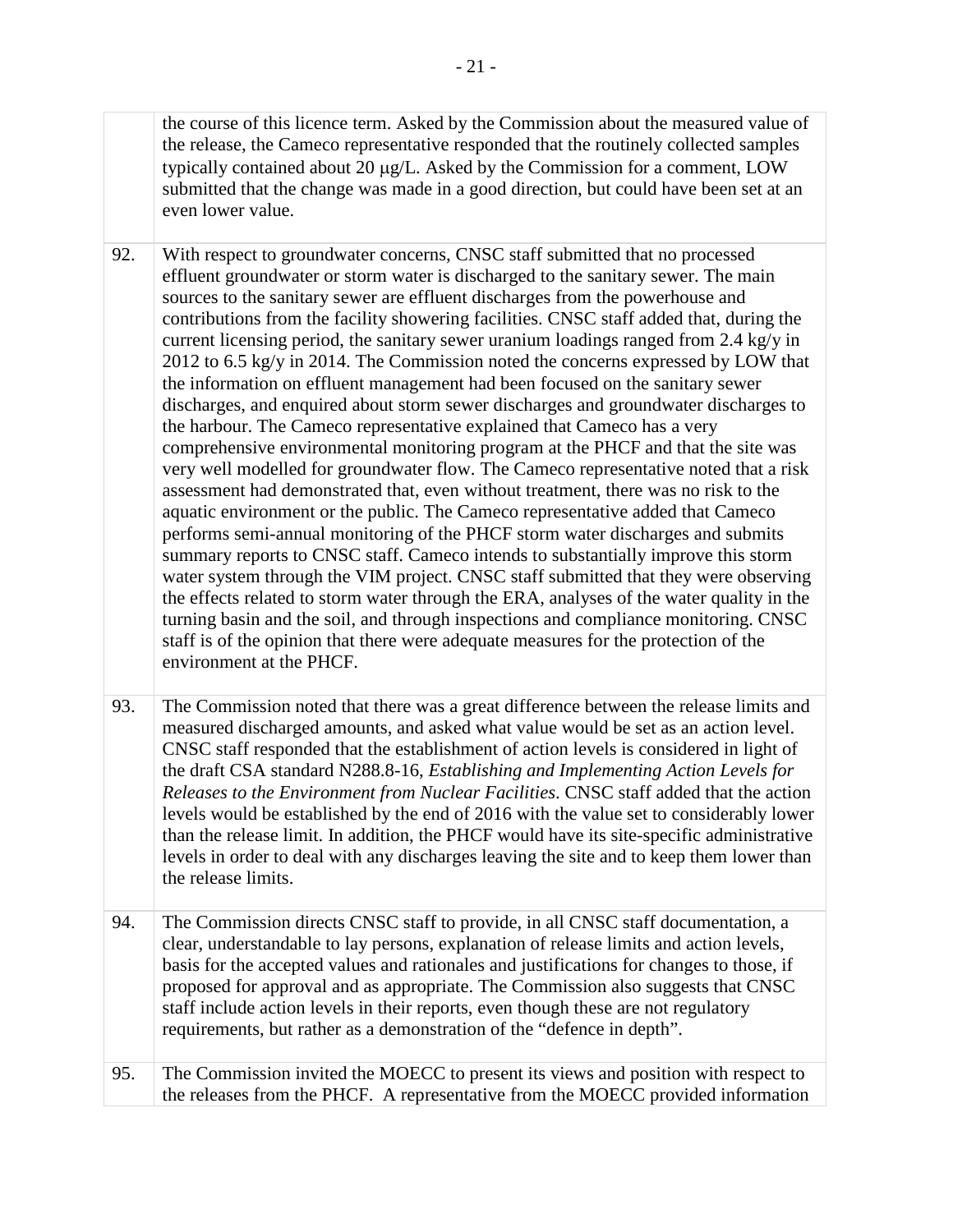<span id="page-27-0"></span> that the MOECC undertakes regular reviews of Cameco's reports. The MOECC discharges, as well as process effluent discharges, and issue environmental compliance approvals under the *Ontario Water Resources Act[8](#page-27-3)* for those discharges. The MOECC on Cameco's property and that they were in regular communication with CNSC staff Environmental Management Program Manual, which includes activities such as the annual management reviews that include minutes and follow-up to outstanding issues. These reviews are assessed by CNSC staff. CNSC staff stated that Cameco was conducting annual management reviews according to CNSC requirements, and that the issues identified were addressed in a satisfactory manner. radiological doses to the public. Cameco provided monitoring data on ambient air monitoring, vegetation, soil, surface water and groundwater monitoring, as well as Cameco also informed the Commission about the improvements made over the current on an environmental compliance approval that had been issued to Cameco, and added representative added that the last review indicated that Cameco was in compliance with regulations under the *Canadian Environmental Protection Act[7](#page-27-2)* in relation to air emissions. The MOECC representative added that they regulate storm water representative submitted that they were aware of the groundwater contamination issues and Cameco regarding the operation and control of Cameco's pump and treat system and the measures in place for controlling groundwater discharges to the harbour. *3.9.2 Environmental Management System*  96. The Commission heard CNSC staff's assessment of Cameco's EMS described in its establishing annual environmental objectives and targets. The EMS is verified through *3.9.3 Assessment and Monitoring*  97. The Commission considered information about the environmental monitoring program that serves to demonstrate that the site emissions of nuclear and hazardous substances are properly controlled. This program also provides data for estimating annual gamma monitoring. The presented data demonstrated that all emissions have been kept well below regulatory limits, as well as below action levels. Cameco informed the Commission about the various audits conducted at the PHCF during the current licence period and noted that no significant issues had been identified during these audits. licence period that have enhanced PHCF's environmental protection program and environmental performance. 98. CNSC staff confirmed the monitoring results and informed the Commission about the results obtained through the CNSC Independent Environmental Monitoring Program (IEMP). CNSC staff explained that samples of air, water, soil, and wild vegetation were collected in publicly accessible areas outside the perimeter of the PHCF and tested for uranium, fluoride, nitrate and ammonia. The IEMP results indicate that the

<span id="page-27-1"></span>public and the environment around the PHCF site are safe and that there are no health

<span id="page-27-2"></span> $^7$  S.C. 1999, c. 33.

<span id="page-27-3"></span> $8$  R.S.O. 1990, c.O.40.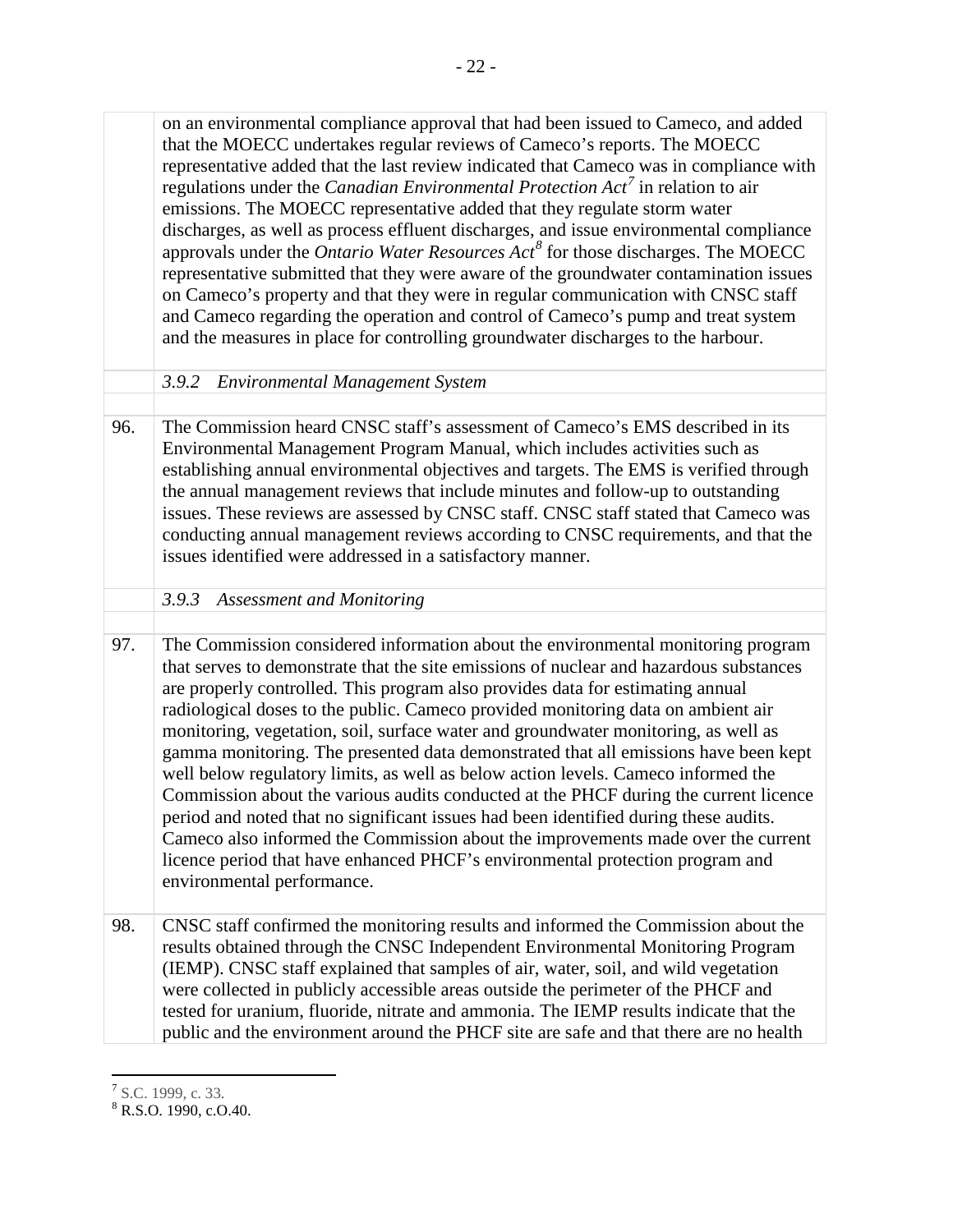|      | impacts as a result of facility operations.                                                                                                                                                                                                                                                                                                                                                                                                                                                                                                                                                                                                                                                                                                                                                                                                                                                                                                                                                                                                                                                                                                                                                                                                                                                                                                                                                                                                                                   |
|------|-------------------------------------------------------------------------------------------------------------------------------------------------------------------------------------------------------------------------------------------------------------------------------------------------------------------------------------------------------------------------------------------------------------------------------------------------------------------------------------------------------------------------------------------------------------------------------------------------------------------------------------------------------------------------------------------------------------------------------------------------------------------------------------------------------------------------------------------------------------------------------------------------------------------------------------------------------------------------------------------------------------------------------------------------------------------------------------------------------------------------------------------------------------------------------------------------------------------------------------------------------------------------------------------------------------------------------------------------------------------------------------------------------------------------------------------------------------------------------|
| 99.  | Cameco informed the Commission of upgrades with respect to the VIM project.<br>Cameco added that these upgrades are expected to have benefits to the environmental<br>protection around the PHCF. CNSC staff submitted that Cameco must adhere to the<br>environmental assessment (EA) follow-up commitments described in the<br>comprehensive study report for the Vision 2010 project (former name of VIM), and<br>added that Cameco has developed a specific environmental monitoring plan to monitor<br>the impact of the VIM project on the environment in the vicinity of the PHCF. The<br>plan is focused on the potential environmental effects of the project, including airborne<br>particulate, radioactive constituents associated with uranium and radium-226<br>particulates, and noise.                                                                                                                                                                                                                                                                                                                                                                                                                                                                                                                                                                                                                                                                        |
| 100. | Referring to the list of contaminants of primary concern submitted in the intervention<br>by LOW, the Commission asked whether all of these have been monitored and<br>considered in the risk assessment. CNSC staff explained that the method for including<br>potential contaminants in the list is considered a risk assessment process. The Cameco<br>representative confirmed that all potential contaminants from the submitted list were<br>monitored, and noted that their reports were focused on specific ones that are primary<br>contaminants of concern. The LOW representative submitted that monitoring of the<br>contaminants of primary concern, even though conducted by Cameco, had not been<br>reflected in the LCH where only uranium had been addressed. CNSC staff submitted<br>that the LCH did not include the list of things that do not need monitoring because they<br>were not risk significant or monitoring of other constituents was an appropriate<br>surrogate. According to CNSC staff, a way to move towards increasing transparency<br>was the application of appropriate CSA standards for environmental monitoring and for<br>effluent monitoring, which includes steps to document how that selection process of<br>constituents of potential concern has been conducted. CNSC staff added that the PHCF<br>would be compliant with such standards by the end of year 2017, which should<br>generate more publicly available results. |
| 101. | The MBQ, in its intervention, expressed concerns about spills and soil contamination<br>and recommended more frequent and deeper sampling for the monitoring of long-term<br>effects of contamination. The Commission enquired about the possibility for<br>recommended increase of monitoring. The Cameco representative described various<br>methods, including source monitoring and ambient monitoring, used to monitor both<br>the short-term and long-term effects encompassed by Cameco's comprehensive<br>environmental monitoring program around the PHCF. Soil sampling is one component<br>of ambient monitoring. The Cameco representative added that there was no record of<br>significant accumulation of uranium in the soils in Cameco's clean soil area, located by<br>the waterworks, which is in a cleaned area and will be used as a baseline for future<br>operations. This result is also an indication that the current PHCF operations are not<br>causing any accumulation of uranium in soils. CNSC staff confirmed that there have<br>not been any observable increases in soil contamination attributable to the PHCF<br>operations, and noted that the VIM project would provide an opportunity to revisit<br>Cameco's soil monitoring program and to adjust it as appropriate. CNSC staff                                                                                                                                                        |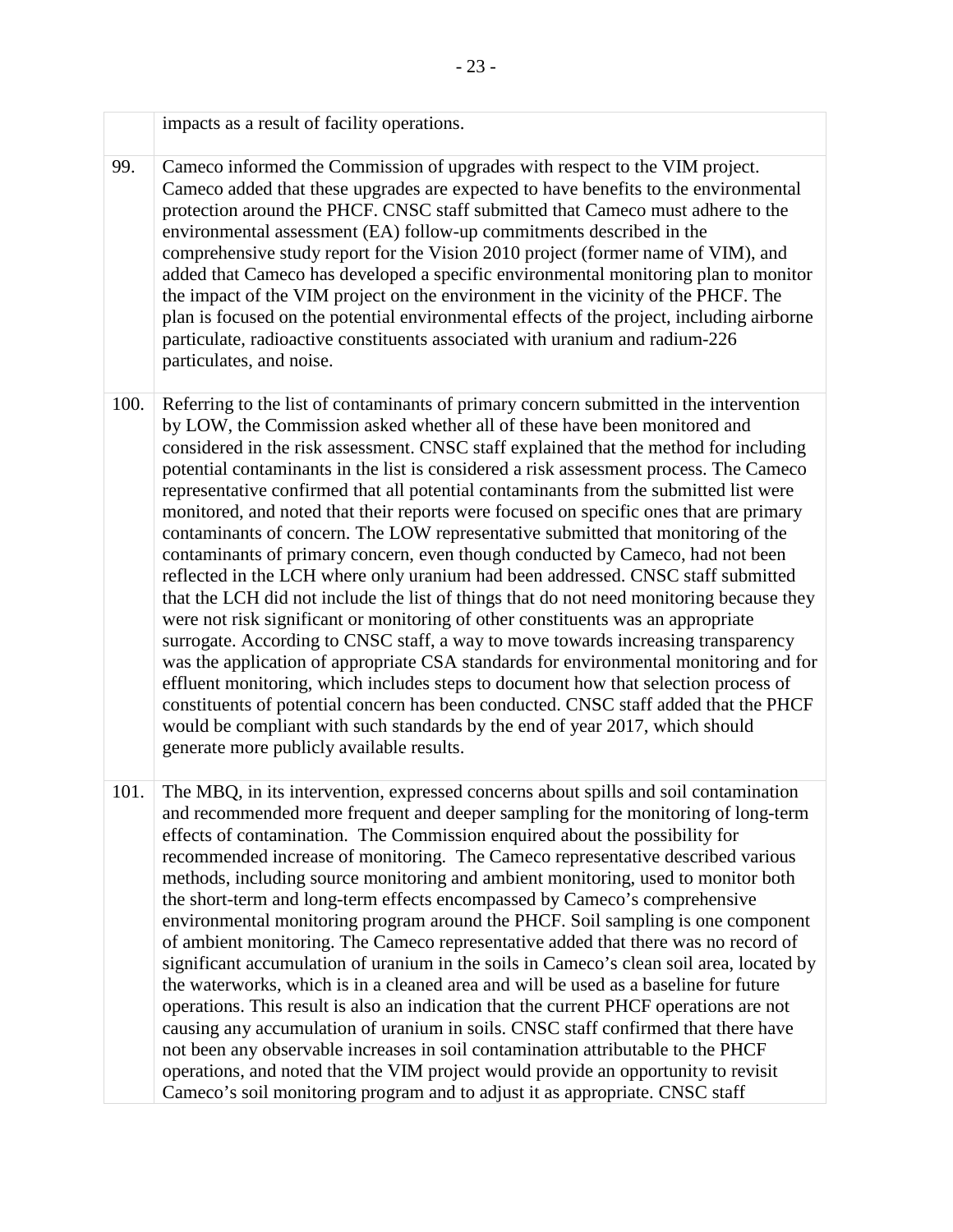<span id="page-29-2"></span><span id="page-29-1"></span><span id="page-29-0"></span> 102. The MBQ also expressed concerns regarding the impact of temperature fluctuations to aquatic biota caused by releasing cooling water from the facility into the environment. ECCC had reviewed studies done by Cameco and was satisfied with the work done to evaluate the effects of thermal impact. The ECCC representatives added that there was some uncertainty for winter seasons, which would require further issue. The Cameco representative added that they have cooling water discharge limits about thermal impact potentially affecting the Ganaraska River was not confirmed by recommendations and to implement the updated specifications of CSA standards  *Uranium Mines and Mills,* and N288.5-11, *Effluent Monitoring Programs at Class I*  the Commission is satisfied that, given the mitigation measures and safety programs explained that deeper sampling, at 60 cm, had been applied earlier, but had been replaced with 15 cm sampling in order to avoid potential influence of legacy contamination on the monitoring of the current impact of PHCF operations. The Commission invited ECCC to comment. The ECCC representatives submitted that monitoring, and that ECCC continues to work with Cameco and CNSC to resolve this compliant with both federal and provincial guidelines. CNSC staff confirmed that these discharges were continuously monitored, and that the exceedances mentioned by the intervenor were limited spatially to around the mouth of the discharges. The concern monitoring data. *3.9.4 Environmental Risk Assessment*  103. CNSC staff informed the Commission that they had reviewed and accepted Cameco's revised ERA. Cameco has committed to address ERA conclusions and N288.4-10, *Environmental Monitoring Programs at Class I Nuclear Facilities and Nuclear Facilities and Uranium Mines and Mills*, by December 2017. *3.9.5 Conclusion on Environmental Protection*  104. Based on the assessment of the application and the information provided at the hearing, that are in place to control hazards, Cameco will provide adequate protection to the health and safety of persons and the environment. 105. The Commission encourages Cameco to make available to the public, data on contaminants of primary concern and requests that CNSC staff report on the status of public disclosure by Cameco as part of the annual *Regulatory Oversight Reports*. **3.10 Emergency Management and Fire Protection**  The Commission considered the emergency management and fire protection SCA that covers Cameco's measures for preparedness and response capabilities which exist for emergencies and for non-routine conditions at the PHCF. This includes nuclear emergency management, conventional emergency response, and fire protection and response. After evaluating the PHCF's performance in this SCA, CNSC staff rated it as 106.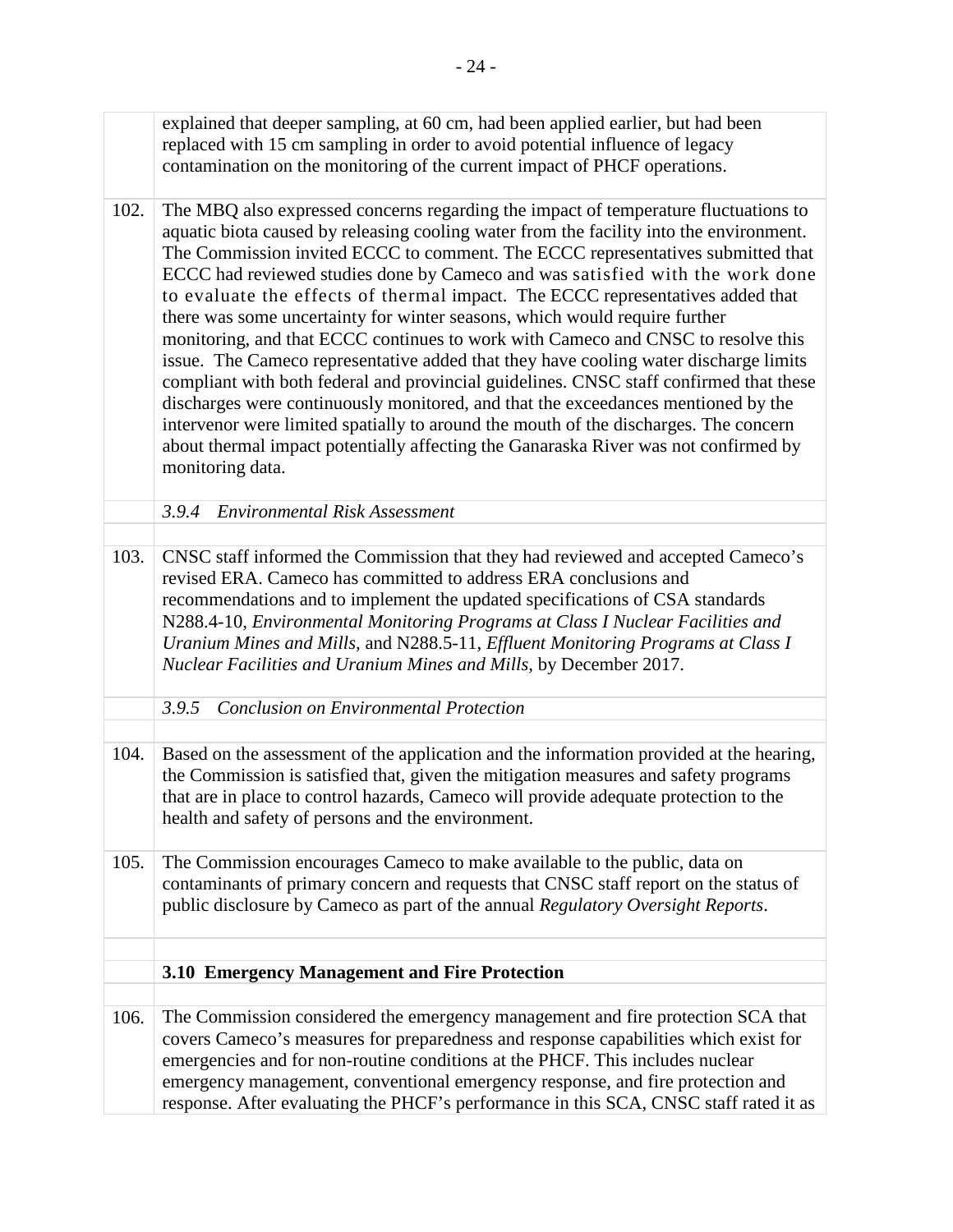<span id="page-30-0"></span>

|      | satisfactory for the period 2012-2016.                                                                                                                                                                                                                                                                                                                                                                                                                                                                                                                                                                                                                                                                                                                                                                                                                                                                                                                                                                                                                                                                                         |
|------|--------------------------------------------------------------------------------------------------------------------------------------------------------------------------------------------------------------------------------------------------------------------------------------------------------------------------------------------------------------------------------------------------------------------------------------------------------------------------------------------------------------------------------------------------------------------------------------------------------------------------------------------------------------------------------------------------------------------------------------------------------------------------------------------------------------------------------------------------------------------------------------------------------------------------------------------------------------------------------------------------------------------------------------------------------------------------------------------------------------------------------|
|      | 3.10.1 Emergency Management                                                                                                                                                                                                                                                                                                                                                                                                                                                                                                                                                                                                                                                                                                                                                                                                                                                                                                                                                                                                                                                                                                    |
|      |                                                                                                                                                                                                                                                                                                                                                                                                                                                                                                                                                                                                                                                                                                                                                                                                                                                                                                                                                                                                                                                                                                                                |
| 107. | Cameco informed the Commission that the emergency response organization at the<br>PHCF is comprised of the local emergency response team, which deals with the event<br>at the site level, and the divisional local crisis management team, which is supported by<br>Cameco's corporate crisis management. Cameco added that the PHCF conducts a<br>number of internal drills and training exercises to test the effectiveness of the site and<br>the emergency response organization, and provided details on the types and number of<br>drills completed at the PHCF between 2012 and 2016. Cameco further informed the<br>Commission about the measures to prevent or mitigate the effects of accidental releases<br>of nuclear and other hazardous substances at the PHCF. Cameco added that the PHCF<br>maintains qualified emergency response personnel on-site, 24 hours a day when the<br>facility is operating, and that during off-shift hours, additional emergency response<br>personnel can be recalled to the site if required. Emergency preparedness and response<br>training is provided on an ongoing basis. |
| 108. | CNSC staff provided information about the results of their regulatory oversight and<br>their assessment of post-exercise reports prepared by Cameco, and stated that the<br>PHCF emergency preparedness plan documentation complies with current regulatory<br>requirements. CNSC staff added that Cameco has committed to the full implementation<br>of CNSC regulatory document REGDOC 2.10.1, Nuclear Emergency Preparedness<br>and Response, by the end of 2017.                                                                                                                                                                                                                                                                                                                                                                                                                                                                                                                                                                                                                                                           |
| 109. | The Commission sought clarification regarding some changes in the emergency<br>management team and emergency medical teams during the licence period that have<br>been mentioned in the intervention by United Steelworkers, Local 8562. The Cameco<br>representatives responded that changes had been made to ensure that emergency<br>medical team members, historically a group of volunteers, are available 24/7<br>throughout the PHCF operation. The change consisted of adding medical training to the<br>qualifications of the security group. This group, which already has the skill set for fire<br>and chemical response, is part of Cameco's emergency response team and is at the site<br>all the time.                                                                                                                                                                                                                                                                                                                                                                                                          |
| 110. | The Commission invited submissions respecting the potential risk of seismic events to<br>expose legacy contamination deposits, as expressed by the MBQ in its intervention.<br>CNSC staff submitted that, in response to the CNSC letter requesting all operators of<br>nuclear power plants and all major nuclear facilities to undertake a review of the<br>lessons learned after the Fukushima event, to examine their safety cases and to report<br>on the implementation of the corrective actions, Cameco had completed a review of its<br>safety case and emergency preparedness and examined the consequences of a<br>worst-case, beyond-design-basis event, such as an earthquake or a plane crash. The<br>Cameco representative described the actions taken in response to the CNSC letter and<br>stated that the structures within the PHCF were improved to comply with the most<br>current codes and the strictest seismic requirements.                                                                                                                                                                          |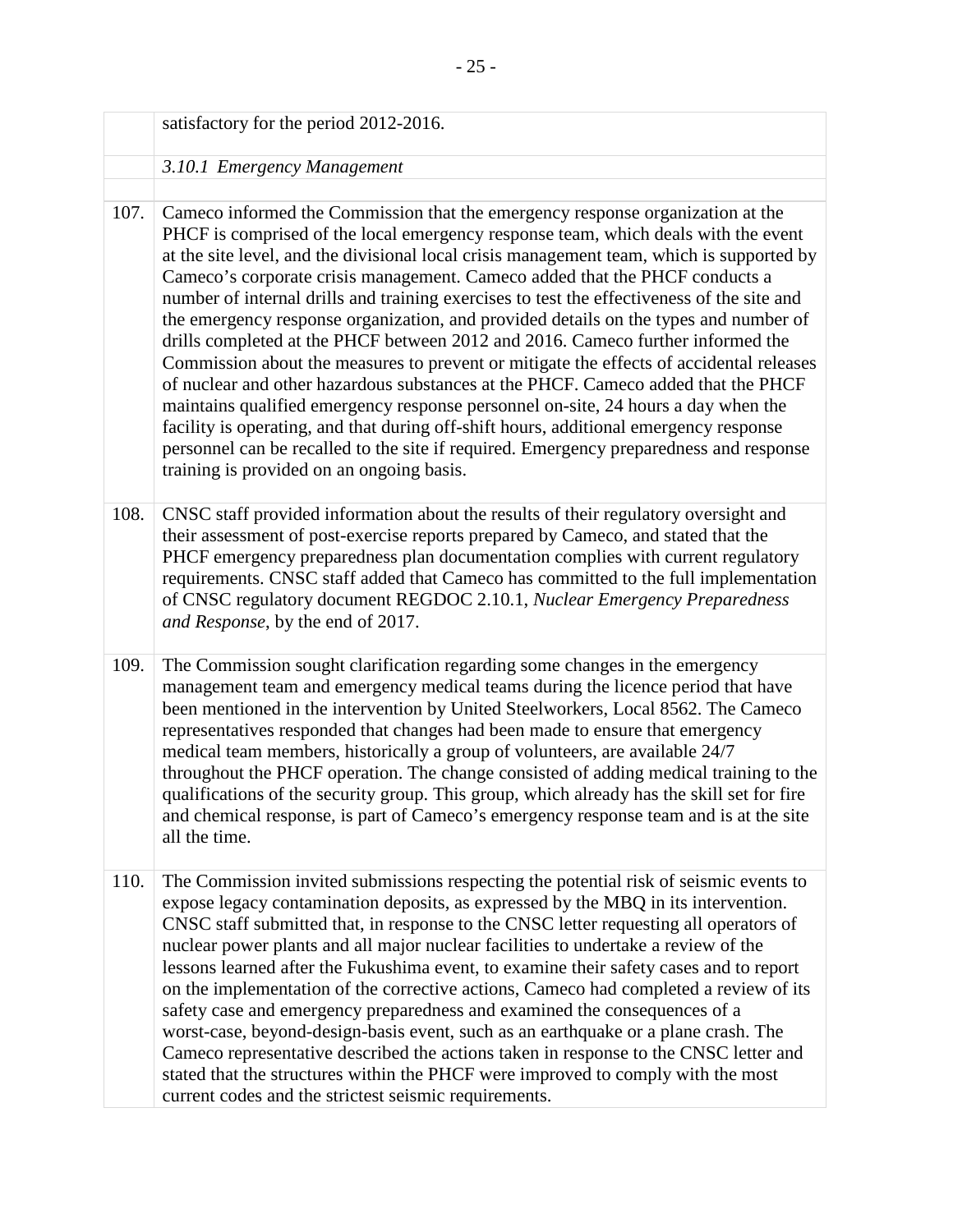#### <span id="page-31-0"></span>*3.10.2 Fire Protection*

 inspections that were carried out for every area of the facility, drills and annual third- the Port Hope Fire and Emergency Services with the necessary equipment and training to effectively respond to emergencies at the PHCF. The Commission considered Cameco's submission regarding the fire protection program established at the PHCF to prevent, mitigate and respond to fires. Cameco stated that the program meets the requirements of the *National Fire Code of Canada*, 2005, the *National Building Code of Canada*, 2005, and the National Fire Protection Association's NFPA 801: *Standard for Fire Protection for Facilities Handling Radioactive Materials*. Cameco informed the Commission about the completed fire party assessments and audits. Cameco also informed the Commission about an agreement between the PHCF and the Municipality through which Cameco provides 111.

- demonstrated that the implementation of the fire protection program meets regulatory the inspection, testing and maintenance related to fire protection and of the proposed modifications to the facility indicate that the PHCF is meeting the requirements of the CNSC staff informed the Commission of its monitoring of Cameco's fire protection program and its implementation and reported on the 2016 compliance inspection that requirements. CNSC staff's review of Cameco's annual third-party review reports of *National Building Code of Canada*, the *National Fire Code of Canada* and NFPA 801. CNSC staff further added that Cameco has committed to the full implementation of CNSC REGDOC 2.10.1, and to the full implementation of CSA N393-13, *Fire Protection for Facilities that Process, Handle, or Store Nuclear Substances*, by the end of 2017. 112.
	- *3.10.3 Conclusion on Emergency Management and Fire Protection*
- <span id="page-31-1"></span>After considering the above information, the Commission concludes that the fire protection measures and emergency management preparedness programs in place, and that will be in place, at the facility are adequate to protect the health and safety of persons and the environment. 113.

#### <span id="page-31-2"></span>**3.11 Waste Management**

- The Commission considered the PHCF's site-wide waste management program. CNSC staff evaluated Cameco's performance with regards to waste minimization, segregation, characterization, and storage, and rated it as satisfactory for the period 2012-2016. 114.
- and mixed waste, the clean-up program, and the decommissioning strategy and Cameco informed the Commission about three aspects of the PHCF waste management program and presented the activities performed during the current licence period. These aspects encompass the routine management of radioactive, conventional, hazardous 115.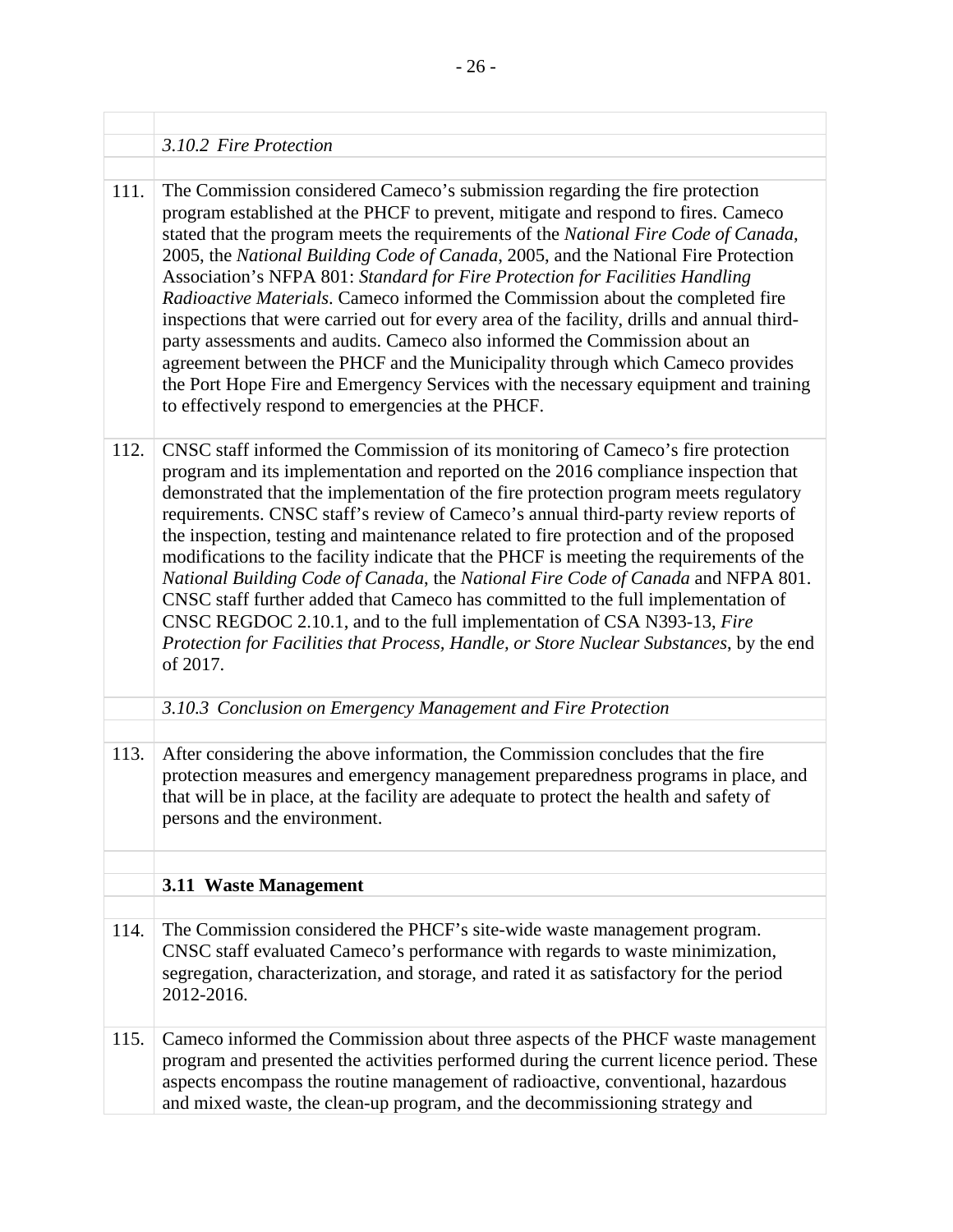removal of obsolete buildings, equipment and materials for the purpose of reducing planning. Cameco provided details of the waste management plan that describes the management of waste throughout its lifecycle and includes waste generation, storage, processing, recycling and removal/transfer to an appropriate waste management or other facility. Cameco also described the Clean-up Program (CUP) responsible for the environmental liabilities, creating useable space and improving the appearance of the PHCF. CNSC staff verified, through a combination of regulatory oversight activities and on-site visits, Cameco's CUP project and concluded that this project has been conducted safely.

- that the PHCF intends to implement during the next licence period the relevant aspects of CSA standards N292.3-14, *Management of low- and intermediate-level radioactive*  Cameco further informed the Commission that the VIM project was expected to be implemented during the proposed licence period in conjunction with the PHAI. Cameco also described a plan to dispose of its legacy waste materials. Cameco added *waste* and N292.0-14, *General principles for the management of radioactive waste and irradiated fuel*. Cameco has committed to implement these standards for active waste starting in September 2017. 116.
- management facility (LTWMF) that is currently under construction and managed by construction activities are near completion. CNSC staff reported that Cameco has an acceptable waste management program and informed the Commission about the inspections of Cameco's waste management practices, including the maintenance of waste inventories. CNSC staff stated that radiological criteria have been established for classifying waste and that all waste generated at the PHCF is packaged and stored pending final disposal. Contaminated combustible waste was packaged and shipped to Cameco's Blind River Refinery for incineration, while all non-contaminated solid waste was recycled or disposed of at a local municipal landfill site in accordance with the waste management program. Waste generated prior to 1988 will be transported to the Port Hope Project long term waste the Canadian Nuclear Laboratories (CNL). This activity is part of the VIM project. While waste placement activities at the LTWMF are expected to begin in 2018, the Commission was informed that the precise schedule will not be established until 117. CNSC staff reported that Cameco has an action informed the Commission about the inspect practices, including the maintenance of was radiological criteria have been established for generated at the PHCF is packaged and
- practice allowing material to be removed from regulatory control. Several intervenors expressed concerns regarding the management of waste generated in the PHCF and the VIM project activities, and its reduction, decontamination and disposal. The Commission enquired about the possibility of decontamination of used metal components and on the controls that are applied. The Cameco representative responded that all of the scrap metal released from the facility was decontaminated by various processes available on-site. Before leaving the facility, the metal is scanned to make sure that the residual activity is below the clearance levels defined in the *Nuclear Substances and Radiation Devices Regulations[9](#page-32-0)* . CNSC staff explained the basis for these clearance levels and stated that they are aligned with internationally accepted 118.

<span id="page-32-0"></span> $\overline{a}$  $9$  S.O.R. 2000-207.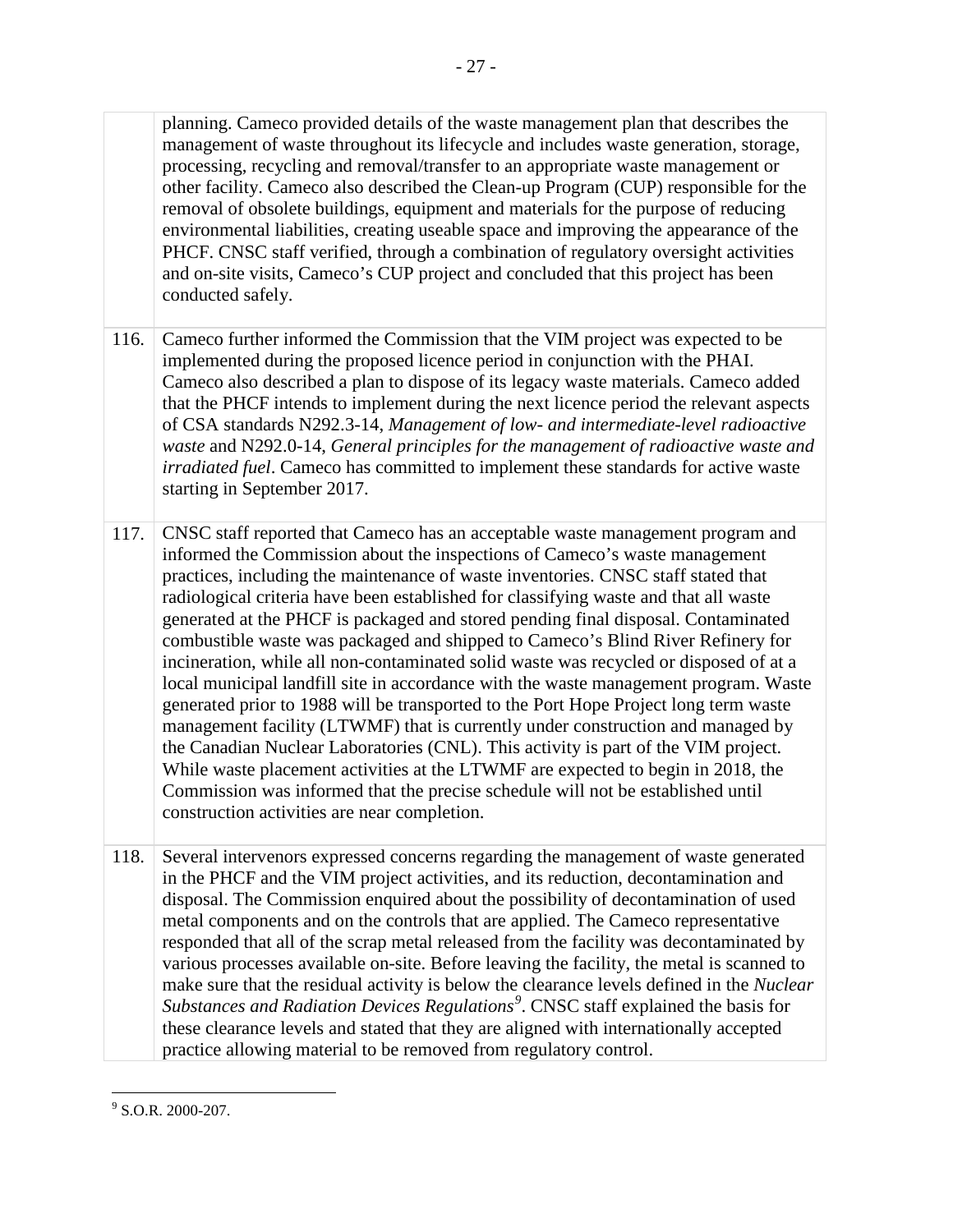<span id="page-33-0"></span>

| 119. | Based on the above information and considerations, the Commission is satisfied that<br>Cameco is safely managing waste at PHCF and looks forward to being provided with a<br>more precise estimate of the timetable for the disposal of the waste.                                                                                                                                                                                                                                                                                                                                                                                                                                                                                                                                                      |
|------|---------------------------------------------------------------------------------------------------------------------------------------------------------------------------------------------------------------------------------------------------------------------------------------------------------------------------------------------------------------------------------------------------------------------------------------------------------------------------------------------------------------------------------------------------------------------------------------------------------------------------------------------------------------------------------------------------------------------------------------------------------------------------------------------------------|
|      | 3.12 Security                                                                                                                                                                                                                                                                                                                                                                                                                                                                                                                                                                                                                                                                                                                                                                                           |
| 120. | Security covers the programs required to implement and support the security                                                                                                                                                                                                                                                                                                                                                                                                                                                                                                                                                                                                                                                                                                                             |
|      | requirements stipulated in the regulations and the licence. This includes compliance<br>with the applicable provisions of the General Nuclear Safety and Control<br><i>Regulations</i> <sup>10</sup> and the <i>Nuclear Security Regulations</i> <sup>11</sup> . CNSC staff rated Cameco's<br>performance in this SCA as satisfactory for the period 2012-2016.                                                                                                                                                                                                                                                                                                                                                                                                                                         |
| 121. | The Commission considered Cameco's security plan that includes an overview of the<br>security operations at the PHCF and identifies the systems and processes in place to<br>meet the security program objectives. Cameco stated that, during the licence period,<br>CNSC staff conducted four security compliance inspections, and that the findings and<br>recommendations resulting from these inspections have been used to improve the<br>overall security program at the PHCF. Cameco conducts a security readiness test<br>annually for PHCF security personnel, and exercises are carried out with the Port Hope<br>Police Service. Cameco noted that Cameco is in the process of renewing its<br>Memorandum of Understanding with the Port Hope Police Service.                                |
| 122. | CNSC staff reported that Cameco satisfactorily maintains security systems and devices<br>for the PHCF and confirmed that Cameco has established a response protocol with the<br>Port Hope Police Service to ensure proper response of armed police officers in a timely<br>manner if needed. CNSC staff informed the Commission about its inspections of the<br>physical protection program implementation. CNSC staff finds that security measures<br>for controlling access to on-site radioactive source locations are satisfactory and<br>comply with CNSC regulatory requirements. CNSC staff added that that it will monitor<br>Cameco's implementation of REGDOC 2.12.3, Security of Nuclear Substances: Sealed<br>Sources, published in May 2013, through CNSC regulatory oversight activities. |
| 123. | Based on concerns expressed by some intervenors regarding physical security<br>measures at the facility and the potential that some loose legacy material could be<br>stolen and used for terrorist activities, and after having heard interventions from some<br>PHCF employees with opposite opinions, the Commission sought more information<br>regarding these concerns. An intervenor, a security supervisor at the PHCF, explained<br>the security measures at the site and stated that the materials present at the facility are<br>secure to the highest level. CNSC staff confirmed that the measures in place at the<br>PHCF meet regulatory requirements. The implementation of these measures is<br>inspected annually by security inspectors.                                              |

 $\overline{a}$ 

<span id="page-33-2"></span><span id="page-33-1"></span> $\frac{^{10}}{^{11}}$  SOR/2000-202<br> $\frac{^{11}}{^{11}}$  SOR/2000-209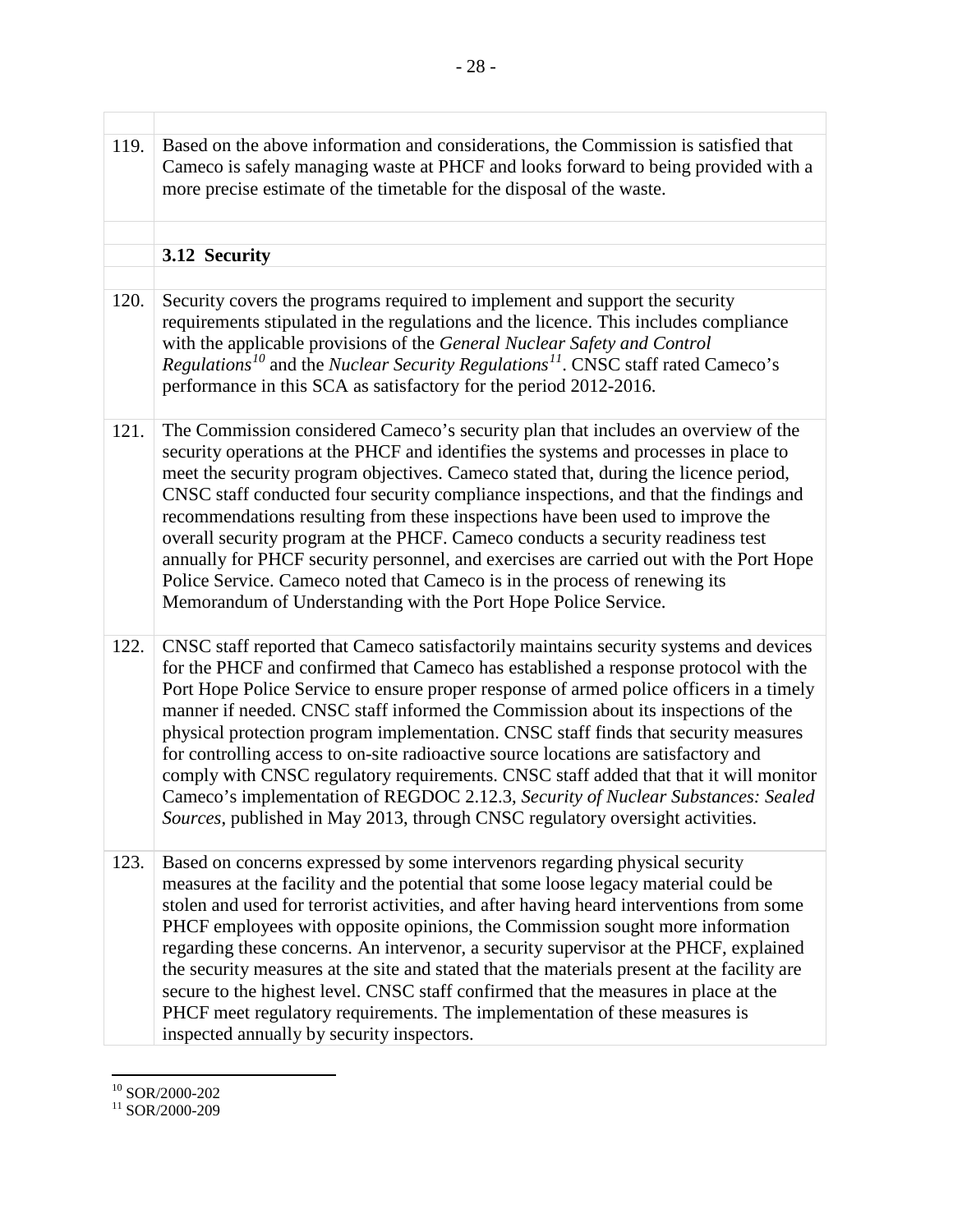<span id="page-34-0"></span>

| 124. | The Commission is satisfied that Cameco's performance with respect to maintaining<br>security at the facility has been acceptable. The Commission concludes that Cameco<br>has made adequate provision for the physical security of the facility and is of the<br>opinion that Cameco will continue to adequately provide for it during the proposed<br>licence period.                                                                                                                                                                                                                                                                                                                                                                                                                                                                                                                                                                                       |
|------|---------------------------------------------------------------------------------------------------------------------------------------------------------------------------------------------------------------------------------------------------------------------------------------------------------------------------------------------------------------------------------------------------------------------------------------------------------------------------------------------------------------------------------------------------------------------------------------------------------------------------------------------------------------------------------------------------------------------------------------------------------------------------------------------------------------------------------------------------------------------------------------------------------------------------------------------------------------|
|      | 3.13 Safeguards                                                                                                                                                                                                                                                                                                                                                                                                                                                                                                                                                                                                                                                                                                                                                                                                                                                                                                                                               |
|      |                                                                                                                                                                                                                                                                                                                                                                                                                                                                                                                                                                                                                                                                                                                                                                                                                                                                                                                                                               |
| 125. | The CNSC's regulatory mandate includes ensuring conformity with measures required<br>to implement Canada's international obligations under the Treaty on the Non-<br>Proliferation of Nuclear Weapons. Pursuant to the Treaty, Canada has entered into<br>safeguard agreements with the International Atomic Energy Agency (IAEA). The<br>objective of these agreements is for the IAEA to provide credible assurance on an<br>annual basis to Canada and to the international community that all declared nuclear<br>material is in peaceful, non-explosive uses and that there are no undeclared nuclear<br>material or activities in this country. The Commission considered the effectiveness of<br>Cameco's implementation of safeguards measures and non-proliferation commitments<br>related to the licensed activities at the PHCF. CNSC staff evaluated the PHCF's<br>performance in this SCA and rated it as satisfactory for the period 2012-2016. |
| 126. | Cameco informed the Commission that the company complies with IAEA document<br>SG-SGOB-3105: Integrated Safeguards Procedure for conversion and fuel fabrication,<br>and that the PHCF maintains separate inventories for natural, depleted and enriched<br>uranium. All receipts and shipments are recorded and uranium accountability controls<br>and practices are in place. Monthly inventory reports are submitted to the CNSC as per<br>the requirements of CNSC regulatory document RD-336: Accounting and reporting of<br>nuclear material. Cameco also informed the Commission of periodic audits of the<br>inventory system that are conducted by the IAEA, the CNSC and by Cameco internal<br>auditors.                                                                                                                                                                                                                                            |
| 127. | CNSC staff reported that, during the current licence period, the IAEA conducted 26<br>inspections, 13 of which with CNSC staff participation, and that CNSC staff also<br>performed independent safeguards evaluations. CNSC staff noted that there were no<br>reportable events or action notices issued as a result of these inspections. CNSC staff<br>confirmed that, in all cases, Cameco provided the IAEA and CNSC staff with the<br>necessary access and assistance to perform their activities, and complied with all<br>regulatory requirements.                                                                                                                                                                                                                                                                                                                                                                                                    |
| 128. | Based on the above information, the Commission is satisfied that Cameco has provided<br>for, and will continue to provide for, adequate measures in the areas of safeguards and<br>non-proliferation at the PHCF that are necessary for maintaining national security and<br>measures necessary for implementing international agreements to which Canada has<br>agreed.                                                                                                                                                                                                                                                                                                                                                                                                                                                                                                                                                                                      |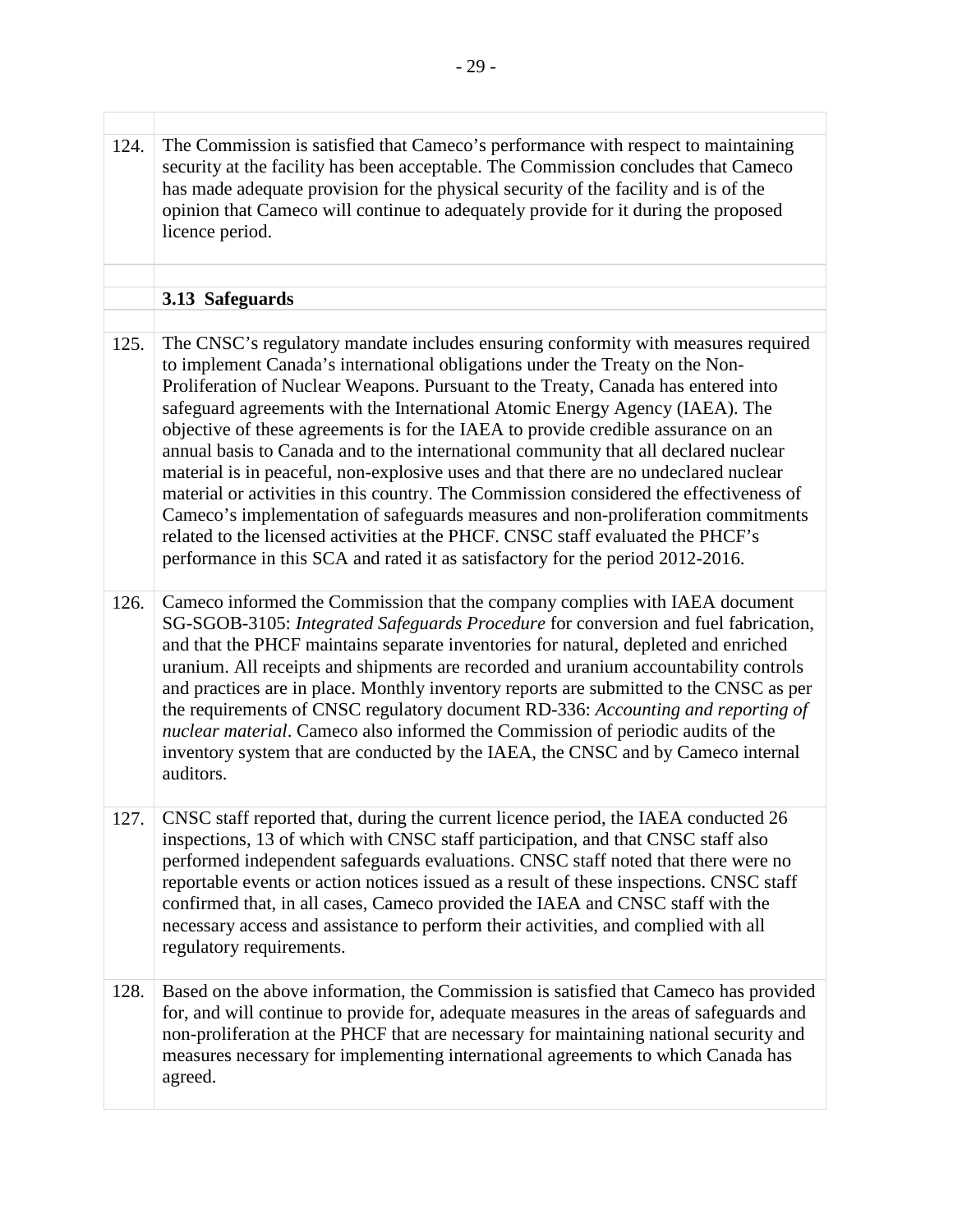<span id="page-35-0"></span>

|      | 3.14 Packaging and Transport                                                                                                                                                                                                                                                                                                                                                                                                                                                                                                                                                                                                                                                                                                                                                         |
|------|--------------------------------------------------------------------------------------------------------------------------------------------------------------------------------------------------------------------------------------------------------------------------------------------------------------------------------------------------------------------------------------------------------------------------------------------------------------------------------------------------------------------------------------------------------------------------------------------------------------------------------------------------------------------------------------------------------------------------------------------------------------------------------------|
| 129. | The packaging and transport SCA covers the safe packaging and transport of nuclear<br>substances and radiation devices to and from the licensed facility. The licensee must<br>adhere to the Packaging and Transport of Nuclear Substances Regulation, 2015 <sup>12</sup> and<br>the <i>Transportation of Dangerous Goods Regulations</i> <sup>13</sup> for all shipments leaving the<br>facility. The Commission considered the PHCF packaging and transport program that<br>covers elements of package design, package maintenance, and the registration for use<br>of certified packages.                                                                                                                                                                                         |
| 130. | CNSC staff reviewed the following specific areas encompassed by this SCA:<br>Packaging and transport<br>Package design and maintenance<br>Registration for use<br>After evaluating the PHCF's performance in this SCA, CNSC rated it as satisfactory<br>for the period $2012-2016$ .                                                                                                                                                                                                                                                                                                                                                                                                                                                                                                 |
| 131. | Cameco described the PHCF procedures related to the handling, storing, loading,<br>transport and receipt of nuclear substances and other dangerous goods. Cameco also<br>described the production, packaging and transportat of $UO2$ and $UF6$ to domestic and<br>overseas customers. Cameco explained the packaging and transport of other radioactive<br>materials such as laboratory samples, other uranium materials, fluoride by-products,<br>ammonium nitrate and waste. Cameco explained that, if required by the Nuclear Non-<br>proliferation Import and Export Control Regulations <sup>14</sup> , an import or export licence is<br>obtained from the CNSC prior to shipment and corresponding import or export permits<br>are also obtained from Global Affairs Canada. |
| 132. | Cameco informed the Commission about two minor traffic accidents and two<br>labelling/placarding errors that occurred during the current licence period. CNSC staff<br>had been notified of these four occurrences; however, none of these was reportable<br>under the Packaging and Transport of Nuclear Substances Regulations, 2015. Cameco<br>stated that these events had been investigated, corrective actions put into place, and that<br>no environmental impacts occurred as a result.                                                                                                                                                                                                                                                                                      |
| 133. | CNSC staff informed the Commission about its evaluation of the packaging and<br>transport program implemented at the PHCF. CNSC staff reported having verified<br>records pertaining to the inspection of packages that are maintained by Cameco, and<br>found them to be compliant with CNSC regulatory requirements. CNSC staff further<br>informed the Commission that it conducted, in 2013, an inspection of Cameco's                                                                                                                                                                                                                                                                                                                                                           |

 $\overline{a}$ 

<span id="page-35-3"></span><span id="page-35-2"></span>

<span id="page-35-1"></span> $\frac{^{12}}{^{13}}$  SOR/2015-145<br> $\frac{^{13}}{^{14}}$  SOR/2000-210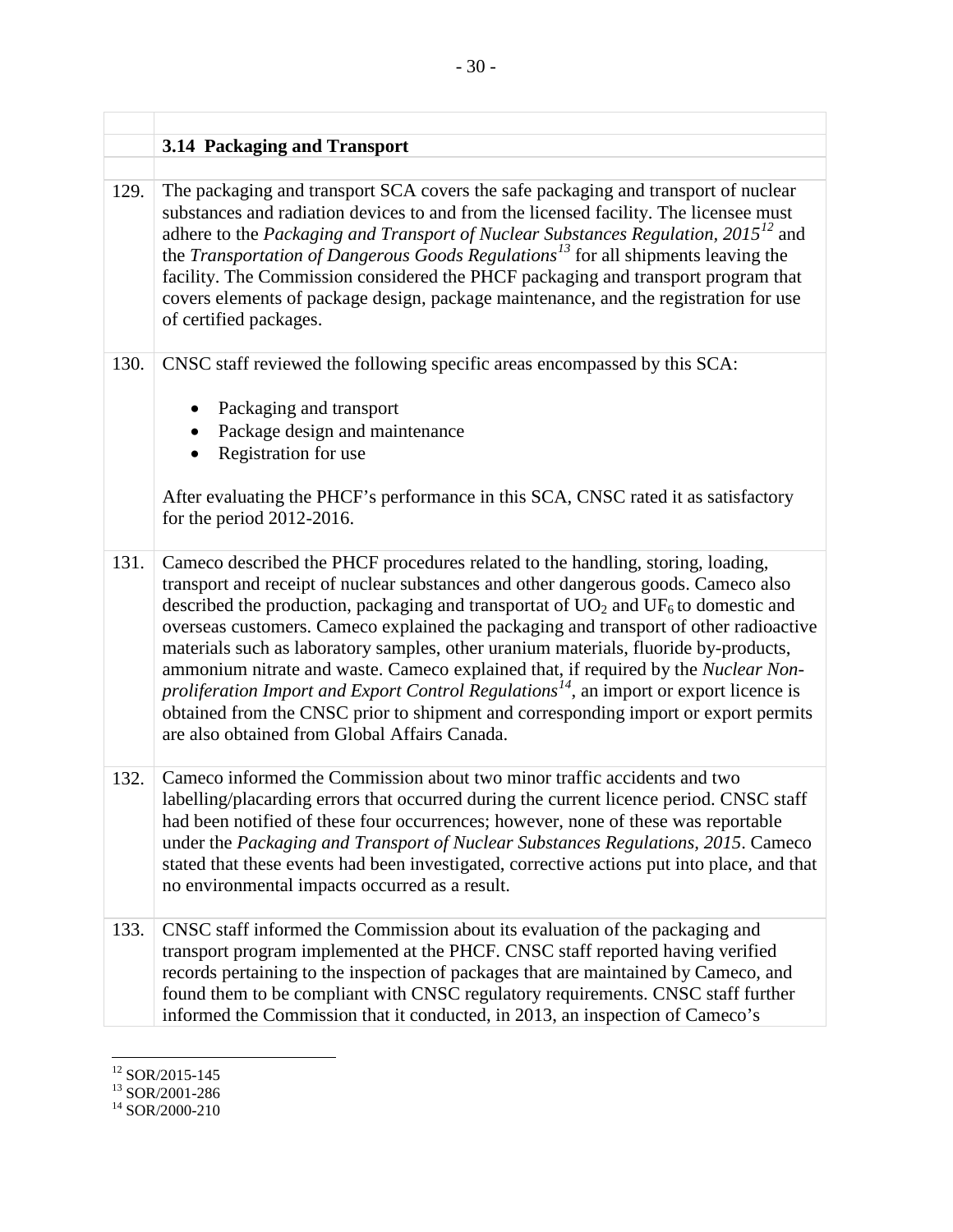<span id="page-36-0"></span>

|      | packaging and transport activities, and that no significant findings were noted during<br>the inspection. CNSC staff confirmed that there were no reportable events related to the<br>packaging and transport SCA during the current licence period.                                                                                                                                                                                                                                                                                                                                                                                                                                                                                                                                               |
|------|----------------------------------------------------------------------------------------------------------------------------------------------------------------------------------------------------------------------------------------------------------------------------------------------------------------------------------------------------------------------------------------------------------------------------------------------------------------------------------------------------------------------------------------------------------------------------------------------------------------------------------------------------------------------------------------------------------------------------------------------------------------------------------------------------|
| 134. | Based on the above information, the Commission is satisfied that Cameco is meeting<br>regulatory requirements regarding packaging and transport.                                                                                                                                                                                                                                                                                                                                                                                                                                                                                                                                                                                                                                                   |
|      |                                                                                                                                                                                                                                                                                                                                                                                                                                                                                                                                                                                                                                                                                                                                                                                                    |
|      | 3.15 Application of the Canadian Environmental Assessment Act                                                                                                                                                                                                                                                                                                                                                                                                                                                                                                                                                                                                                                                                                                                                      |
| 135. | Cameco submitted that a comprehensive study-type EA had been completed under the<br>Canadian Environmental Assessment Act (CEAA 1992) with the CNSC as the<br>responsible authority for the Vision 2010 project, which has been subsequently<br>rebranded VIM. The environmental impact statement and supporting documentation<br>was submitted by Cameco in December 2010. The Commission concluded, in its<br>recommendation to the federal Minister of the Environment, that the Vision 2010<br>project was not likely to result in significant adverse environmental effects, taking into<br>account the implementation of mitigation measures identified during the EA. The<br>Minister referred the Comprehensive Study Report back to the CNSC as a responsible<br>authority for licensing. |
| 136. | CNSC staff reported having conducted an EA under the Nuclear Safety and Control<br>Act (NSCA) for this licence renewal. The Environmental Assessment Report released<br>in September 2016 includes, among others, the following findings:<br>Cameco's environmental protection programs meet CNSC regulatory<br>requirements.<br>Cameco's ERA assessed the potential environmental (ecological and human<br>$\bullet$<br>health) effects from the PHCF emissions and is in compliance with CSA<br>standard N288.6-12.<br>The results of the CNSC's IEMP confirm that the public and the environment in<br>$\bullet$<br>the vicinity of the PHCF site are protected from the releases of the facility.                                                                                              |
| 137. | The Commission considers the environmental review that was conducted by CNSC<br>staff to be acceptable and thorough.                                                                                                                                                                                                                                                                                                                                                                                                                                                                                                                                                                                                                                                                               |
| 138. | The Commission is satisfied that, given the mitigation measures and safety programs<br>that are in place to control hazards, Cameco provides adequate protection to the<br>environment and that the environment will be protected in the renewed licence period.                                                                                                                                                                                                                                                                                                                                                                                                                                                                                                                                   |
| 139. | The Commission notes that the NSCA provides a strong regulatory framework for<br>environmental protection. Whether an EA under CEAA 2012 is required or not, the<br>CNSC regulatory system ensures that adequate measures are in place to protect the<br>environment and human health in accordance with the NSCA and its Regulations.                                                                                                                                                                                                                                                                                                                                                                                                                                                             |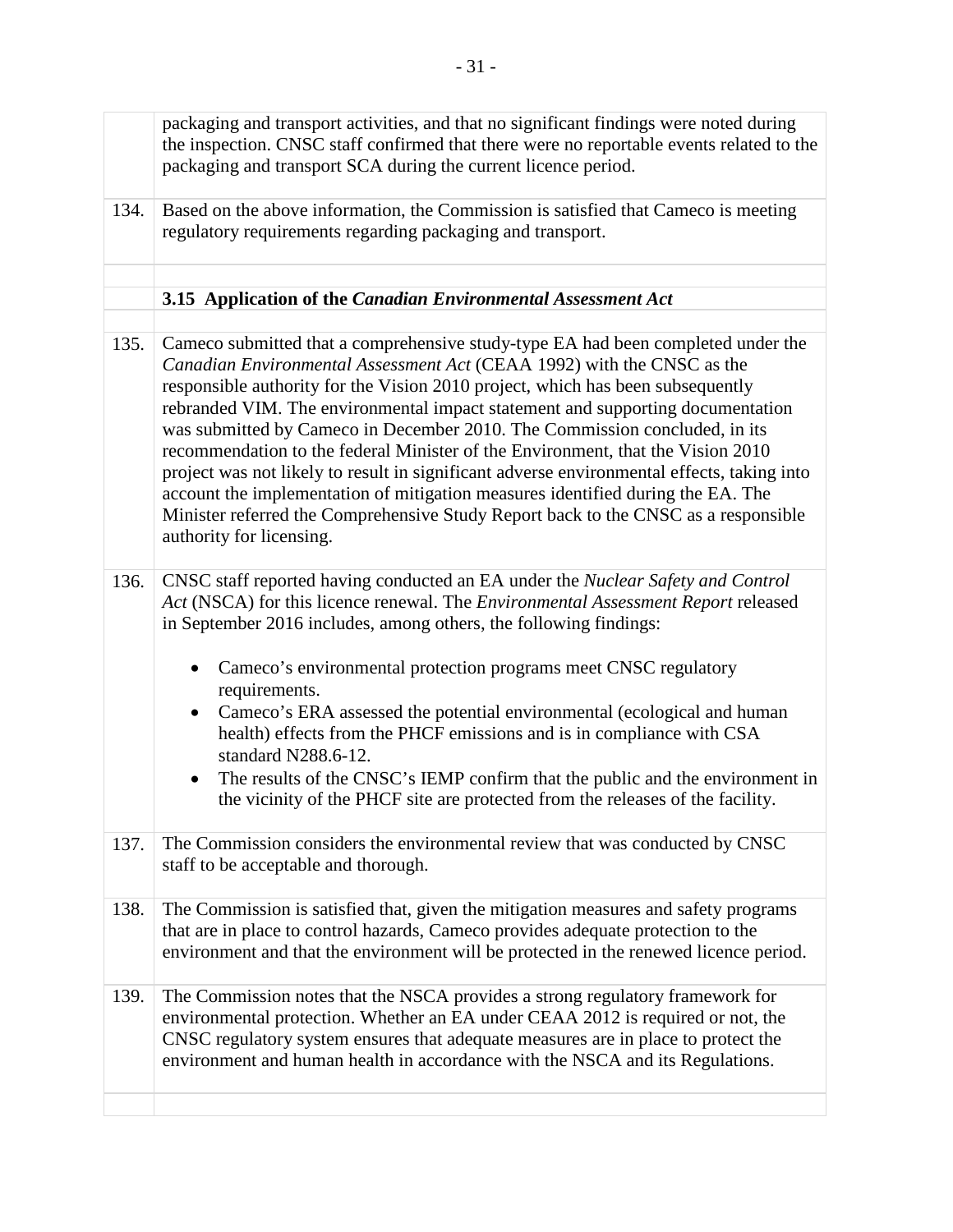<span id="page-37-0"></span>

|      | 3.16 Vision in Motion Project                                                                                                                                                                                                                                                                                                                                                                                                                                                                                                                                                                                                                                                                                                                                                                                                                                                                                                                                                                                                                                                                                                                                                                                                                                                                                                                                                                                                                                                                                                                           |
|------|---------------------------------------------------------------------------------------------------------------------------------------------------------------------------------------------------------------------------------------------------------------------------------------------------------------------------------------------------------------------------------------------------------------------------------------------------------------------------------------------------------------------------------------------------------------------------------------------------------------------------------------------------------------------------------------------------------------------------------------------------------------------------------------------------------------------------------------------------------------------------------------------------------------------------------------------------------------------------------------------------------------------------------------------------------------------------------------------------------------------------------------------------------------------------------------------------------------------------------------------------------------------------------------------------------------------------------------------------------------------------------------------------------------------------------------------------------------------------------------------------------------------------------------------------------|
|      |                                                                                                                                                                                                                                                                                                                                                                                                                                                                                                                                                                                                                                                                                                                                                                                                                                                                                                                                                                                                                                                                                                                                                                                                                                                                                                                                                                                                                                                                                                                                                         |
| 140. | Cameco informed the Commission about the activities to be carried out as part of the<br>VIM project that include demolition, excavation and construction activities, as well as<br>the transport and disposal of contaminated and non-contaminated materials. These<br>activities are sought under the requested renewed licence.                                                                                                                                                                                                                                                                                                                                                                                                                                                                                                                                                                                                                                                                                                                                                                                                                                                                                                                                                                                                                                                                                                                                                                                                                       |
| 141. | Cameco further informed the Commission that a legal agreement between the<br>Government of Canada and the two host municipalities establishing the PHAI specifies<br>that approximately $150,000 \text{ m}^3$ of Cameco decommissioning waste materials arising at<br>the PHCF and other specified locations are to be accommodated in the LTWMF which<br>is being constructed in the Municipality <sup>15</sup> . This agreement provides Cameco with a<br>limited time to transport waste for storage at the LTWMF. Cameco noted that the VIM<br>project would require effective coordination with the PHAI to ensure success.                                                                                                                                                                                                                                                                                                                                                                                                                                                                                                                                                                                                                                                                                                                                                                                                                                                                                                                        |
| 142. | Cameco provided details regarding the scope, schedule, controls and expected<br>outcomes of the VIM project, and has requested that the operating licence for the<br>PHCF specifically provides the authorization for the PHCF to engage in clean-up,<br>decontamination, demolition and remediation activities (including VIM).                                                                                                                                                                                                                                                                                                                                                                                                                                                                                                                                                                                                                                                                                                                                                                                                                                                                                                                                                                                                                                                                                                                                                                                                                        |
| 143. | CNSC staff stated that, should the licence request be approved by the Commission, the<br>planned clean-up, remediation and renewal work at the PHCF, including the<br>implementation of the VIM project, would be carried out in accordance with CNSC<br>regulatory requirements.                                                                                                                                                                                                                                                                                                                                                                                                                                                                                                                                                                                                                                                                                                                                                                                                                                                                                                                                                                                                                                                                                                                                                                                                                                                                       |
| 144. | The Canadian Association of Nuclear Host Communities (CANHC) and the<br>Municipality of Clarington, in their intervention, supported the PHCF licence renewal<br>for a period of ten years and submitted a peer-reviewed report (commissioned and<br>financially supported through the CNSC Participant Funding Program (PFP)) on<br>Cameco's application with suggestions and recommendations mainly focused on the<br>VIM and PHAI activities. The recommendations included a request for clarification of<br>some technical issues related to groundwater management and remediation, transport<br>of waste, as well as a request for greater coordination between Cameco, CNL, the<br>Municipality of Port Hope, and in general between the VIM project and PHAI. The<br>recommendations further included a request that the CNSC require that Cameco obtain<br>a Record of Site Condition for its lands or any Cameco lands to become publicly<br>accessible, where Cameco is not using PHAI residential/parkland criteria and risk-<br>based criteria are instead proposed to be used. The Municipality also requested to be<br>informed and have a say in the final clean-up levels for remediated areas. The<br>Municipality also recommended that Cameco and the CNSC provide regular updates of<br>Cameco's progress to the Municipality. Requested by the Commission to respond to<br>the recommendations submitted by the CANHC related to technical and transport<br>activities, Cameco representatives responded that they agree with the |

<span id="page-37-1"></span> $\overline{a}$ <sup>15</sup> The Commission visited the sites of the PHAI and VIM activities on November 8, 2016. The visit included a tour of the Port Granby and Port Hope (LTWMF) waste facilities.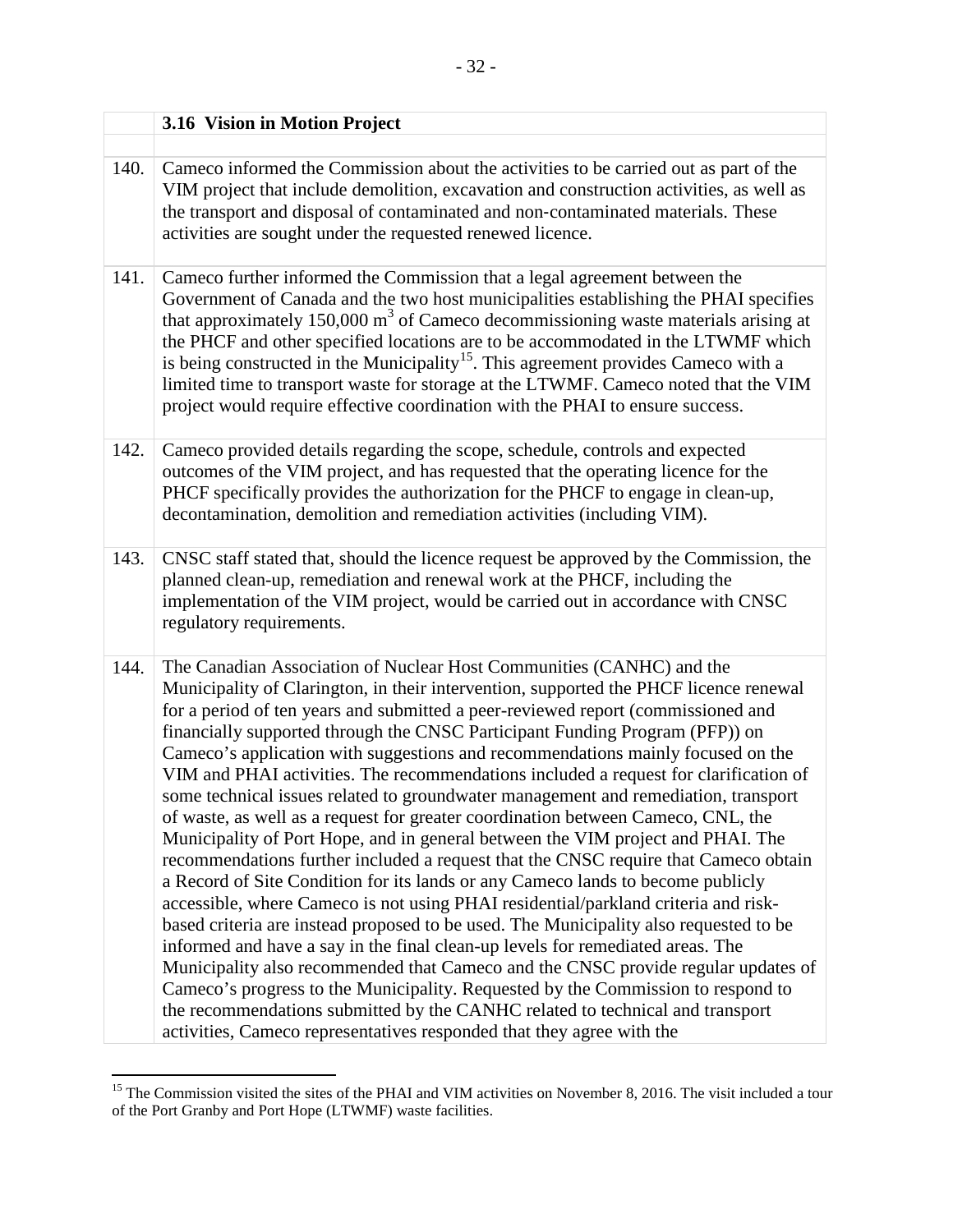|      | recommendations.                                                                                                                                                                                                                                                                                                                                                                                                                                                                                                                                                                                                                                                                                                                                                                                                                                                                                                                                                                                                                                                                                                                                                                                                                                                                                                                                                                                                                                                                                                                                                                                                                                                                                                                                                                                                                             |
|------|----------------------------------------------------------------------------------------------------------------------------------------------------------------------------------------------------------------------------------------------------------------------------------------------------------------------------------------------------------------------------------------------------------------------------------------------------------------------------------------------------------------------------------------------------------------------------------------------------------------------------------------------------------------------------------------------------------------------------------------------------------------------------------------------------------------------------------------------------------------------------------------------------------------------------------------------------------------------------------------------------------------------------------------------------------------------------------------------------------------------------------------------------------------------------------------------------------------------------------------------------------------------------------------------------------------------------------------------------------------------------------------------------------------------------------------------------------------------------------------------------------------------------------------------------------------------------------------------------------------------------------------------------------------------------------------------------------------------------------------------------------------------------------------------------------------------------------------------|
| 145. | The Commission sought clarification regarding the application of the clean-up criteria<br>for Cameco's lands to become publicly accessible, as well as for the Municipality<br>lands. Representatives from Cameco confirmed that Cameco intends to use a<br>risk-based approach on the land in question outside of the fence line property, and<br>noted that a risk assessment in a particular area would be conducted to ensure that the<br>radiation and contamination levels after the clean-up are safe for the public and the<br>environment, as opposed to a very specific limit that has been proposed and is in<br>discussion for the PHAI. The Cameco representatives further explained that specifics<br>regarding the criteria to be applied for the clean-up of this particular area stem from the<br>fact that this area has a number of complications associated with deep excavation,<br>including issues related to the stability of harbour walls. As a consequence, the<br>proposed remediation plan, which has been supported by the CNSC, the MOECC and<br>ECCC, proposes that risk-based criteria be applied for this area of the site. The Cameco<br>representative added that Cameco's understanding was that it would work to obtain a<br>Record of Site Condition to ensure that the land remains safe for public use and for the<br>environment. CNSC staff explained that, in Ontario, any property that undergoes a land<br>use change triggers provincial regulatory requirements that, in this case, include a<br>Record of Site Condition with its additional criteria. CNSC staff pointed out that there<br>are overlapping requirements from different jurisdictions, and that Cameco would have<br>to abide by the most conservative one. A representative from ECCC agreed with CNSC<br>staff's opinion. |
| 146. | Asked for their opinion on some modifications in the scope of the VIM project, the<br>representatives of the CANHC responded that they were satisfied that, with the<br>proposed modifications, the process would be done more efficiently, considering that a<br>longer-term clean-up and remediation would be done.                                                                                                                                                                                                                                                                                                                                                                                                                                                                                                                                                                                                                                                                                                                                                                                                                                                                                                                                                                                                                                                                                                                                                                                                                                                                                                                                                                                                                                                                                                                        |
| 147. | The representatives of the CANHC expressed their expectation to be provided with<br>more information, and their wish to participate in decision-making related to the<br>harbour remediation activities. The representative of the Municipality added that the<br>Licence Condition Handbook (LCH) could strengthen the role of the Municipality in<br>these activities. The Cameco representative submitted that Cameco has had extensive<br>communication and cooperation with the Municipality over many years, and will do<br>what is necessary to make sure that the Municipality and the legal representatives of<br>the Municipality are well informed. The Cameco representative added that a new<br>protocol in the form of tripartite regular meetings with management and key staff from<br>Cameco, the PHAI and the Municipality had been established. CNSC staff noted that<br>the CNSC mandate is not to oversee contractual agreement and submitted that CNSC<br>staff recognizes the role of the Municipality in the remediation projects. However, the<br>Commission agrees with CNSC staff that CNSC staff should not include a reference to<br>the Municipality in the LCH. The Commission's mandate is not a shared one.                                                                                                                                                                                                                                                                                                                                                                                                                                                                                                                                                                                                 |
| 148. | CNL, in its intervention, supported Cameco's application, provided details about the<br>PHAI and explained the relationship between the PHAI and the VIM project. CNL                                                                                                                                                                                                                                                                                                                                                                                                                                                                                                                                                                                                                                                                                                                                                                                                                                                                                                                                                                                                                                                                                                                                                                                                                                                                                                                                                                                                                                                                                                                                                                                                                                                                        |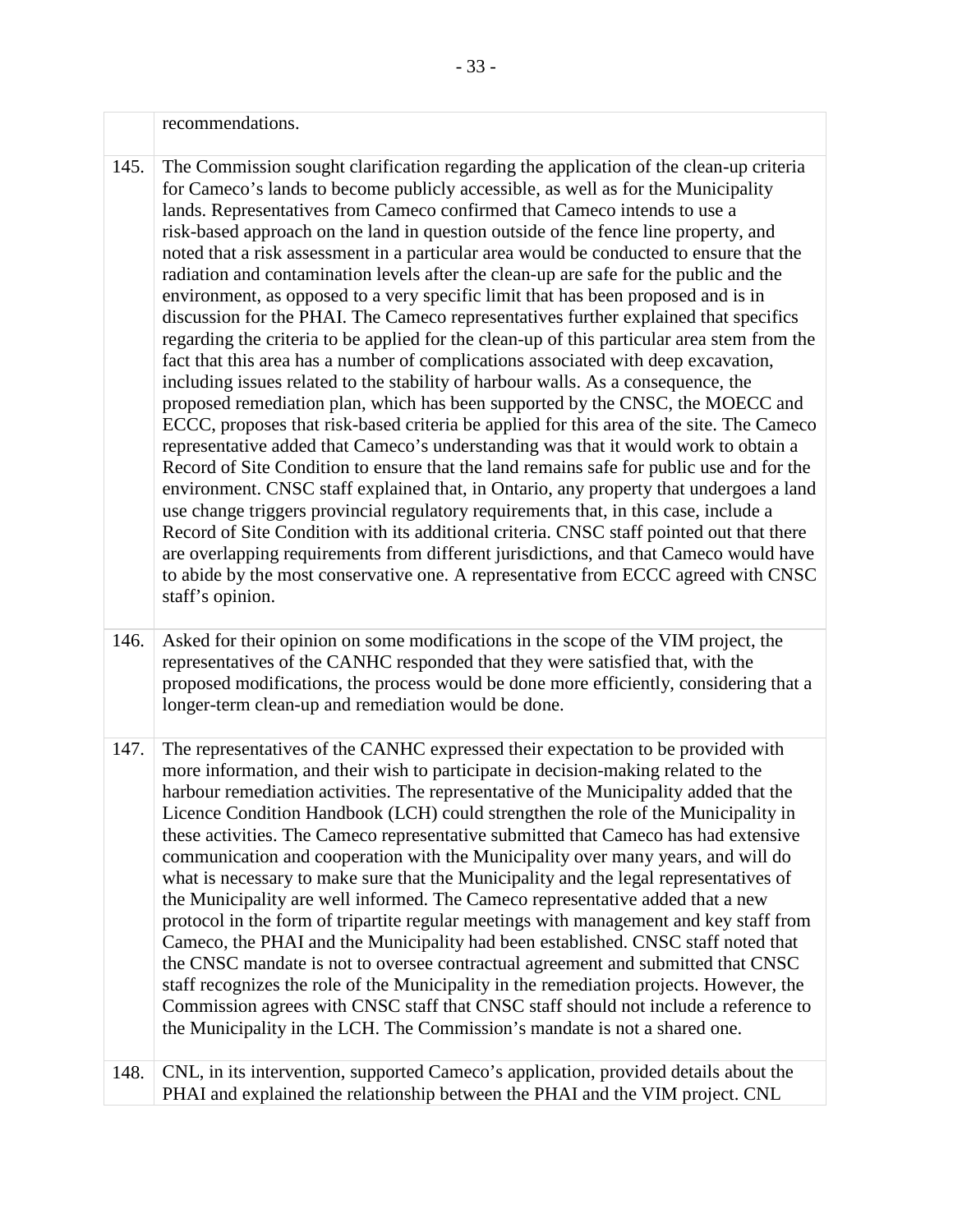waste management facilities. In Clarington, the new facility began receiving waste on November 1, 2016, while the Port Hope facility, LTWMF, is under construction and LTWMF. CNL added that the cooperation between the PHAI and VIM teams has submitted that the PHAI is a federal initiative to implement safe local, long-term solutions for the remediation of historic low-level radioactive waste originating from a former Crown corporation, Eldorado Nuclear, in the Municipalities of Port Hope and Clarington. In each community, the waste will be consolidated into new long-term scheduled to open in 2018. The PHAI and the VIM project are being executed in parallel, as both involve work in the harbour on the Centre Pier and the West Beach areas of Port Hope, and the remediated waste from both projects will be placed in the resulted in the development of a number of agreements that define responsibilities and the associated cost sharing.

- The Commission enquired whether the two sides had established a binding dispute resolution mechanism to resolve potential disagreements. The CNL representative responded that there was no specific binding dispute resolution mechanism established between Cameco and the PHAI, and that, instead, the two sides have specific legal agreements to deal with specific items in terms of work sharing and cost sharing. 149.
- of waste to the LTWMF could be finalized within a requested 10-year licence period. Representatives from both Cameco and CNL noted that the volume of waste coming responded that Cameco did not expect to exceed the estimated volume of waste. The Commission considered a timeframe for the VIM project and whether the transfer from the VIM project represents a small portion of the waste coming from other components of the PHAI, and expressed their confidence that the transfer of waste from the VIM project could be completed by 2022, as scheduled. The Commission enquired how accurate was the estimate of  $150,000 \text{ m}^3$  of Cameco decommissioning waste materials to be accommodated in the LTWMF. The Cameco representative 150.
- and the environment. Cameco expressed the view that, based on the study and results of already completed smaller scale demolition and cleaning activities, Cameco has the The Commission enquired about the potential risks that could arise from a complex interaction between CNL, PHAI and Cameco at this phase of the remediation initiative. The Cameco representatives provided details on a risk assessment and a study conducted to ensure that the project would not have any adverse impact on the public ability to conduct all planned activities. 151.
- impacts of the VIM project on local waterbodies and about the apparent lack of information regarding the monitoring of potential contamination of Lake Ontario existing pumping and water treatment system would have sufficient capacity to process Several intervenors, including LOW and the MBQ, expressed concerns regarding the caused by remediation activities in the harbour. The Commission enquired whether the an increased volume of contaminated water produced during the VIM project. The Cameco representative responded that Cameco has already increased its capacity to treat and recover contaminated water from the site, and that they intend to further enhance the current level of protection and capture additional amount of water by 152.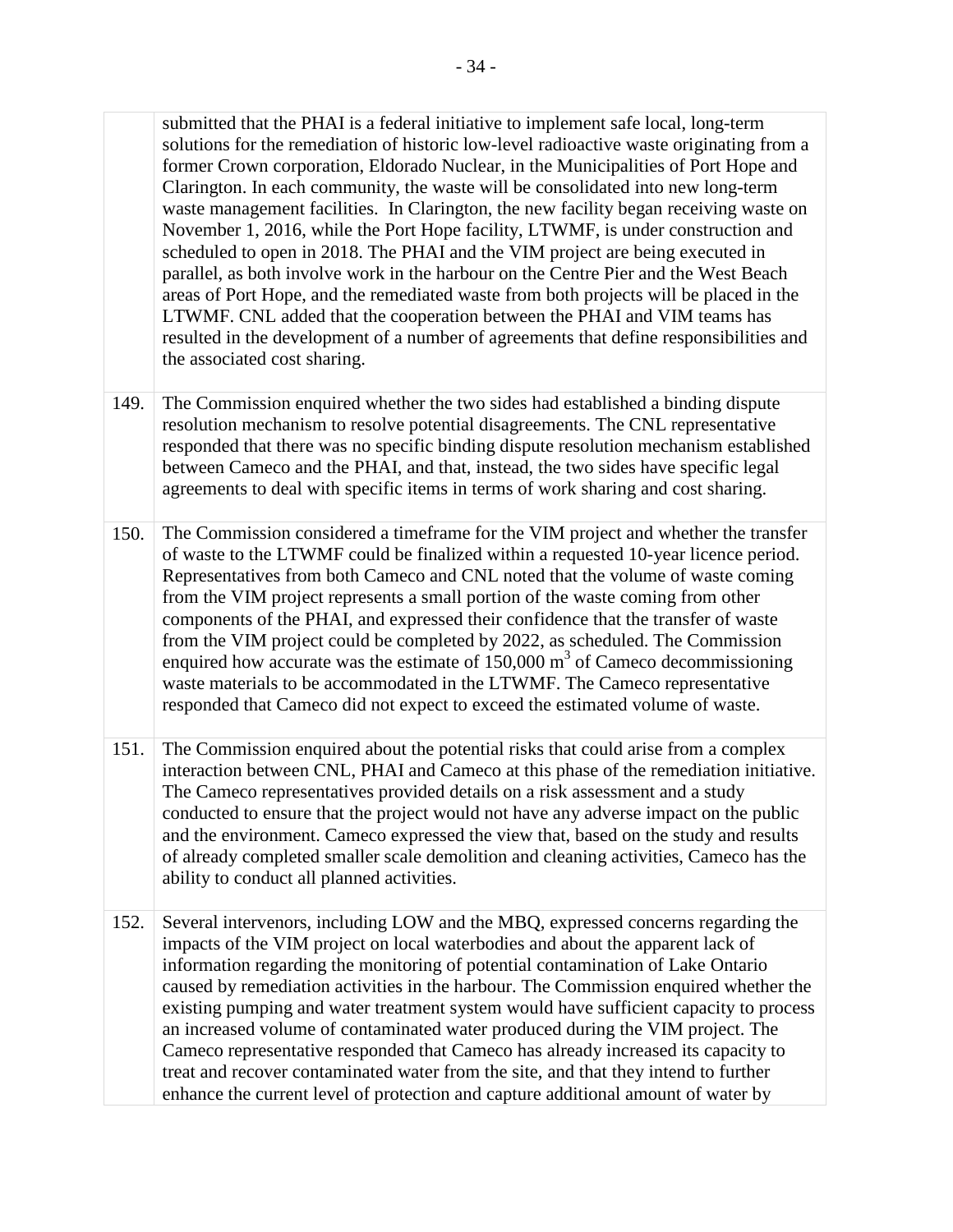|      | installing additional pump and treat wells.                                                                                                                                                                                                                                                                                                                                                                                                                                                                                                                                                                                                                                                                                                                                                                                                                                                                                                                                                                                                                                                                                                                                                                                                                                                                                |
|------|----------------------------------------------------------------------------------------------------------------------------------------------------------------------------------------------------------------------------------------------------------------------------------------------------------------------------------------------------------------------------------------------------------------------------------------------------------------------------------------------------------------------------------------------------------------------------------------------------------------------------------------------------------------------------------------------------------------------------------------------------------------------------------------------------------------------------------------------------------------------------------------------------------------------------------------------------------------------------------------------------------------------------------------------------------------------------------------------------------------------------------------------------------------------------------------------------------------------------------------------------------------------------------------------------------------------------|
| 153. | Multiple intervenors expressed concerns with respect to the historic waste management<br>and transfer of drums of historic uranium-bearing waste, which are under International<br>Atomic Energy Agency (IAEA) safeguards requirements to the LTWMF. The<br>Commission asked whether the IAEA would be involved in this potential transfer.<br>CNSC staff confirmed that the IAEA had confirmed that it will be involved in this<br>activity through verification that the transfer is done as declared.                                                                                                                                                                                                                                                                                                                                                                                                                                                                                                                                                                                                                                                                                                                                                                                                                   |
| 154. | The Commission referred to concerns of several intervenors that implied that the<br>MOECC was not sufficiently overseeing these activities, and enquired about the role of<br>the MOECC in the VIM project. A representative from the MOECC responded that the<br>MOECC role would be to review the groundwater monitoring data as the clean-up<br>continues, and to ensure that appropriate measures are in place to protect or limit<br>discharges to the harbour. Some activities related to changes to the storm water<br>management systems will also require an environmental compliance approval from the<br>MOECC. The MOECC representative added that they will be monitoring the<br>effectiveness of the groundwater pump and treat system. The Commission further<br>enquired whether the MOECC was satisfied with the monitoring of the information and<br>whether the MOECC measure and publish some of the observations in terms of<br>environmental impacts. The MOECC representative responded that the MOECC<br>conducts regular inspections of the facility and performs technical reviews of the<br>groundwater and service water monitoring. The MOECC technical staff prepares<br>memos regarding those reviews on an annual basis. These memos are not published,<br>but are available upon request. |
| 155. | Citing the concerns regarding ammonia pollution of the waters surrounding the PHCF,<br>as expressed in the intervention by the MBQ, the Commission enquired about the<br>impact of the VIM project on this issue. CNSC staff submitted that, although some<br>aspects of the modelling were still to be tested and confirmed, the quality of water in<br>the harbour is expected to improve as a result of the improvements implemented<br>through the VIM project. CNSC staff noted that the water in the harbour, with respect<br>to ammonia and fluoride, is already clean based on accepted criteria. CNSC staff added<br>that the PHAI and VIM project will include augmented environmental monitoring<br>requirements to ensure that the planned activities will be conducted in an appropriate<br>way and that the surrounding environment is safe during the conduct of those activities.                                                                                                                                                                                                                                                                                                                                                                                                                          |
| 156. | The Restore the Port Hope West Beach Committee, in its intervention, presented its<br>Port Hope West Beach Restoration Proposal, and informed the Commission about the<br>way the activities associated with the VIM project and the PHAI were affecting their<br>proposal for beach restoration. The intervenor also stated that Cameco had not properly<br>informed the public about the scope of their activities in the West Beach area. The<br>intervenor suggested that the Commission order Cameco to obtain public approval for<br>the expansion of activities in the West Beach area and to improve its public<br>engagement process.                                                                                                                                                                                                                                                                                                                                                                                                                                                                                                                                                                                                                                                                             |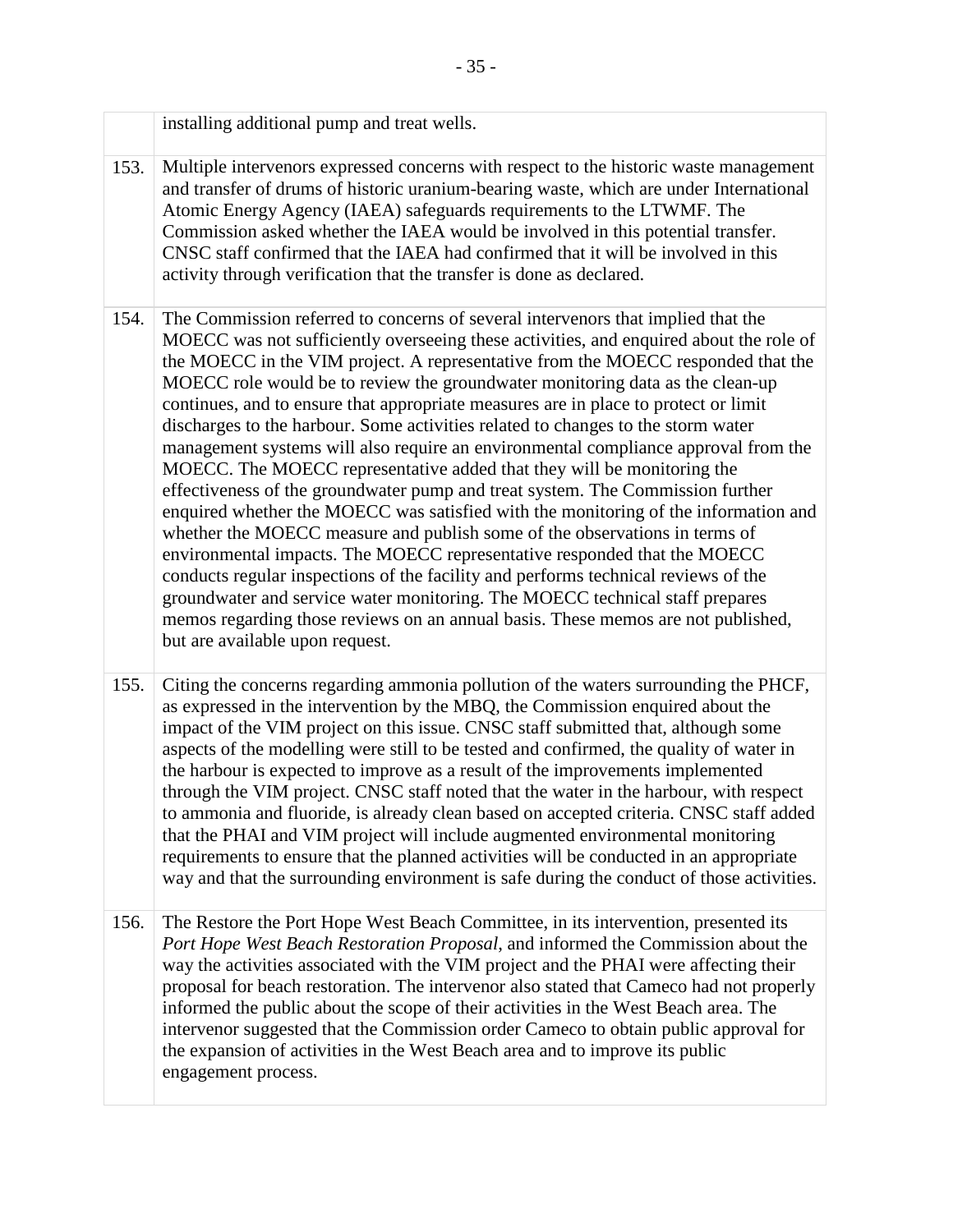representative explained that the road had been designed as a municipal road built on technical problems that had to be solved with respect to the remediation of the area and pointed out the important role that Cameco had to perform in resolving these problems. performed in the area in question, a provincial EA needs to be done, and that the Municipality would look to the MOECC for assistance in that regard. The Commission sought more information regarding the ownership of the land in the West Beach area where Cameco intends to conduct proposed works, including the expansion of the Ring Road, as was indicated by the intervenor. The Commission also enquired whether the intended road extension would require an EA. The Cameco the municipal property and paid by Cameco. Cameco noted that the VIM project has been from its inception extensively presented to the public. The Cameco representative further explained that the arguments and supporting conceptual drawings presented by the intervenor show the earlier concept of the area, including the Ring Road, and do not represent the actual state. The Cameco representative stated that the development of the VIM project included a lot of consultation, and that the project meets primary objectives that had been established by the Municipality and are documented in the Consolidated Waterfront Master Plan. The Cameco representative reiterated that Cameco has legal agreements with the Municipality that includes the construction of the road. The Cameco representative added that, after completion of the VIM project, about 20% of the waterfront land that Cameco occupies currently would be returned to municipal or public use. Representatives from the Municipality provided an insight to The representatives from the Municipality submitted that, for the works that need to be 157. The Commission sought more information regarding the ownership of West Beach area where Cameco intends to conduct proposed works, it expansion of the Ring Road, as was indicated by the intervenor. The equivired whethe

 chosen for the remediation activities through the VIM project had already been included in the EA that had been originally performed. Any additional remediation type of EA would be required and if it involved the CNSC. CNSC staff further stated that everything that had been proposed in this licence application had been assessed in the comprehensive study and subsequently in the EA under the NSCA report that is licence renewal. The Commission nonetheless encourages all involved to cooperate The Commission further enquired about the role of the CNSC in these aspects of the VIM project. CNSC staff explained that the discussed activities regarding the issues around the West Beach area are outside of the footprint of any licensed activity that would be considered under the CNSC licence for the PHCF, and that most of them could be addressed through the PHAI. CNSC staff added that the option that had been work, beach area and additional road would have to go through the approval process and the CNSC would assess the project proposal and make a determination on which appended to CNSC staff's submission to the Commission. The interactions between Cameco, PHAI, the Municipality and the intervenor are outside the scope of this and share information with a view to finding resolutions to these issues. 158.

The Commission requests to be updated on the progress of the VIM project related activities on a regular basis. In addition, the Commission requests that Cameco present a report regarding the progress of the VIM project activities approximately two years after the first shipment of Cameco's waste materials to the CNL waste storage site (LTWMF). This report will be presented to the Commission at a public proceeding open to public participation. 159.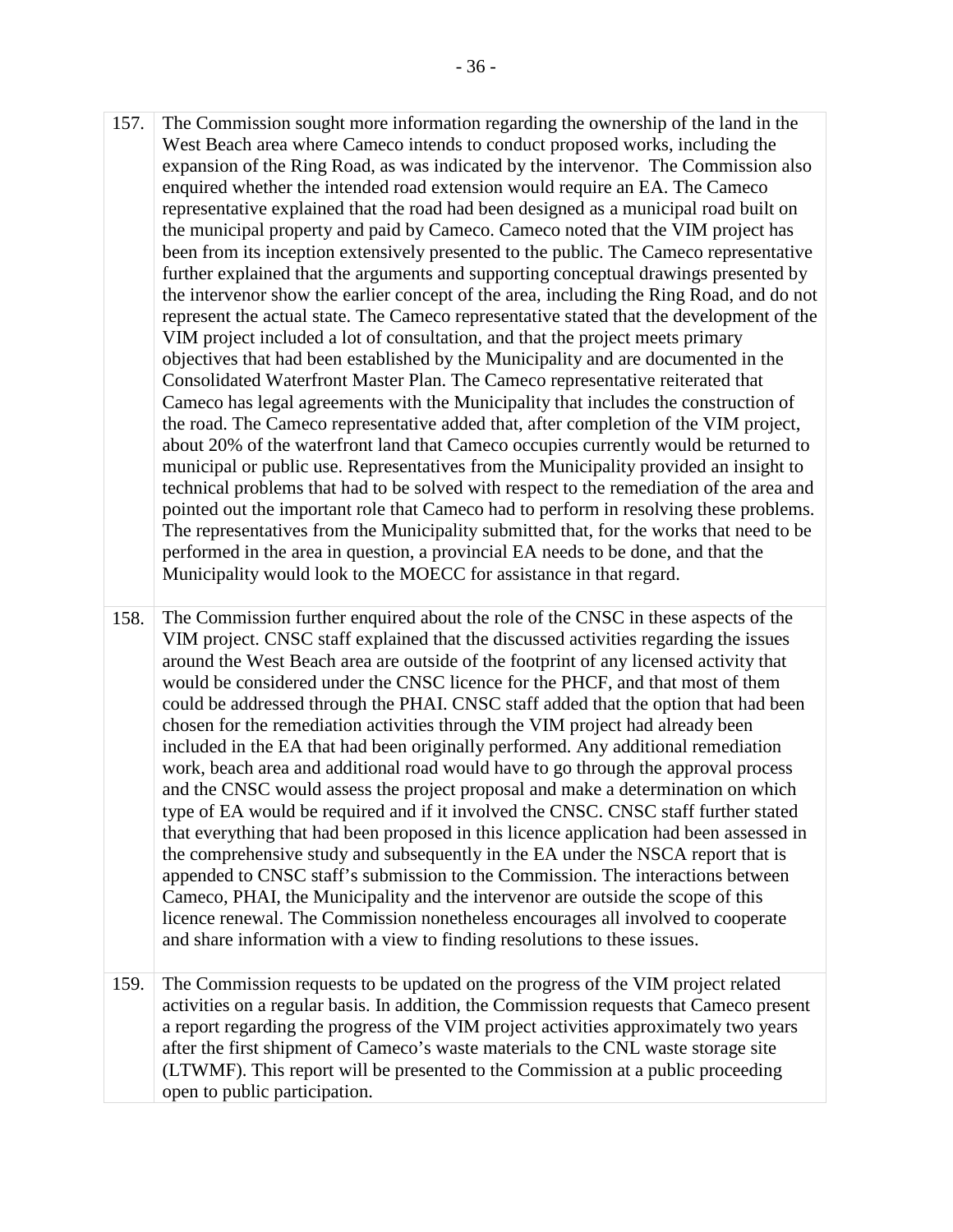#### <span id="page-42-0"></span>**3.17 Authorization under the** *Fisheries Act*

Cameco informed the Commission that the PHCF had completed a self-assessment related to the cooling water intake from Lake Ontario to determine if a *Fisheries Act*  authorization was required. The results had indicated that much less than one kilogram per year of fish was lost to the ecosystem with the existing cooling water operation and mitigation in place, which should be considered as low potential impact. Therefore, an authorization would not be required. Cameco submitted the results of the selfassessment to CNSC staff for review. Cameco noted that it would work with CNSC staff to ensure that regulatory requirements in this area continue to be met. 160.

- PHCF operation. CNSC staff stated that it was reviewing Cameco's self-assessment to CNSC staff, in its submission, confirmed that Cameco had prepared and submitted the self-assessment of ongoing fish impingement and entrainment studies as a result of the determine the need for a *Fisheries Act* authorization for the PHCF. 161.
- this issue was not publically available and recommended that Cameco's self-One of the issues raised in the intervention submitted by LOW was related to the PHCF's compliance to the *Fisheries Act*. LOW submitted that information regarding assessment report and CNSC staff's review of it be publicly accessible once completed. The Commission enquired about the status of this process. CNSC staff responded that, after reviewing the report, they requested additional information and clarification of some elements. Clarification was sought for some of the sampling program elements and on how Cameco came to the conclusion that it does not need an authorization based on the numbers and speciation. These clarifications were expected by mid-December 2016. CNSC staff's view is that the information could be accessible to the public upon completion of the process. 162.
- The Commission directs Cameco and CNSC staff to make the requested information on the self-assessment report and CNSC staff's review of this report available to the public as appropriate. 163.

#### <span id="page-42-1"></span>**3.18 Aboriginal Engagement and Public Information**

 CNSC staff informed the Commission that the CNSC made available up to \$50,000 participant funding for a total amount of \$56,279.68 to the following recipients, who through its PFP to assist members of the public, Aboriginal groups, and other stakeholders in providing value-added information to the Commission through informed and topic-specific interventions. Based on recommendations from the Funding Review Committee, independent from CNSC staff, the CNSC awarded were required to submit a written intervention and make an oral intervention at the Commission's public hearing: 164.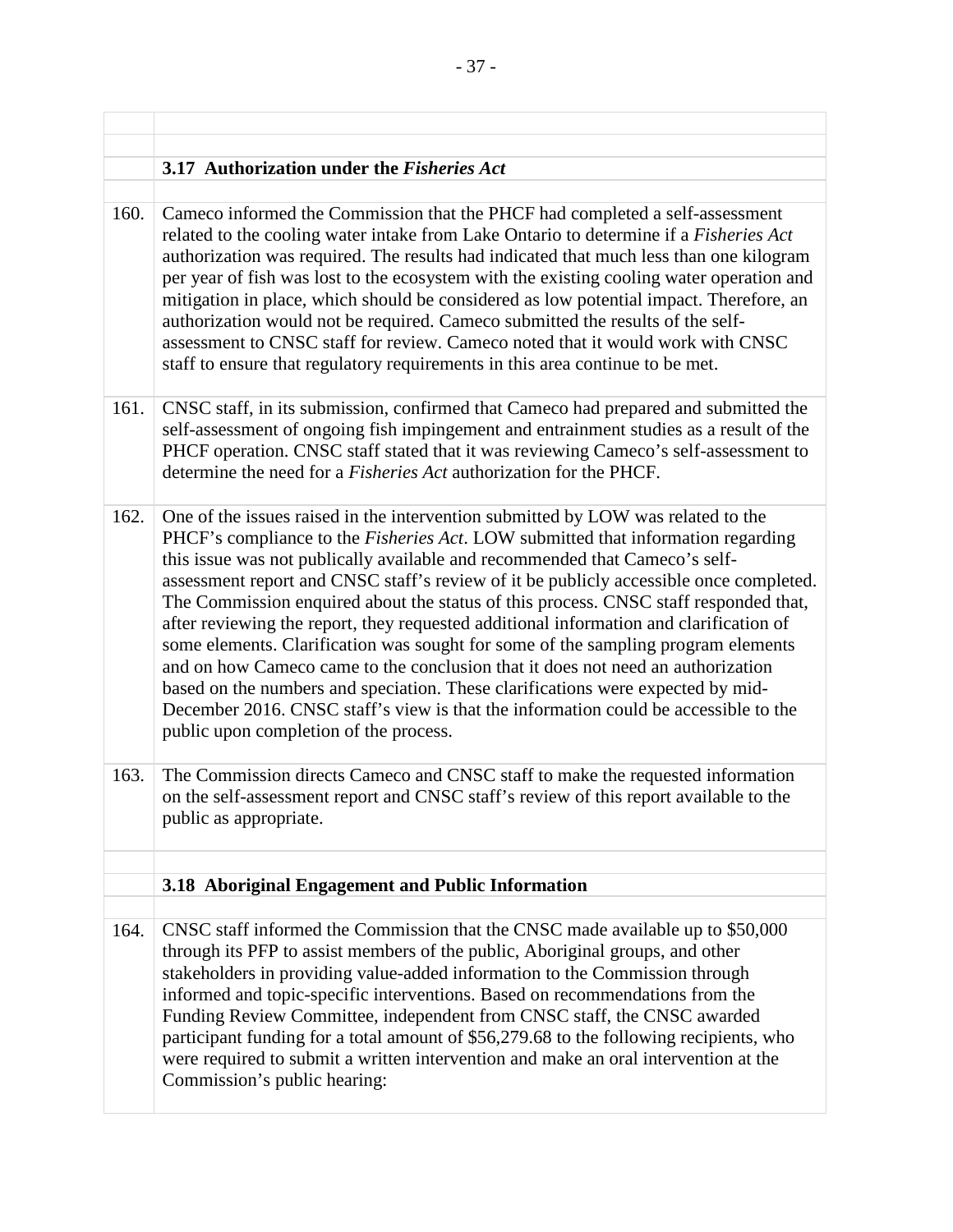<span id="page-43-0"></span>

|      | Mohawks of the Bay of Quinte<br>$\bullet$                                                                                                                                                                                                                                                                                                                                                                                                                                                                                                                                                                                                                                                                                                                                                                  |
|------|------------------------------------------------------------------------------------------------------------------------------------------------------------------------------------------------------------------------------------------------------------------------------------------------------------------------------------------------------------------------------------------------------------------------------------------------------------------------------------------------------------------------------------------------------------------------------------------------------------------------------------------------------------------------------------------------------------------------------------------------------------------------------------------------------------|
|      | Lake Ontario Waterkeeper                                                                                                                                                                                                                                                                                                                                                                                                                                                                                                                                                                                                                                                                                                                                                                                   |
|      | Canadian Association of Nuclear Host Communities (CANHC)                                                                                                                                                                                                                                                                                                                                                                                                                                                                                                                                                                                                                                                                                                                                                   |
|      | Restore the Port Hope West Beach Committee                                                                                                                                                                                                                                                                                                                                                                                                                                                                                                                                                                                                                                                                                                                                                                 |
|      | 3.18.1 Aboriginal Engagement                                                                                                                                                                                                                                                                                                                                                                                                                                                                                                                                                                                                                                                                                                                                                                               |
|      |                                                                                                                                                                                                                                                                                                                                                                                                                                                                                                                                                                                                                                                                                                                                                                                                            |
| 165. | The common law duty to consult with Aboriginal peoples applies when the Crown<br>contemplates action that may adversely affect established or potential Aboriginal<br>and/or treaty rights. The CNSC, as an agent of the Crown and as Canada's nuclear<br>regulator, recognizes and understands the importance of building relationships and<br>engaging with Canada's Aboriginal peoples. The CNSC ensures that all of its licensing<br>decisions under the NSCA uphold the honour of the Crown and consider Aboriginal<br>peoples' potential or established Aboriginal and/or treaty rights pursuant to section 35<br>of the Constitution Act, 1982. <sup>16</sup>                                                                                                                                       |
| 166. | Cameco informed the Commission that it had included the Chiefs of the five First<br>Nations bands nearest to the PHCF and the Métis Nation of Ontario on its mailing list<br>to ensure Aboriginal stakeholders are aware of all community forums and other<br>community events. Cameco added that, during the preparation for this licence renewal<br>application, it contacted other identified Aboriginal groups outlining the significant<br>planned activities and the length of the licence term, and invited them to a meeting.<br>None of the groups identified expressed interest in the proceedings or to meeting with<br>Cameco.                                                                                                                                                                 |
| 167. | CNSC staff reported that it had identified First Nation and Métis groups who may have<br>an interest in the proposed licence renewal and provided them with information<br>regarding the proposed licence renewal, the availability of participant funding and<br>details on how to participate in the Commission's public hearing process. CNSC staff<br>confirmed that no issues have been raised by identified First Nation and Métis groups.<br>Since Cameco did not propose any changes to its operations, CNSC staff is of the<br>opinion that this licence renewal application will not cause incremental adverse<br>impacts to any potential or established Aboriginal or treaty rights, and that the decision<br>before the Commission does not raise the duty to consult.                        |
| 168. | The Commission enquired about a formal process to keep the surrounding community<br>better informed about events, spills, and other effects of the PHCF operation, as<br>requested in the intervention submitted by the MBQ. The representatives from Cameco<br>reiterated elements of its public information activities and responded that Cameco posts<br>on its website unusual events or events that are reported the Provincial Spills Action<br>Centre. To address some expressed concerns, CNSC staff submitted that there is no<br>regulatory requirement on notification by entities transporting material, both for<br>security and for practical reasons. CNSC staff added that the MBQ had identified a<br>number of different items of interest to them, and that CNSC staff will continue to |

<span id="page-43-1"></span><sup>16</sup>*Constitution Act, 1982*, Schedule B to the *Canada Act 1982*, 1982, c. 11 (U.K.).

<u>.</u>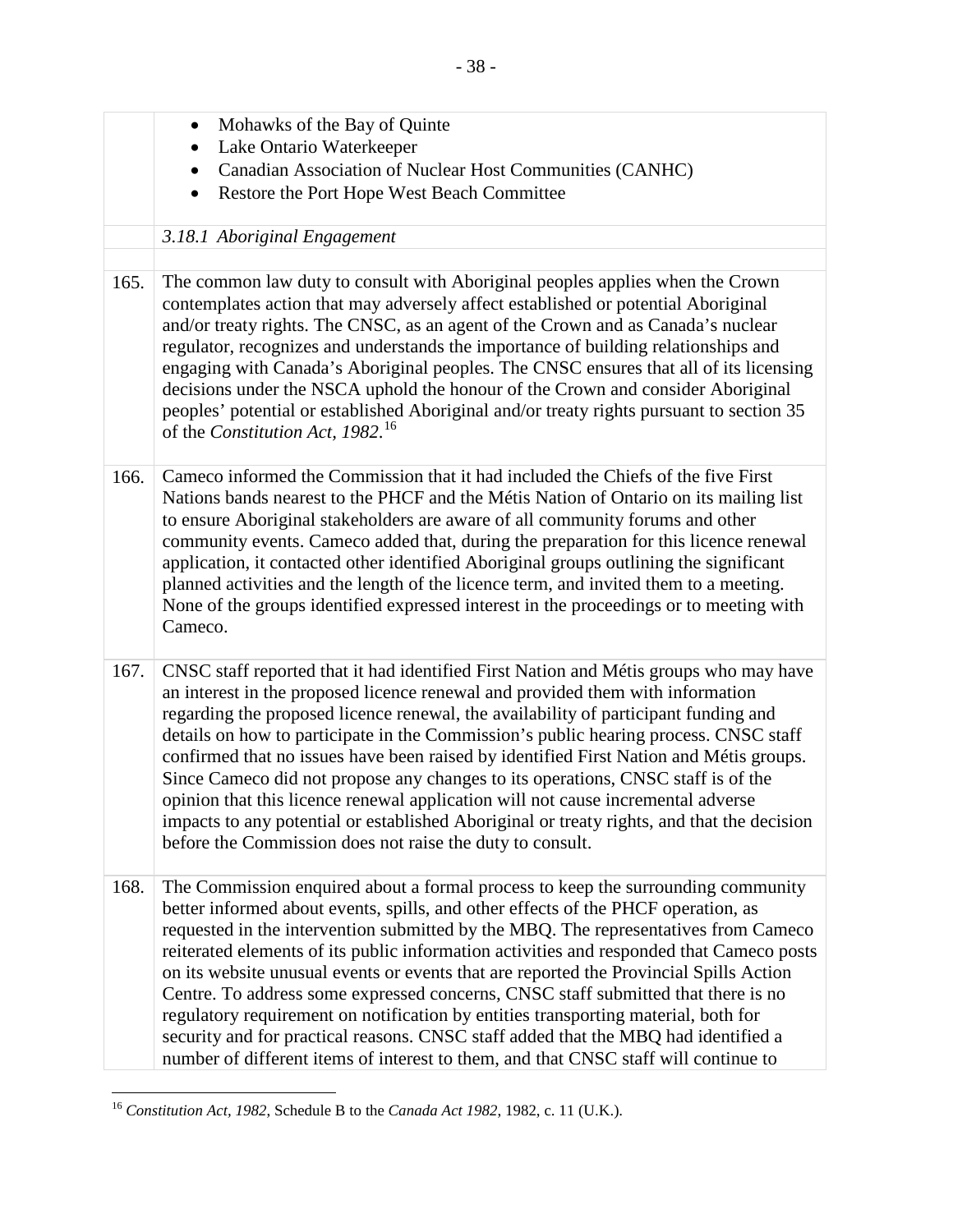<span id="page-44-0"></span>

|      | work with them and Cameco to make sure that the MBQ is getting the information in a<br>timely manner so that they can be part of the process.                                                                                                                                                                                                                                                                                                                                                                                                                                                                                                                                                                                                                                                                                                            |
|------|----------------------------------------------------------------------------------------------------------------------------------------------------------------------------------------------------------------------------------------------------------------------------------------------------------------------------------------------------------------------------------------------------------------------------------------------------------------------------------------------------------------------------------------------------------------------------------------------------------------------------------------------------------------------------------------------------------------------------------------------------------------------------------------------------------------------------------------------------------|
| 169. | The Commission acknowledges the efforts made by CNSC staff in relation to the<br>CNSC's obligations regarding Aboriginal consultation and the legal duty to consult.<br>The Commission is satisfied that the proposed licence renewal will not cause any<br>increased adverse impacts to any potential or established Aboriginal or treaty rights,<br>and that the engagement activities undertaken for this licence renewal were adequate,<br>given that no changes to the licensed activities have been requested $17$ .                                                                                                                                                                                                                                                                                                                               |
|      | 3.18.2 Public Information                                                                                                                                                                                                                                                                                                                                                                                                                                                                                                                                                                                                                                                                                                                                                                                                                                |
|      |                                                                                                                                                                                                                                                                                                                                                                                                                                                                                                                                                                                                                                                                                                                                                                                                                                                          |
| 170. | A public information program is a regulatory requirement for licence applicants and<br>licensed operators of Class I nuclear facilities. Paragraph 3(j) of the Class I Nuclear<br><i>Facilities Regulations</i> <sup>18</sup> requires that licence applications include "the proposed"<br>program to inform persons living in the vicinity of the site of the general nature and<br>characteristics of the anticipated effects on the environment and the health and safety<br>of persons that may result from the activity to be licensed".                                                                                                                                                                                                                                                                                                            |
| 171. | Cameco informed the Commission of its public information program (PIP) that<br>outlines the anticipated effects of the continued operation of the PHCF on the<br>environment and the health, safety and security of the community. Cameco provided a<br>detailed description of different kinds of information and documents presented to the<br>community through the PIP. Cameco added that social media had been added to the<br>internet sites and classic media used to present information on local operations to the<br>community. Cameco further informed the Commission about its continued activity to<br>measure public opinion in Port Hope and determine the effectiveness of its PIP. The<br>data collected for the period 2012-2016 by a third party indicate that 84% to 89% of<br>the public supports Cameco's operations at Port Hope. |
| 172. | CNSC staff reported that Cameco has a robust public information program and<br>disclosure protocols for its PHCF that is in accordance with CNSC regulatory<br>document RD/GD 99.3, Public Information and Disclosure. CNSC staff added that<br>Cameco had disclosed information on unplanned events at the PHCF in accordance<br>with its public disclosure protocol, and that Cameco also posts its quarterly and annual<br>compliance reports on its public website. CNSC staff noted that Cameco had<br>committed to make improvements to its PIP as suggested by CNSC staff in 2016.<br>CNSC staff acknowledged the results of the annual public support survey presented by<br>Cameco.                                                                                                                                                             |
| 173. | As mentioned in the Environmental Protection section of this Record of Decision,<br>several intervenors, including LOW and the MBQ, stated that there were several major<br>information gaps that needed to be filled before the Commission render its decision,                                                                                                                                                                                                                                                                                                                                                                                                                                                                                                                                                                                         |

<span id="page-44-1"></span> $\overline{a}$ <sup>17</sup> Rio Tinto Alcan v. Carrier Sekani Tribal Council, 2010 SCC 43, [2010] 2 S.C.R. 650 at paras 45 and 49.<br><sup>18</sup> SOR/2000-204

<span id="page-44-2"></span>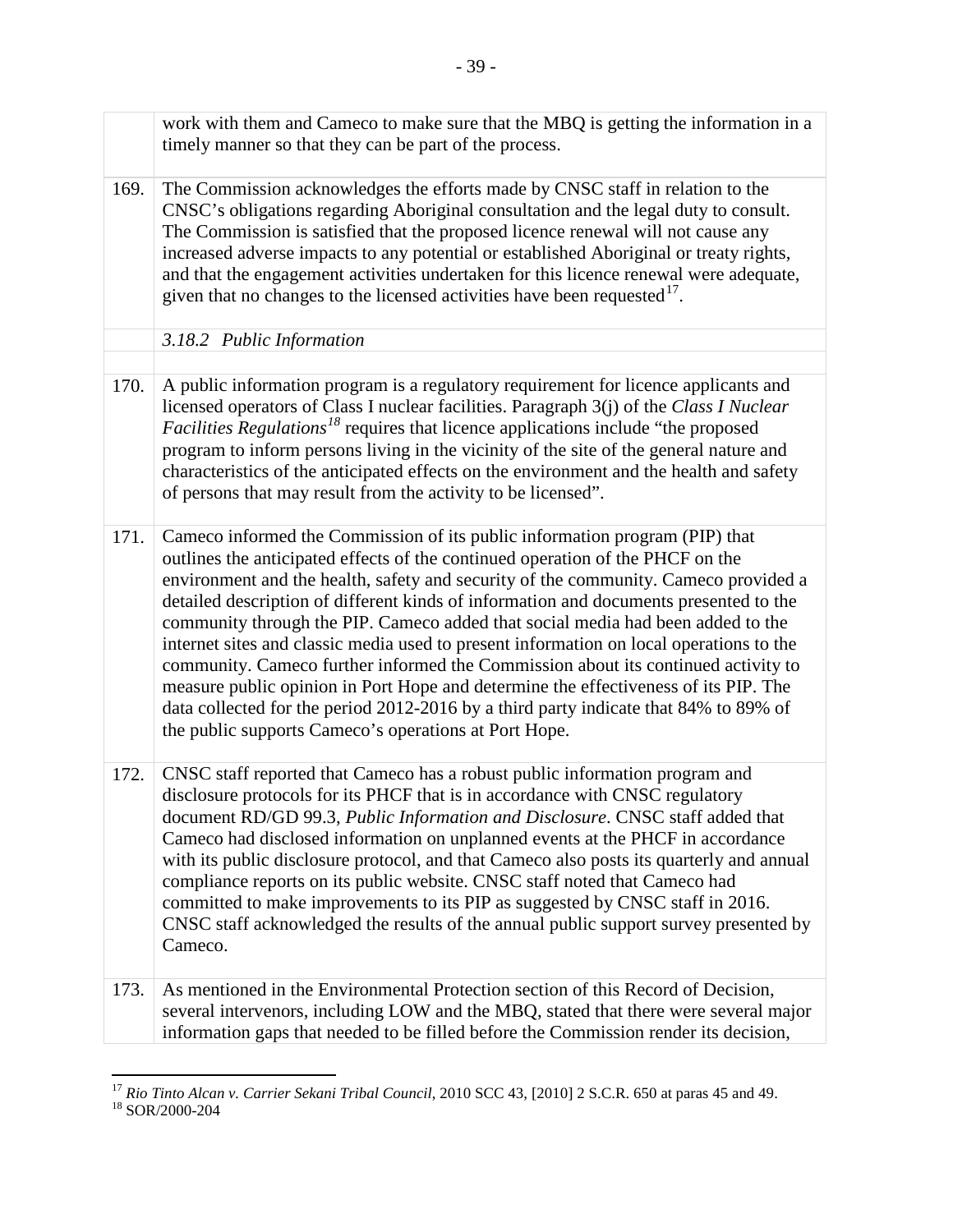| and submitted four specific recommendations concerning the PHCF's public                   |
|--------------------------------------------------------------------------------------------|
| information and disclosure programs. LOW recommended that Cameco's webpage                 |
| include, as a shortcut tab, precise incident reports with actual data of measured          |
| releases, with shown effluent release limits and action levels. The Commission invited     |
| Cameco and CNSC staff to comment on the implied lack of information. The Cameco            |
| representatives reiterated that the PHCF's public information programs and disclosure      |
| protocols were in accordance with RD/GD 99.3 and were published on the company's           |
| website for public review. CNSC staff noted that, under RD/GD-99.3, licensees are          |
| required to make public their public disclosure protocol; however, there is no             |
| requirement for them to publish the PIP details, because it contains information           |
| considered to be proprietary or of commercial value. With respect to LOW concerns,         |
| the Cameco representatives submitted that Cameco was working on redesigning the            |
| company's website, and that they will look at improving the content so to include more     |
| complete information in the requested areas. With respect to real-time data, the           |
| Cameco representatives stated that they share that detailed information with CNSC          |
| staff and would look at the possibility to include the information, such as spill amounts, |
| action levels or administrative levels, in their communications to the public. CNSC        |
| staff submitted that Cameco has a good reporting record. CNSC staff added that they        |
| report on spills through their regulatory oversight reports in public meetings. With       |
| respect to controls and action levels, these levels are visible in the PHCF LCH, and any   |
| action level exceedance is also reported to the Commission as a part of the annual         |
| regulatory oversight report.                                                               |
|                                                                                            |
| The Commission asked about the number of tours organized at the PHCE The Cameco            |

- The Commission asked about the number of tours organized at the PHCF. The Cameco professional and community groups and members, in addition to the IAEA visits and representative responded that a large number of general tours are organized for inspections. 174.
- Based on this information, the Commission is satisfied that Cameco's public information program meets regulatory requirements and is effective in keeping Aboriginal communities and the public informed of facility plans and operations. The Commission encourages Cameco to continue to create, maintain and improve its dialogue with the neighbouring communities and to increase the comprehensiveness of the information provided to interested persons. 175.
- information so that there are continuous updates about the remediation, clean-up and decommissioning activities. The Commission requests that updates on the projects be Taking into account the complexity of the PHAI and VIM projects, their potential impact to the community and the environment, location and size of affected areas, as well as the impact of the continuous operation of the PHCF, the Commission recommends that Cameco and CNSC organize their activities related to public provided in the annual regulatory oversight reports. 176.

#### <span id="page-45-0"></span>**3.19 Decommissioning Plans and Financial Guarantee**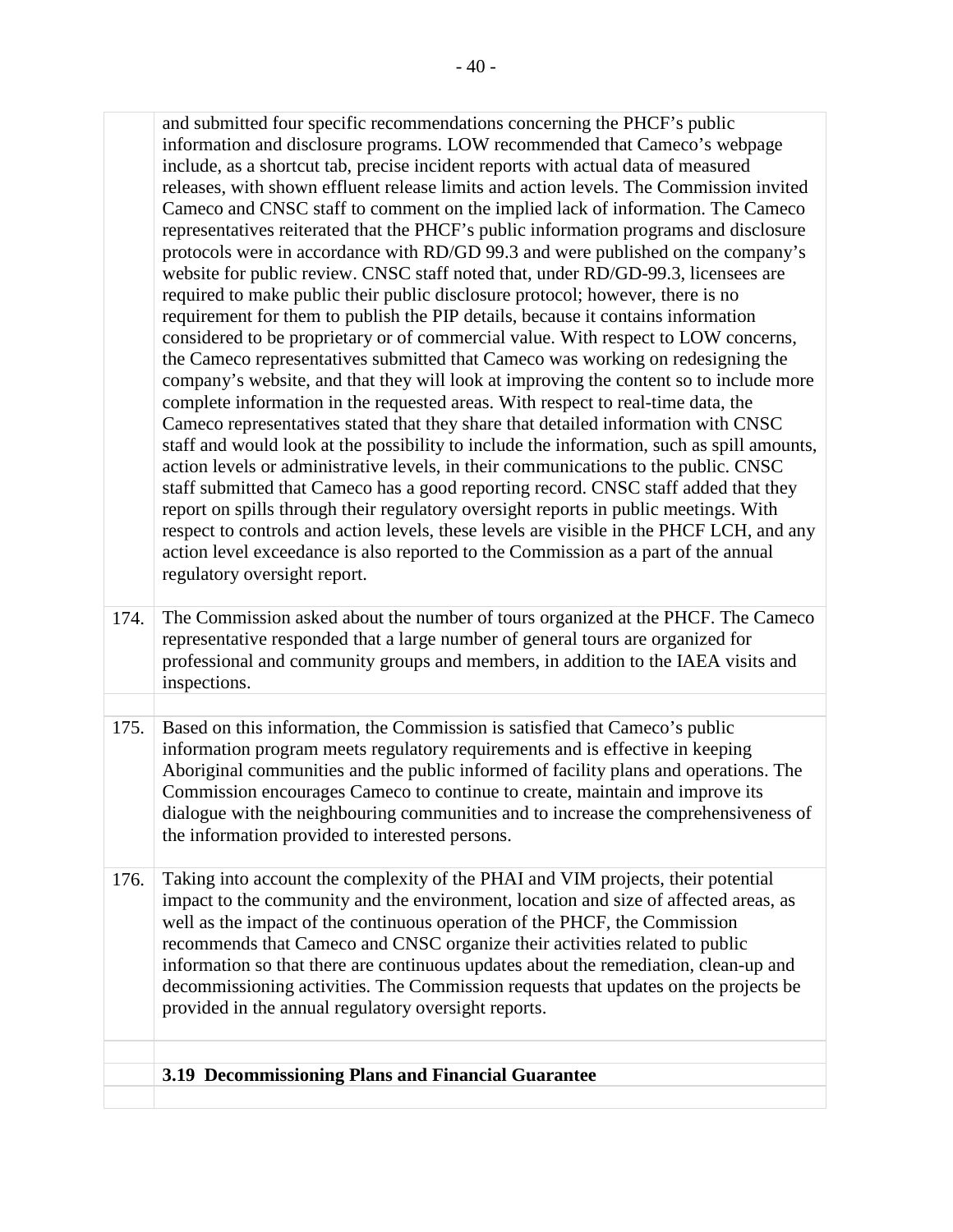- decommissioning of facilities and long-term management of waste produced during the and secure future decommissioning of the PHCF site, the Commission requires that an adequate financial guarantee for the realization of the planned activities is put in place The Commission requires that licensees have operational plans for the lifespan of the facility. In order to ensure that adequate resources are available for safe and maintained in a form acceptable to the Commission throughout the licence period. 177.
- regulatory guide G-219: *Decommissioning Planning for Licensed Activities*. The *Facilities*, and CNSC regulatory guides G-219 and G-206: *Financial Guarantees*, to 178. The Commission considered information about Cameco's Preliminary Decommissioning Plan (PDP), which had been prepared in accordance with CNSC current financial guarantee, maintained in the form of two irrevocable letters of credit totalling \$101.7 million, reflects the PDP accepted by the Commission during the previous licensing proceedings. The PDP was updated in 2016 and accepted by CNSC staff, and as part of this process, the financial guarantee was re-evaluated in accordance with the criteria set out in CSA standard N294-09: *Decommissioning of Nuclear*  the new amount of \$128.6 million. If approved by the Commission, Cameco will increase one of its existing irrevocable letters of credit by \$26.9 million to cover the full amount of the financial guarantee, as determined through the updated PDP.
- guide G-219. CNSC staff added that it accepted the revised PDP submitted by Cameco decommissioning of the PHCF. 179. CNSC staff noted that Cameco is required to maintain a decommissioning plan throughout the lifecycle of the PHCF and update it every five years. CNSC staff reported that the current PDP meets the requirements of CSA standard N294-09, *Decommissioning of Facilities Containing Nuclear Substances,* and CNSC regulatory in May 2016 and considers the proposed increased amount for the financial guarantee, totalling \$128.6 million in the form of a letter of credit, to be adequate for the
- 180. The Commission sought more information regarding the decommissioning of the and financial aspects. CNSC staff explained its regulatory oversight with regards to the PDP and the associated regulatory requirements. Licensees are required to update their facility and enquired why the cost estimate has significantly increased, referring to the intervention submitted by the Canadian Coalition for Nuclear Responsibility, which expressed concerns about the management of the wastes that already exist and those that would be created during the area recovery activities, as well as associated technical PDPs at least every five years and to adjust the required financial guarantee amounts accordingly. CNSC staff added that, upon updating the PDP, the proposed increase amounts of the financial guarantee were a consequence of the activities planned for the next licence period that would result in an increase of waste that will be shipped to Blind River instead of being transported to the Port Hope Area LTWMF. The foreseen inflation has also been taken into account, as well as the increase in soil excavation required due to stricter clean-up standards for arsenic and uranium. Asked whether Cameco plans the end of life for this facility and whether such plans were included in the PDP, the Cameco representative responded that the PDP does not assume the end life of the facility and that Cameco was committed to long-term continued operations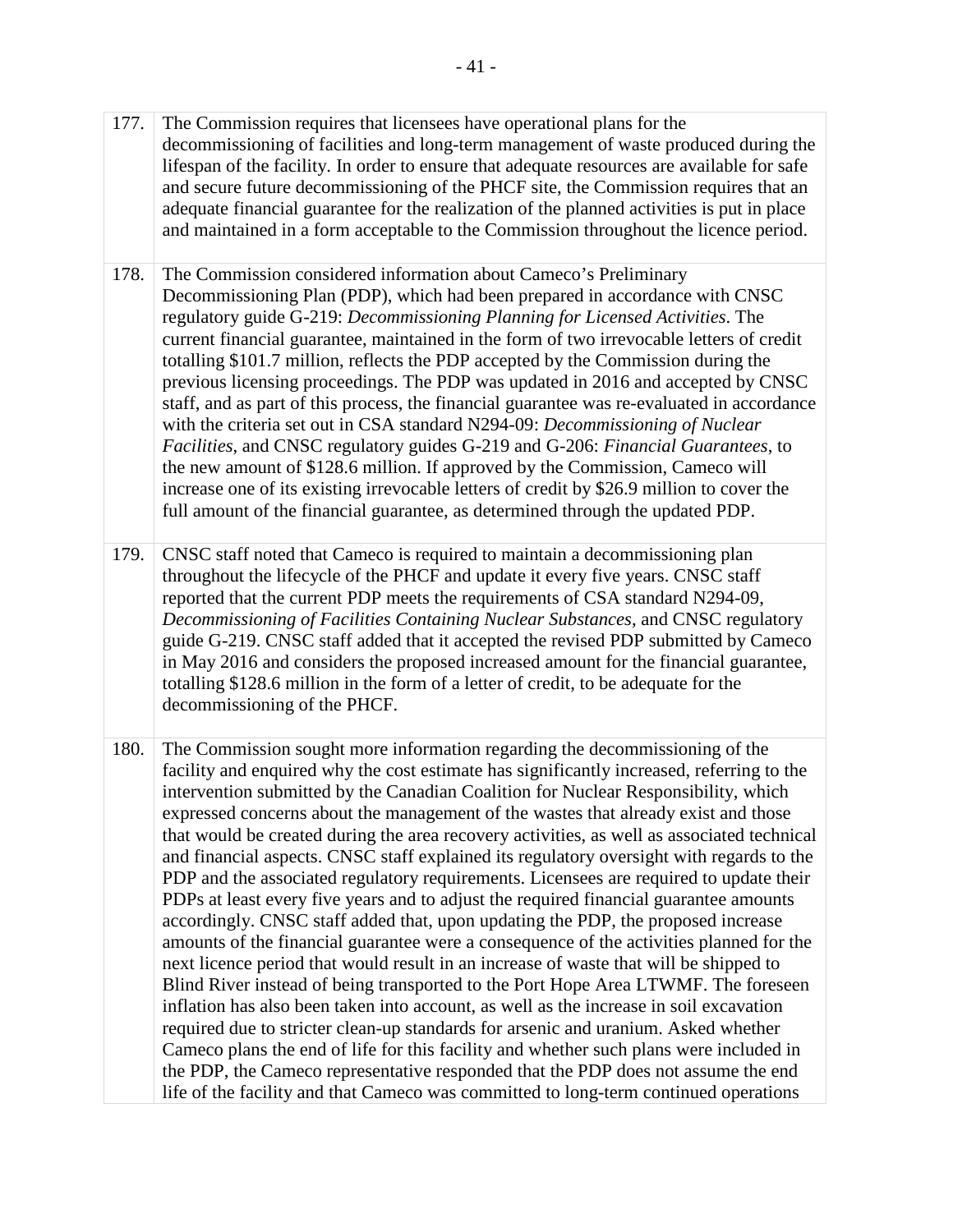<span id="page-47-0"></span>in Port Hope. The Cameco representative added that the detailed decommissioning plans were not yet established, and that the envisaged transport of waste to Blind River was covered in the Blind River PDP. If such facility needs to be built at the Blind River site, it would have to go through regulatory approvals. CNSC staff confirmed this statement by Cameco regarding the Blind River PDP and financial guarantee. 181. Based on this information, the Commission considers that the preliminary decommissioning plans and related financial guarantee amounts and instruments are acceptable for the purpose of the current application for licence renewal. The Commission accepts the revised financial guarantee proposed by Cameco Corporation, provided that the financial instruments remain unchanged except for the increase in amount to \$128.6 M. **3.20 Cost Recovery**  182. CNSC staff reported that Cameco is in good standing with respect to the *Cost Recovery Fees Regulations[19](#page-47-3)* requirements with respect to the PHCF. **3.21 Nuclear Liability Insurance**  183. CNSC staff submitted that Cameco has maintained nuclear liability insurance under the *Nuclear Liability Act*<sup>[20](#page-47-4)</sup> for the duration of the PHCF's current licence period and must continue to maintain nuclear liability insurance under the *Nuclear Liability and Compensation Act[21](#page-47-5)* which came into force on January 1, 2017. **3.22 Licence Length and Conditions**  184. Cameco requested the renewal of the current operating licence for a period of 10 years. CNSC staff recommended the renewal of the licence for a period of 10 years, stating that Cameco is qualified to carry on the licensed activities authorized by the licence. CNSC staff also recommended that annual reports on the facility be provided for consideration by the Commission at public meetings. In making this recommendation, CNSC staff considered Cameco's operating experience and demonstrated compliance in carrying out the activities under the PHCF licence. CNSC staff reported that the PHCF performance in all SCAs remained stable or improved over the last 10-year period and noted that Cameco's Blind River Refinery facility located in Blind River, ON and the Cameco Fuel Manufacturing facility located in the Municipality of Port

regulatory oversight reports presented to the Commission at public proceedings allow for frequent public updates regarding licensee performance and CNSC regulatory

<span id="page-47-2"></span><span id="page-47-1"></span>Hope, ON, operate safely under 10-year licences. CNSC staff added that annual

<span id="page-47-3"></span><sup>19</sup> SOR/2003-212

<span id="page-47-5"></span><span id="page-47-4"></span><sup>&</sup>lt;sup>20</sup> R.S.C., 1985, c. N-28<br><sup>21</sup> S.C. 2015, c. 4, s. 120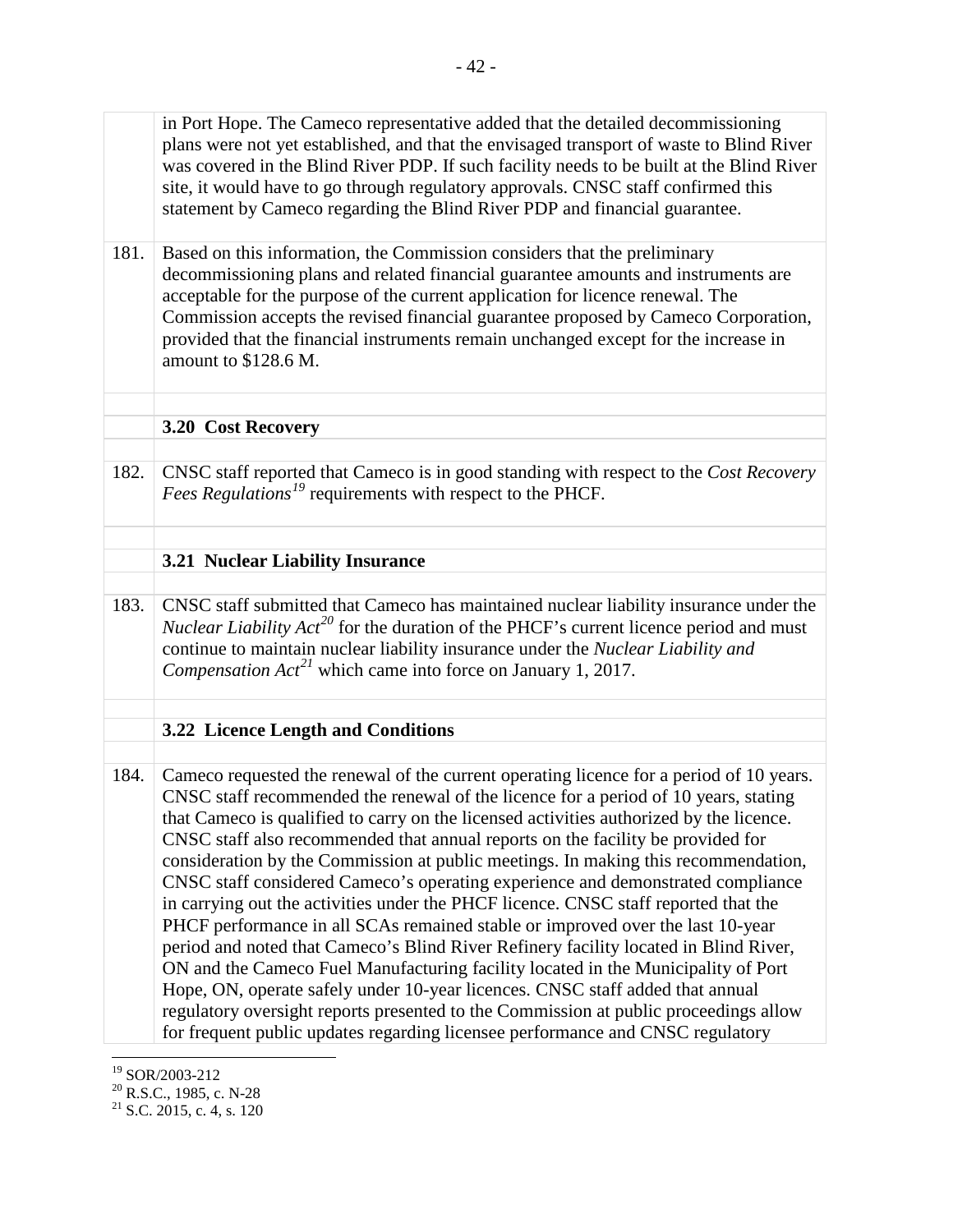<span id="page-48-0"></span>

|      | oversight activities, including public participation.                                                                                                                                                                                                                                                                                                                                                                                                                                                                                                                                                                                                                                                                                                                                                                                             |
|------|---------------------------------------------------------------------------------------------------------------------------------------------------------------------------------------------------------------------------------------------------------------------------------------------------------------------------------------------------------------------------------------------------------------------------------------------------------------------------------------------------------------------------------------------------------------------------------------------------------------------------------------------------------------------------------------------------------------------------------------------------------------------------------------------------------------------------------------------------|
| 185. | Within the requested 10-year licence period, Cameco expects to continue with current<br>licensed operations and to carry out the VIM project. This project would make significant<br>improvements to the PHCF site under the waste management and environmental protection<br>programs at the facility.                                                                                                                                                                                                                                                                                                                                                                                                                                                                                                                                           |
| 186. | Several intervenors, including the Canadian Coalition for Nuclear Responsibility,<br>objected to the proposed 10-year licence period and suggested shorter licence periods.<br>LOW, in its intervention, suggested that the Commission either deny the requested<br>licence or else grant an interim licence of no longer than one year, over which time<br>more information could be gathered and submitted for public review. The suggestion<br>was based on the argument that, in Cameco's application and CNSC staff submission,<br>as well as in the available information related to the Port Hope licence renewal, there<br>were several major information gaps that need to be filled up before the Commission<br>render its decision, as was previously discussed in the Environmental Protection<br>section of this Record of Decision. |
| 187. | The Commission enquired about the regulatory focus areas for the next licence period.<br>CNSC staff responded that, if approved, the important regulatory effort would be<br>around the VIM project. Also, the CNSC has introduced a new human performance<br>management licence condition, and as licensees start implementing those programs,<br>monitoring compliance with those programs would be another area of focus for CNSC<br>staff in the future.                                                                                                                                                                                                                                                                                                                                                                                      |
| 188. | Based on the above information received during the course of this hearing, the<br>Commission is satisfied that a 10-year licence is appropriate. The Commission accepts<br>the licence conditions as recommended by CNSC staff. The Commission notes that<br>CNSC staff can bring any matter to the Commission as applicable.                                                                                                                                                                                                                                                                                                                                                                                                                                                                                                                     |
|      |                                                                                                                                                                                                                                                                                                                                                                                                                                                                                                                                                                                                                                                                                                                                                                                                                                                   |
|      | <b>4.0 CONCLUSION</b>                                                                                                                                                                                                                                                                                                                                                                                                                                                                                                                                                                                                                                                                                                                                                                                                                             |
| 189. | The Commission has considered the information and submissions of Cameco, CNSC<br>staff and all participants as set out in the material available for reference on the record,<br>as well as the oral and written submissions provided or made by the participants at the<br>hearing.                                                                                                                                                                                                                                                                                                                                                                                                                                                                                                                                                              |
| 190. | The Commission is satisfied that, given the mitigation measures and safety programs<br>that are in place to control hazards, Cameco provides adequate protection to the<br>environment.                                                                                                                                                                                                                                                                                                                                                                                                                                                                                                                                                                                                                                                           |
| 191. | The Commission is satisfied that the applicant meets the requirements of subsection<br>24(4) of the <i>Nuclear Safety and Control Act</i> . That is, the Commission is of the opinion<br>that the applicant is qualified to carry on the activity that the proposed licence will<br>authorize, and that the applicant will make adequate provision for the protection of the<br>environment, the health and safety of persons and the maintenance of national security                                                                                                                                                                                                                                                                                                                                                                            |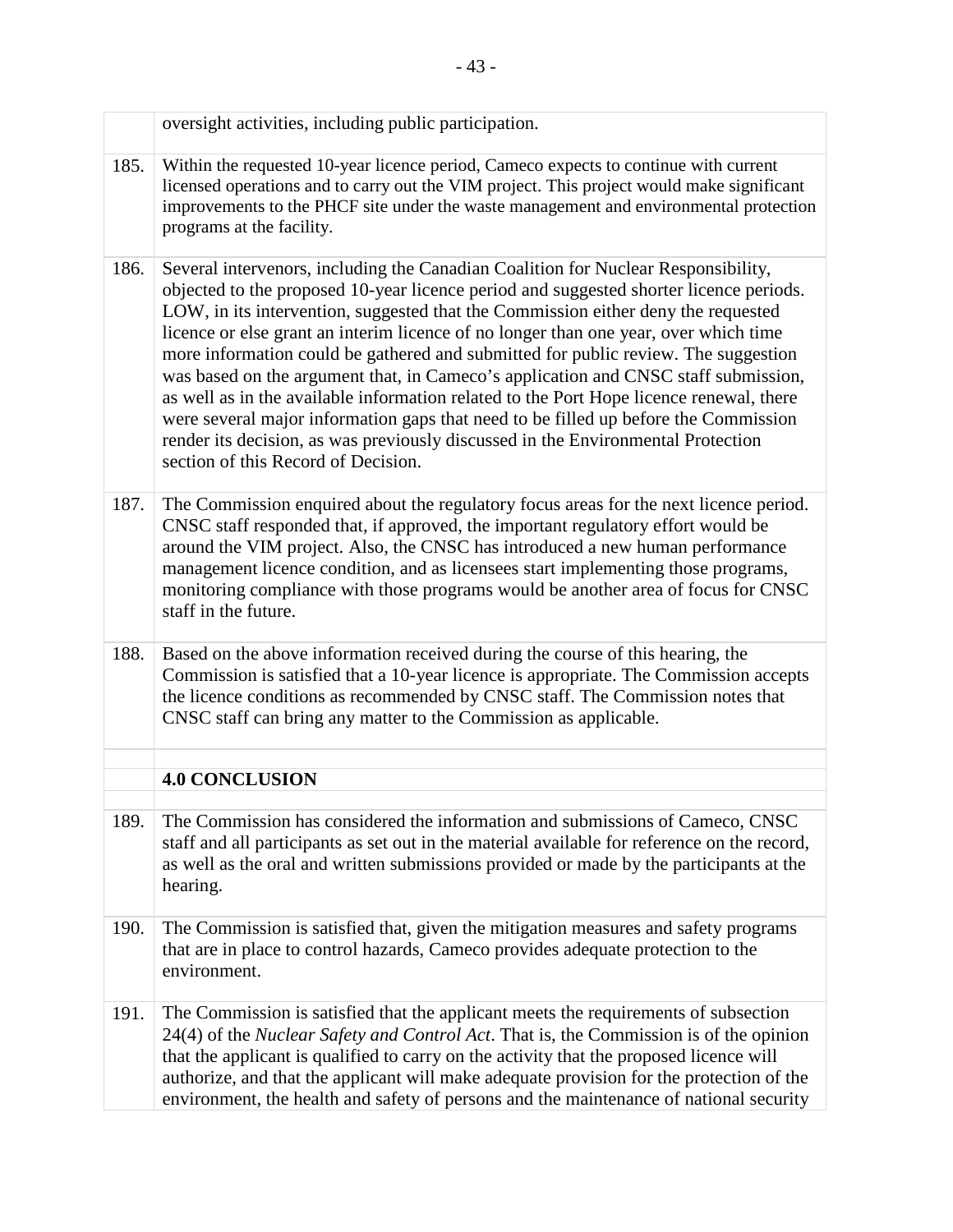|      | and measures required to implement international obligations to which Canada has<br>agreed.                                                                                                                                                                                                                                                                                                             |
|------|---------------------------------------------------------------------------------------------------------------------------------------------------------------------------------------------------------------------------------------------------------------------------------------------------------------------------------------------------------------------------------------------------------|
| 192. | Therefore, the Commission, pursuant to section 24 of the Nuclear Safety and Control<br>Act, renews the Nuclear Fuel Facility Operating Licence issued to Cameco Corporation<br>for its Port Hope Conversion Facility located in Port Hope, Ontario. The renewed<br>licence, FFOL-3631.00/2027, is valid from March 1, 2017, until February 28, 2027,<br>unless suspended, amended, revoked or replaced. |
| 193. | The Commission includes in the licence the conditions as recommended by CNSC staff<br>in CMD 16-H8.                                                                                                                                                                                                                                                                                                     |
| 194. | The Commission considers the environmental review that was conducted by CNSC<br>staff to be acceptable and thorough.                                                                                                                                                                                                                                                                                    |
| 195. | The Commission notes that CNSC staff can bring any matter to the Commission as<br>applicable. The Commission directs CNSC staff to inform the Commission on an<br>annual basis of any changes made to the LCH.                                                                                                                                                                                          |
| 196. | With this decision, the Commission directs CNSC staff to report annually on the<br>performance of the PHCF, as part of an annual Regulatory Oversight Report. CNSC<br>staff shall present this report at a public proceeding of the Commission, where<br>members of the public will be able to participate.                                                                                             |
| 197. | The Commission encourages Cameco to make available to the public data on<br>contaminants of primary concern and requests that CNSC staff report on the status of<br>public disclosure by Cameco as part of the annual Regulatory Oversight Reports.                                                                                                                                                     |
| 198. | The Commission requests that Cameco Corporation present a report regarding the<br>progress of the VIM project activities approximately two years after the first shipment<br>of Cameco's waste materials to the CNL waste storage site. This report will be<br>presented to the Commission at a public proceeding with public participation.                                                            |
| 199. | The Commission accepts the revised financial guarantee proposed by Cameco<br>Corporation, provided that the financial instruments remain unchanged except for the<br>increase in amount to \$128.6 M.                                                                                                                                                                                                   |
| 200. | The Commission removes the production limits and references associated with the<br>north UO <sub>2</sub> plant, as Cameco no longer produces uranium metals at this facility.                                                                                                                                                                                                                           |

M. Bind

**FEB** 2*7* **<sup>2017</sup>**

Michael Binder Date President, Canadian Nuclear Safety Commission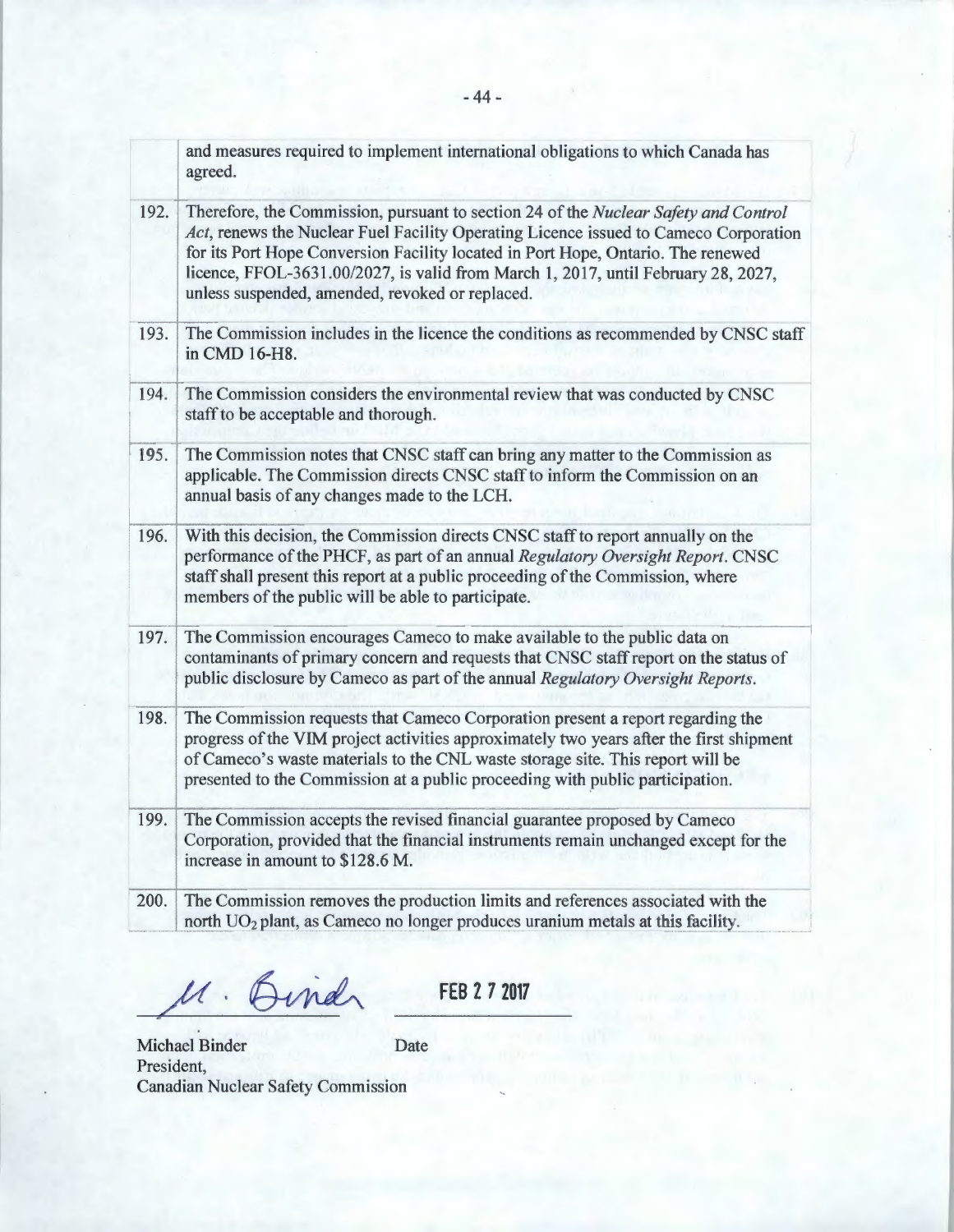<span id="page-50-0"></span> **Appendix A – Intervenors** 

| <b>Intervenors</b>                                                    | <b>Document Number</b> |
|-----------------------------------------------------------------------|------------------------|
| <b>Robert Neville</b>                                                 | 16-H <sub>8.2</sub>    |
| Northumberland Hills Hospital Foundation, represented by              | 16-H8.3                |
| R. Cunningham                                                         |                        |
| Hannibal Farola                                                       | 16-H8.4                |
| <b>Jason Wakely</b>                                                   | 16-H8.5                |
| Jean-Pierre Pascoli                                                   | 16-H <sub>8.6</sub>    |
| Vattenfall Nuclear Fuel AB                                            | 16-H <sub>8.7</sub>    |
| Canadian Association of Nuclear Host Communities and the              | 16-H8.8                |
| Municipality of Port Hope, represented by A. Foster, B. Sanderson and | 16-H8.8A               |
| D. Hardy                                                              |                        |
| Dan Rudka                                                             | 16-H8.10               |
| Michael Azugy                                                         | 16-H8.11               |
| Anna Tullio                                                           | 16-H8.12               |
| Lou Rinaldi, MPP Northumberland-Quinte West                           | 16-H8.13               |
| Diane Flesch                                                          | 16-H8.14               |
| Douglas Blundell                                                      | 16-H8.15               |
| Town of Cobourg, represented by Mayor G. Brocanier                    | 16-H8.16               |
| <b>Colin Deans</b>                                                    | 16-H8.17               |
| <b>Edward McNamara</b>                                                | 16-H8.18               |
| Lynda Kay                                                             | 16-H8.19               |
| <b>Terry Verrydt</b>                                                  | 16-H8.20               |
| Capital Theatre Heritage Foundation, represented by J. Joynt          | 16-H8.21               |
| Northern Ontario School of Medicine, represented by D. Boreham and    | 16-H8.22               |
| Dr. Thome                                                             |                        |
| Jeff Gilmer                                                           | 16-H8.23               |
| United Steelworkers, represented by C. Clarke                         | 16-H8.24               |
| <b>Tyler Patfield</b>                                                 | 16-H8.25               |
| United Steelworkers, Local 13173, represented by D. Parkin            | 16-H8.26               |
| Bruce power, represented by J. Scongack                               | 16-H8.27               |
| Kevin Wharmby                                                         | 16-H8.28               |
| Mohawks of the Bay of Quinte, represented by N. Storms and K. Shipley | 16-H8.29               |
| from XCG Consulting                                                   |                        |
| Eugene Todd                                                           | 16-H8.30               |
| Restore the Port Hope West Beach Committee, represented by D. Berger, | 16-H8.31               |
| D. Smith and R. Ciano                                                 | 16-H8.31A              |
| Laurie Bradley                                                        | 16-H8.32               |
| Habitat for Humanity Northumberland                                   | 16-H8.33               |
| Canadian Nuclear Association, represented by J. Barrett               | 16-H8.34               |
| Canadian Nuclear Workers Council, represented by D. Shier and         | 16-H8.35               |
| C. Leavitt                                                            |                        |
| United Steelworkers - Local 8562                                      | 16-H8.36               |
| Canadian Nuclear Laboratories, represented by C. Hebert               | 16-H8.37               |
| Lake Ontario Waterkeeper, represented by P. Feinstein and W. Ruland   | 16-H8.38               |